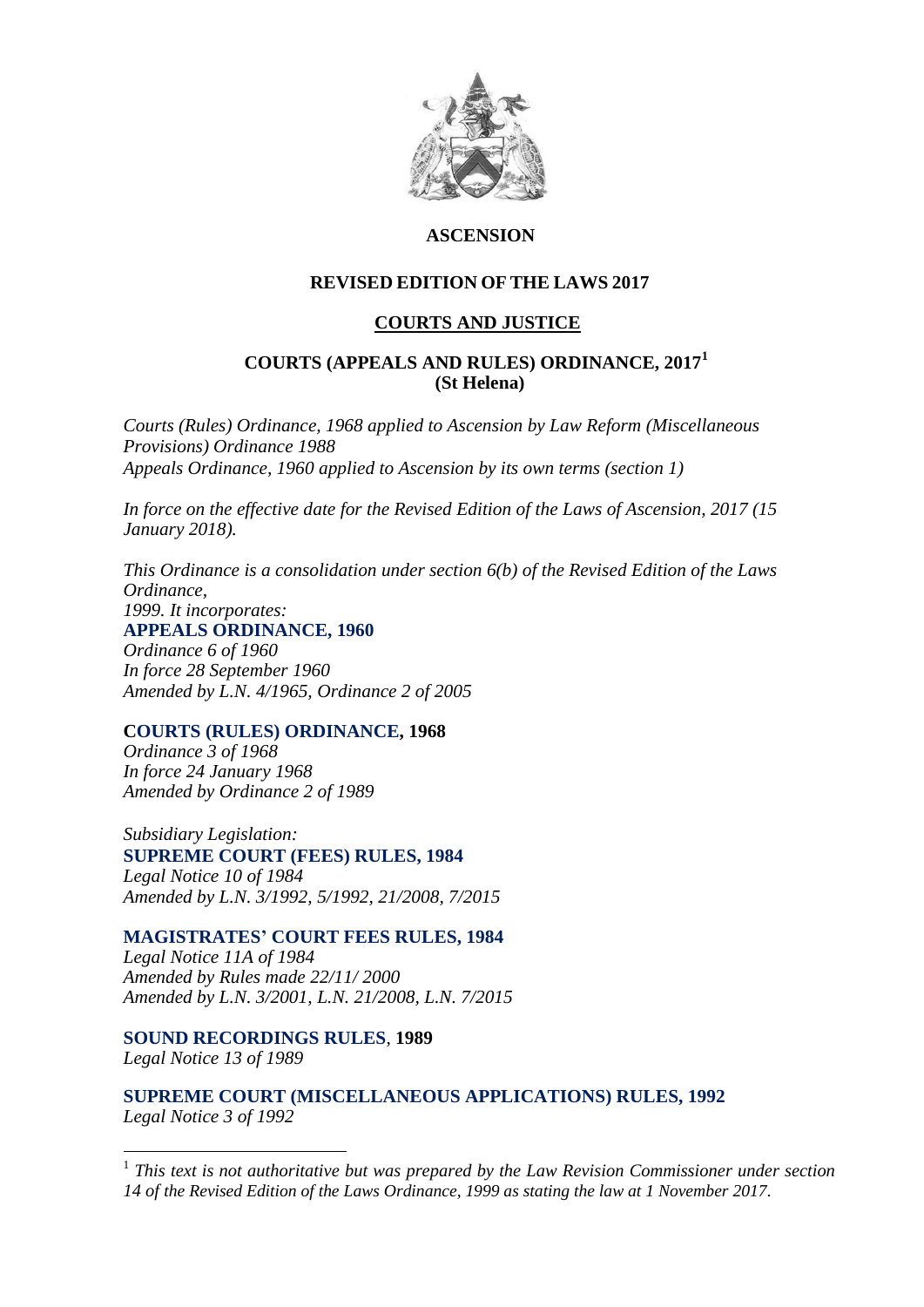*Amended by L.N. 29/2009*

### **COURTS (RIGHTS OF AUDIENCE AND ENROLMENT) RULES, 1992**

*Legal Notice 4 of1992 Amended by L.N. 14/1999, L.N. 21/2008, L.N. 7/2015*

### **COURT OF APPEAL RULES, 1998**

*Deemed to be made by the President of the St Helena Court of Appeal under section 89(1) of the Constitution and saved by Article 5(1) of S.I. 2009 No.1751 Legal Notice 3 of 1998 Amended by L.N. 26/2009*

*UK Orders made under the Royal Prerogative:* **ST HELENA COURT OF APPEAL (APPEAL TO PRIVY COUNCIL) ORDER, 1964 (UK)** *Statutory Instrument 1964 No. 1846 (UK) Amended by S.I. 1990 No. 991, S.I. 2009 No. 3204*

# **See also the following included under the respective Ordinance: COURTS (WELFARE OF CHILDREN)(FORMS) RULES, 2010**

*Legal Notice 6 of 2010 Amended by L.N. 4/2012 Included under the Welfare of Children Ordinance, 2008*

### **COURTS (CHARITIES) RULES, 2015**

*Legal Notice 1 of 2015 Made under section 9(2) of the Charities Ordinance, 2005 and included under that Ordinance*

# **COURTS (MENTAL CAPACITY AND APPOINTMENT OF DEPUTIES) RULES, 2016**

*Legal Notice 16 of 2016 Made under section 130 of the Mental Health and Mental Capacity Ordinance, 2016 and included under that Ordinance*

### **COURTS (APPEALS AND RULES) ORDINANCE, 2017**

*\_\_\_\_\_\_\_\_\_\_\_\_\_\_\_\_\_\_\_\_\_\_\_*

### ARRANGEMENT OF SECTIONS

### *Preliminary*

- 1. Short title, commencement and application
- 2. Savings

### *Appeals to the Court of Appeal*

- 3. Appeals from original judgments of Supreme Court in criminal cases
- 4. Second appeals
- 5. Bail
- 6. Power of Court of Appeal in determining an appeal under this Part 7. Appeals in civil cases
- Appeals in civil cases

*Rules of court*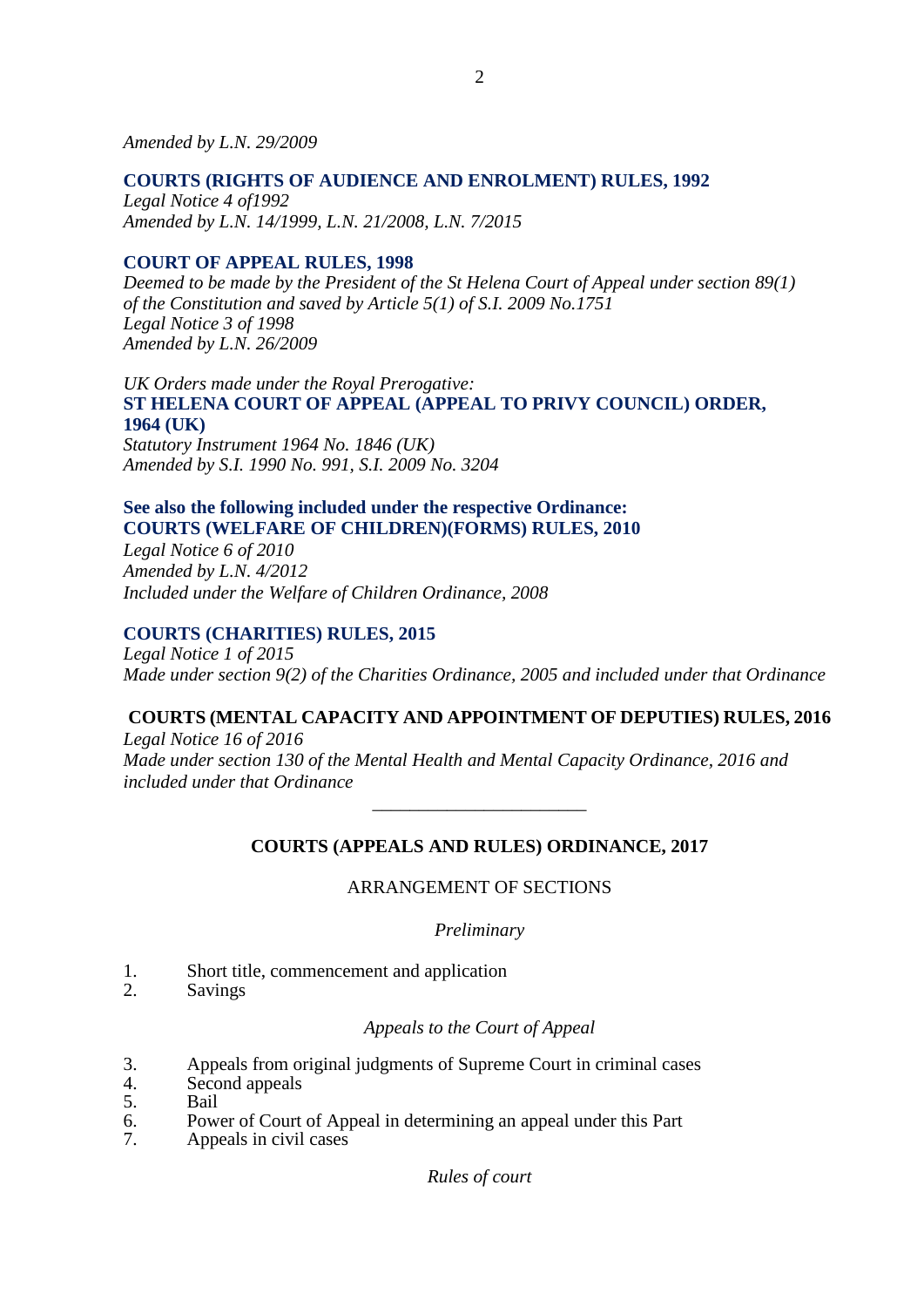- 8. Power to make rules of court<br>9. Related provisions
- 9. Related provisions

AN ORDINANCE to provide for appeals from the Supreme Court of St Helena to the Court of Appeal of St Helena and for the making of rules of court by the Chief Justice.

### *Preliminary*

#### **Short title, commencement and application**

**1. (1)** This Ordinance may be cited as the Courts (Appeals and Rules) Ordinance, 2017.

- **(2)** This Ordinance comes into force on 1st April 2017.
- **(3)** This Ordinance applies to St Helena, Ascension and Tristan da Cunha.

### **Savings**

 **2. (1)** This Ordinance consolidates the provisions of the Court of Appeal Ordinance, 1960 and the Courts (Rules) Ordinance 1968 which cease to have effect after the commencement of this Ordinance, but it does not affect anything done under either of those Ordinances before that commencement.

 **(2)** This Ordinance is in addition to Part 6 of the Constitution as regards the jurisdiction, practice and procedure of the Court of Appeal (sections 87 and 88) and the making of rules of court (section 89). If there is any inconsistency between this Ordinance and the Constitution in respect of any of those matters, the provisions of the Constitution prevail.

### *Appeals to the Court of Appeal*

### **Appeals from original judgments of Supreme Court in criminal cases**

**3. (1)** Any person convicted by the Supreme Court and sentenced to a term of imprisonment exceeding 12 months or to a fine exceeding £100 may, subject to the provisions of this Ordinance, appeal to the Court of Appeal—

- *(a)* as of right, against the conviction on a matter of law or of fact or of mixed law and fact;
- *(b)* with the leave of the Court of Appeal, against the sentence passed on conviction, unless the sentence is one fixed by law.
- **(2)** Any person convicted by the Supreme Court and sentenced—
- *(a)* to a term of imprisonment or to a fine exceeding £10; or
- *(b)* to a fine not exceeding £10 if, in the opinion of the Supreme Court or the Court of Appeal, the case involves a question of law of great general or public importance;

may, subject to this Ordinance, with the leave of the Court of Appeal or upon the certificate of the Supreme Court that it is a fit case for appeal, appeal against the conviction on any ground which appears to the Court of Appeal or the Supreme Court, as the case may be, to be a sufficient ground of appeal, or against the sentence passed on conviction unless the sentence is one fixed by law.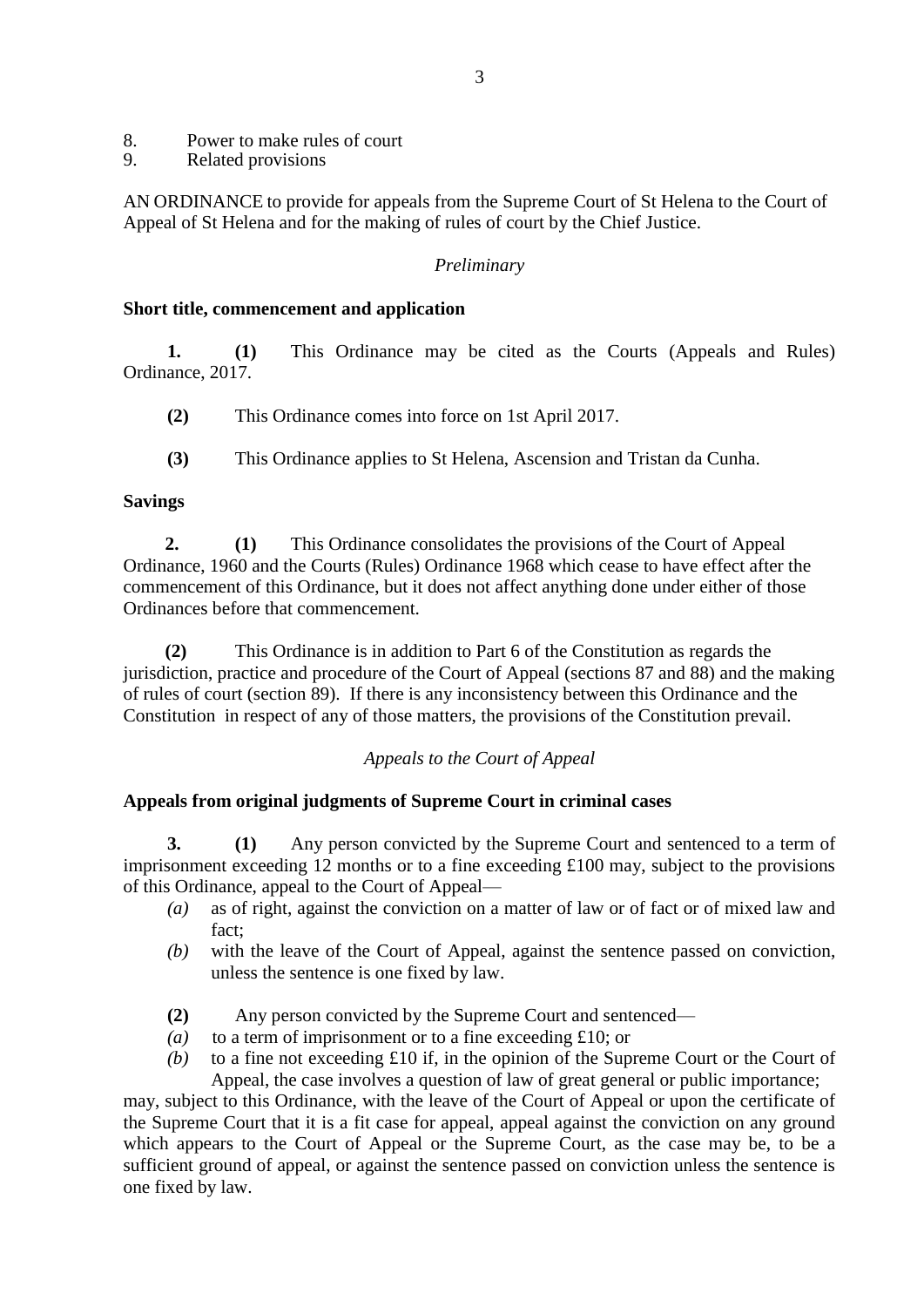**(3)** No appeal is to be allowed in the case of any person who has pleaded guilty and has been convicted on such plea by the Supreme Court, except as to the extent or legality of the sentence.

### **Second appeals**

**4.** Any party to criminal proceedings held before the Supreme Court in its appellate jurisdiction who is dissatisfied with any part of its judgement may appeal to the Court of Appeal on a matter of law (not including severity of sentence) but not on a matter of fact or of mixed law and fact.

### **Bail**

**5.** The Supreme Court may in its discretion in any case in which under this Ordinance an appeal to the Court of Appeal is filed, grant bail pending the hearing and determination of the appeal.

### **Power of Court of Appeal in determining an appeal under this Part**

- **6. (1)** The Court of Appeal, in determining an appeal against conviction may—
- *(a)* dismiss the appeal;
- *(b)* allow the appeal and quash the conviction;
- *(c)* set aside the conviction and convict the appellant of any offence of which the appellant might be convicted by the Supreme Court on the evidence which has been adduced and sentence the appellant accordingly;
- *(d)* order a new trial before the court which passed sentence or before any court having jurisdiction in the matter;
- *(e)* remit the case together with its judgment or order on it to the Supreme Court or to a court subordinate to the Supreme Court with such directions as the Court of Appeal considers necessary:

**(1A)** The Court of Appeal, even if of opinion that the point raised on the appeal might be decided in favour of the appellant, must dismiss the appeal if it considers that no substantial miscarriage of justice has occurred.

**(2)** In determining an appeal the Court of Appeal may increase, reduce or modify the sentence.

### **Appeals in civil cases**

**7. (1)** An appeal lies in civil cases from the Supreme Court to the Court of Appeal—

- *(a)* as of right, from any final judgment of the Supreme Court if the appeal involves directly or indirectly some claim or question respecting property of the value of £300 or more;
- *(b)* with the leave of the Supreme Court, from any other judgment of the Supreme Court, whether final or interlocutory, if in the opinion of the Supreme Court the question involved in the appeal is one of great general or public importance or involves some substantial civil right;
- *(c)* with the leave of the Court of Appeal, if the Court of Appeal considers that leave to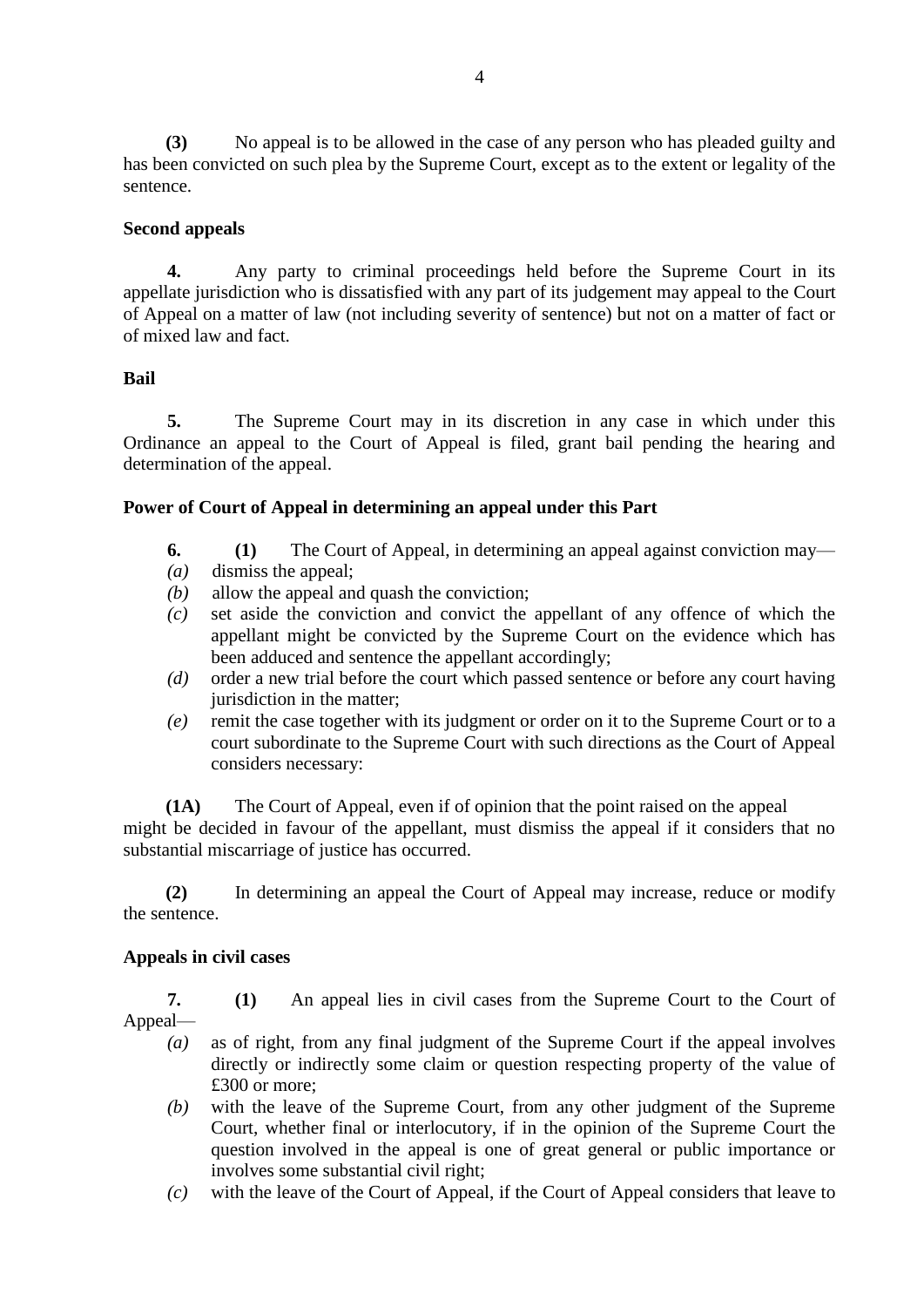appeal ought to be granted:

**(2)** No appeal lies from a judgment or order of the Supreme Court entered with the consent of the parties.

# *Rules of court*

### **Power to make rules of court**

**8. (1)** The Chief Justice may make rules for the purpose of regulating the practice, procedure and administration of the Supreme Court and of all courts subordinate to it..

**(2)** In particular, and without limiting the power conferred by subsection (1), rules made under this Ordinance may provide for—

- *(a)* the powers and duties of officers of the courts;
- *(b)* the hours, dates and places of sittings of the courts;
- *(c)* the dates of vacations of the courts;
- *(d)* the forms to be used by and in courts, and the manner of keeping, and the custody and destruction of court records, archives and exhibits;
- *(e)* the issue, signature, service and enforcement of notices, summonses, warrants and other orders and documents of the courts;
- *(f)* the appointment and duties of court brokers and other agents of the courts, and their remuneration;
- *(g)* the scales of fees and charges payable to the courts in respect of proceedings;
- *(h)* the scales of fees or allowances payable to parties, witnesses, jurors, assessors, interpreters and other persons engaged in proceedings before the courts;
- *(i)* the payment, receipt, accounting and custody of fines, fees and deposits received by the courts.
- **(3)** Rules made under subsection (1) may –
- *(a)* prescribe and regulate the rights of audience before the courts;
- *(b)* provide for licensing of advocates;
- *(c)* prescribe the forms to be used and the fees to be paid for such licences;
- *(d)* prescribe the evidence to be provided of professional qualifications; and
- *(e)* make different provisions for applicants with different qualifications.

### **Related provisions**

.

**3. (1)** The power to make rules conferred by this Ordinance is in addition to and does not derogate from any power to make rules of court conferred by any other Ordinance or the Constitution.

**(1A)** Rules made under this Ordinance must not be inconsistent with the provisions of any other such Ordinance or the Constitution.

**(2)** If a power is conferred by this Ordinance and by some other Ordinance or the Constitution to make rules relating to the same matter –

*(a)* rules relating to such matter may purport to be made under either or both of such Ordinances or the Constitution; and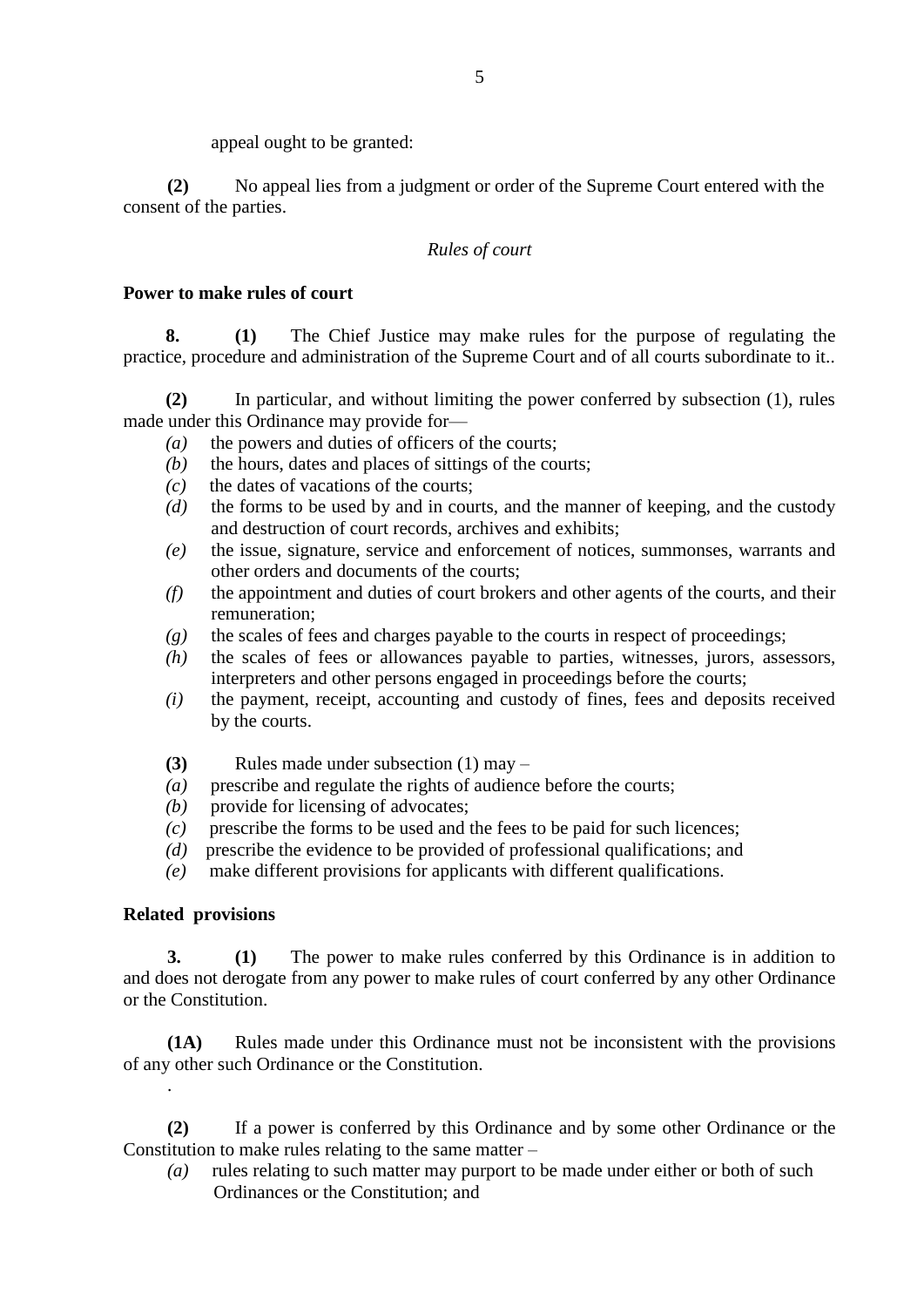*(b)* any rules so made are deemed to be properly made and their validity must not be questioned in any court on the ground only that they were not made in exercise of a particular power or particular powers.

### **COURTS (APPEALS AND RULES) ORDINANCE, 2017**

#### **SUPREME COURT (FEES) RULES**

\_\_\_\_\_\_\_\_\_\_\_

(Section 8)

#### **Citation**

**1.** These rules may be cited as the Supreme Court (Fees) Rules, 1984.

#### **Fees payable**

**2.** The fees payable in respect of civil causes and matters in the Supreme Court must be those set out in the Schedules to these Rules.

#### **Allowable costs**

**3. (1)** In civil proceedings, the Registrar must, unless the court otherwise orders, and subject to sub-rule (1A), allow a party to include in the party's costs, in addition to reasonable travelling expenses, an allowance for each necessary witness and interpreter attending at the trial—

| $\left( a\right)$ | for each day or part of a day exceeding three hours | £7.00 |
|-------------------|-----------------------------------------------------|-------|
| (b)               | for a half day of three hours or less               | £3.50 |

 **(1A)** In the case of an expert witness, the allowance must be a sum that, in the opinion of the Registrar, is appropriate having regard to the qualifications and experience of the expert.

- **(2)** The expression "**necessary witness"** in sub-rule (1) –
- *(a)* may include a party to an action and a person who attended court as a witness but who was not called;
- *(b)* does not include any person whose attendance the Registrar considers to have been unnecessary.

### **SCHEDULE 1**

(Rule 2)

#### **GENERAL FEES**

Actions and Originating Summonses

| For entering particulars of a plaint in the Action Book—               |        |
|------------------------------------------------------------------------|--------|
| (a) if the claim is solely for a liquidated sum not exceeding $£5,000$ | £25.00 |
| (b) in any other case                                                  | £30.00 |
| For issue of a writ of summons                                         | £10.00 |
| On entering defence                                                    | £10.00 |
| On entering reply                                                      | £10.00 |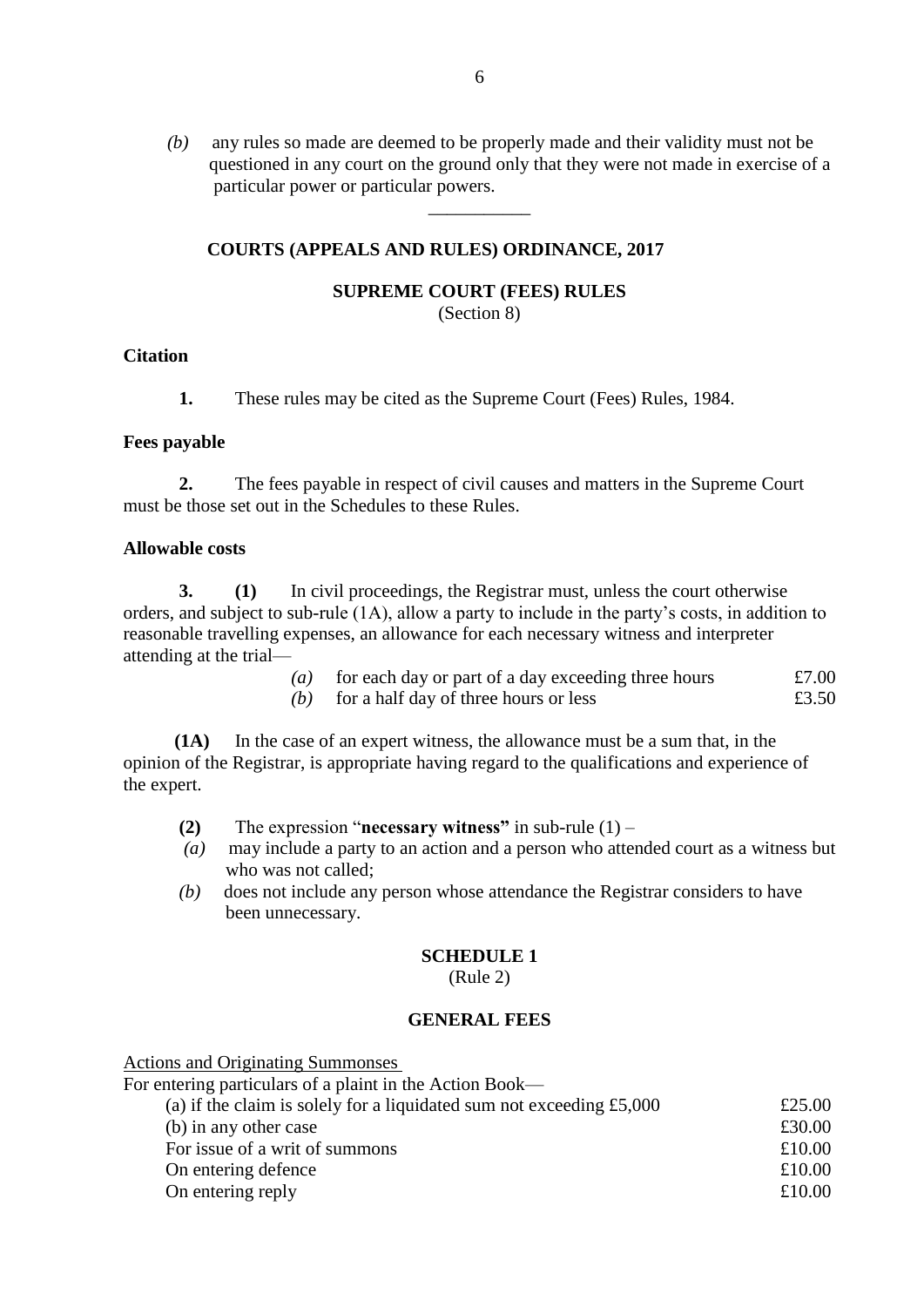| On application for execution<br>On taking out an originating summons                 | £20.00<br>£20.00 |
|--------------------------------------------------------------------------------------|------------------|
| <b>Matrimonial Causes</b>                                                            |                  |
| On presenting a petition                                                             | £20.00           |
| On filing an answer                                                                  | £15.00           |
| On applying for a decree absolute                                                    | £10.00           |
| <b>Probate Matters</b>                                                               |                  |
| On application for a grant, where the value of the personal property is sworn to be— |                  |
| under £500<br>(a)                                                                    | £10.00           |
| (b)<br>£500 or over but under £750                                                   | £15.00           |
| £750 " "<br>, ,<br>£1000<br>(c)                                                      | £20.00           |
| £1000" " " $E5000$<br>(d)                                                            | £30.00           |
| £5000 and over—<br>(e)                                                               |                  |
| - for the first £5000                                                                | £30.00           |
| - for every £1000 or part thereof in excess of £5000                                 | £6.50            |
| Service of Process                                                                   |                  |
| For serving a writ-                                                                  |                  |
| (a) within Jamestown                                                                 | £5.00            |
| (b) outside Jamestown                                                                | £7.50            |
| For serving a summons on a witness—                                                  |                  |
| (a) within Jamestown                                                                 | £1.50            |
| (b) outside Jamestown                                                                | £3.00            |
| <b>Taxation of Costs</b>                                                             |                  |
| On taxing costs for every £1 or fraction of £1 allowed, subject to a minimum of 50p  | £0.50            |
| Appeals from the Magistrates' Court                                                  |                  |
| On presenting a memorandum of appeal                                                 | £30.00           |
| Copies                                                                               |                  |
| For making a copy of any document or part of a document-                             |                  |
| (a) if xerographic, for each sheet                                                   | £0.30            |
| (b) if typewritten, for each page or part of a page as typed                         | £5.00            |
| For certifying a copy to be a true copy of the original—                             |                  |
| (a) if the copy is xerographic                                                       | £6.50            |
| (b) if the copy is typewritten for each page or part of a page as typed              | £6.50            |
|                                                                                      |                  |
|                                                                                      |                  |

# **SCHEDULE 2**

(Rule 2)

# **FEES FOR FILING AN APPLICATION**

On filing an application—

| - for leave to apply                                       | £20.00 |
|------------------------------------------------------------|--------|
| - for an Order for the release of a person under restraint | £10.00 |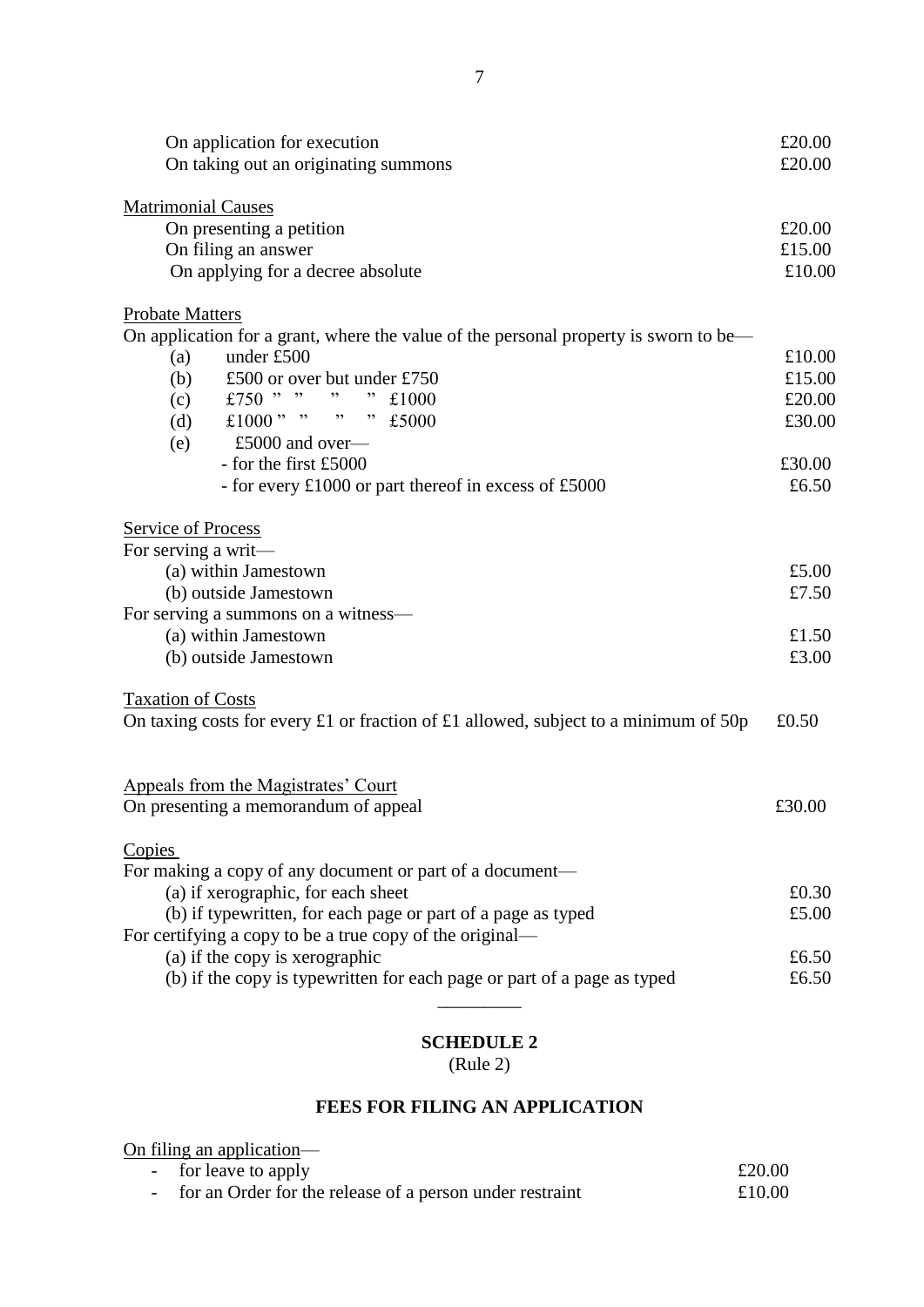| - for an Order to bring up a prisoner to give evidence                | Nil    |
|-----------------------------------------------------------------------|--------|
| - for an Order for judicial review                                    | £20.00 |
| - for an Order for an injunction under rule 25                        | £20.00 |
| - for an Order for the detention, custody, preservation or inspection |        |
| of any property                                                       | £20.00 |
| for committal                                                         | £20.00 |
|                                                                       |        |

#### **COURTS (APPEALS AND RULES) ORDINANCE, 2017**

**MAGISTRATES' COURT (FEES) RULES, 1984** (Section 8)

#### **Citation**

**1.** These Rules may be cited as the Magistrates' Court (Fees) Rules, 1984.

#### **Fees payable in civil proceedings**

**2.** The fees payable in respect of actions and other matters within the civil jurisdiction of the Magistrates' Court are as in items 1 and 2 of the Schedule to these Rules.

#### **Fees for copies, etc**

**3. (1)** Subject to sub-rule (2), the fees payable for copies and the certification of copies of the proceedings, or any part of the proceedings, in civil and criminal matters or of other documents in the custody of the Magistrates' Court are as in items 3 and 4 of the Schedule:

**(2)** No fees are payable for copies of proceedings provided under section 249(1) of the Criminal Procedure Ordinance, 1975 to appellants and respondents.

#### **SCHEDULE**

(Rules 2 and 3)

|    | On instituting an action—                 | $\mathbf f$ |
|----|-------------------------------------------|-------------|
|    | claim for small debt up to $£200$<br>(a)  | 5.00        |
|    | claim up to $£1,000$<br>(b)               | 10.00       |
|    | claim over $£1,000$<br>(c)                | 20.00       |
|    |                                           |             |
| 2. | On applying for execution                 | 15.00       |
|    |                                           |             |
| 3. | For making copies (per page)              | 1.00        |
|    |                                           |             |
| 4. | For providing certified copies (per page) | 5.00        |
|    |                                           |             |

#### **COURTS (APPEALS AND RULES) ORDINANCE, 2017**

#### **SOUND RECORDINGS RULES, 1989**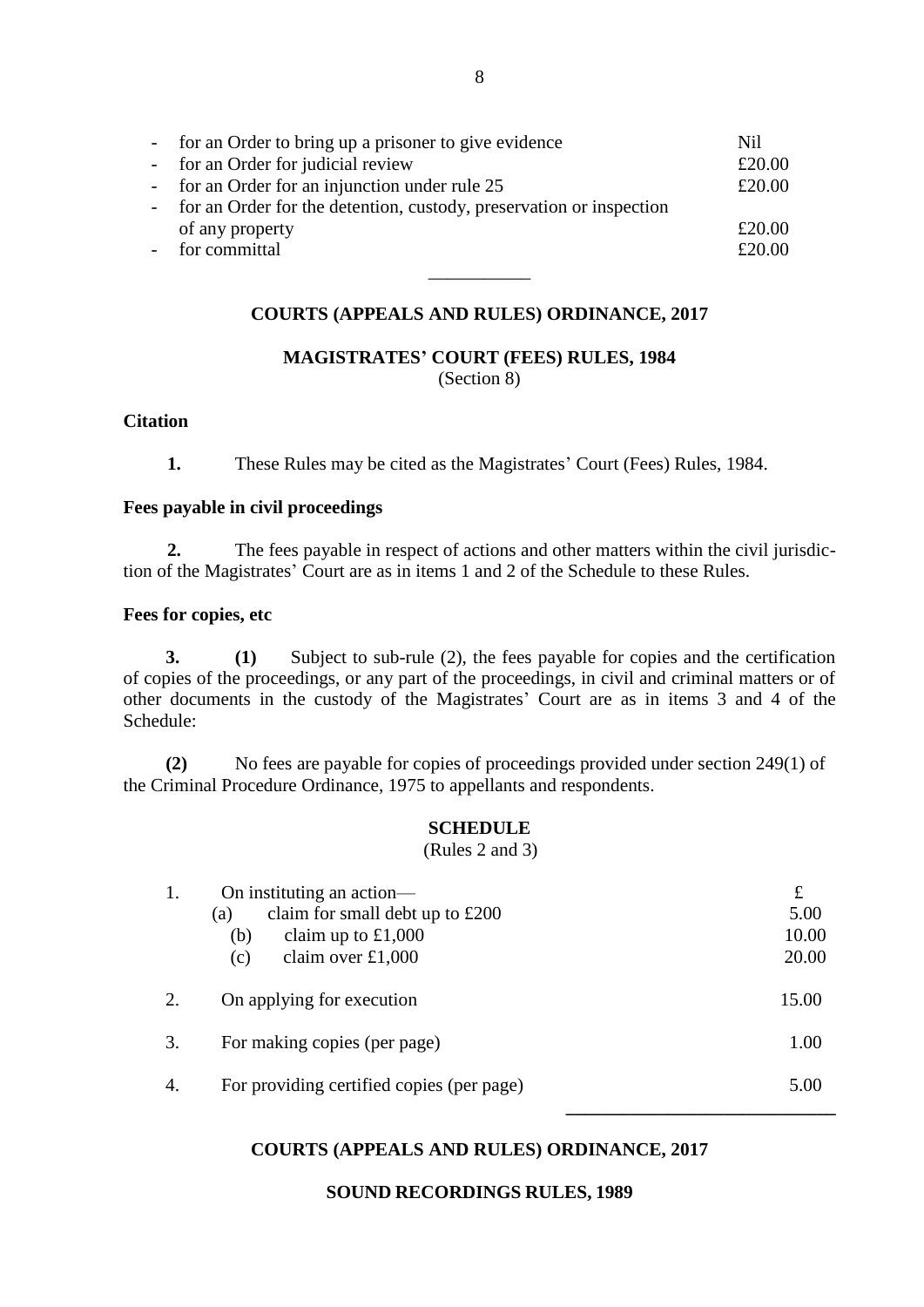# (Section 8)

# TABLE OF CONTENTS

- 1. Citation
- 2. Summary to be kept
- 3. Procedure in case of power failure, etc.
- 4. Transcripts for the purpose of appeal
- 5. Other transcripts
- 6. Audition of sound recordings

### **Citation**

**1.** These Rules may be cited as the Sound Recordings Rules, 1989.

### **Summary to be kept**

**2.** When in a criminal trial or inquiry in the Magistrates' Court a sound recording is being made of the oral evidence, in accordance with section  $140(4)(b)$  of the Criminal Procedure Ordinance, 1975 (in these Rules referred to as "the Ordinance"), the presiding magistrate must ensure that, in addition, there is kept a record of the names of the witnesses, with a summary, in narrative form, of the evidence given by each.

### **Procedure in case of power failure, etc.**

**3. (1)** If, during any such trial or inquiry, the sound recording is interrupted by a power failure, mechanical breakdown or other cause, the person making the summary referred to in rule 2 must desist from making such summary and must instead begin recording the evidence in accordance with section  $140(4)(a)$  of the Ordinance.

**(2)** If it appears that some part of the evidence has not been recorded because such failure, breakdown or other cause was not immediately detected, the witness or witnesses whose evidence has been lost must be recalled.

### **Transcripts for the purpose of appeal**

**4. (1)** If, following a trial at which sound recording was used, a petition of appeal is filed with the Registrar under section 245(1) of the Ordinance, the Registrar must cause a transcript to be made of the recording and if satisfied that it is correct, must certify it.

**(2)** A transcript so made and certified is deemed to be a copy of the proceedings for the purposes of section 249(1) of the Ordinance.

# **Other transcripts**

**5.** Any person may require a transcript of any proceedings held in open court on payment of the prescribed charges.

### **Audition of sound recordings**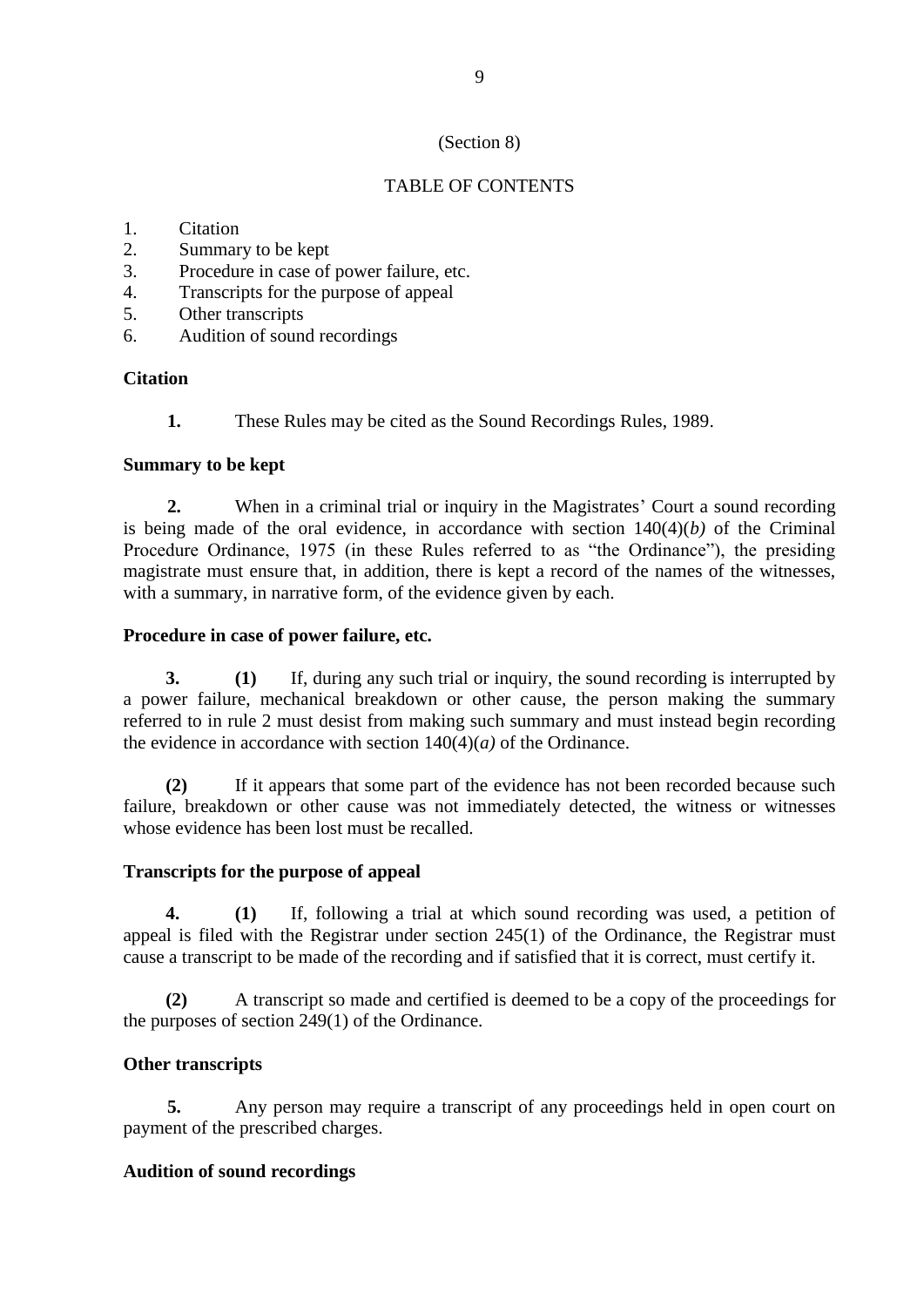**6. (1)** Any person who has the right to appeal against the decision of the Magistrates' Court in any criminal trial or inquiry, or the person's advocate or lay advocate. may require the sound recording of the evidence given in such proceeding, or any part of it, to be played over in the person's hearing.

**(2)** Any person on whom a transcript of the sound recording made during a trial or inquiry has been served under section 249(1) of the Ordinance, or who has required such transcript under rule 5, may require the recording to be played over in the person's hearing.

**(3)** An application for a sound recording to be played over must be in writing, addressed to the Clerk to the Court, and the applicant must deposit a sum towards the prescribed fee as the clerk decides.

**(4)** The balance of the fee becomes payable when the playing of the recording has been completed:

Provided that if, on the playing over of a recording in response to a requirement made under subsection (2), it appears that the transcript was incorrect in some material particular, no fee is payable and any deposit made must be refunded.

### **COURTS (APPEALS AND RULES) ORDINANCE, 2017**

 $\overline{\phantom{a}}$ 

#### **SUPREME COURT (MISCELLANEOUS APPLICATIONS) RULES, 1992**

(Section 8, section 268 of the Criminal Procedure Ordinance, 1975 and section 74 of the Civil Procedure Ordinance, 1968)

### TABLE OF CONTENTS

#### PART I GENERAL

- 1. Citation
- 2. Requirement of leave to apply
- 3. Filing and service of applications
- 4. Facsimile transmission
- 5. Place of hearing
- 6. Forms
- 7. Fees

#### PART II APPLICATIONS FOR ORDERS FOR THE RELEASE OF PERSONS UNDER RESTRAINT

- 8. Mode of application for leave
- 9. Powers where application *ex parte*
- 10. Copies of affidavits to be supplied
- 11. Power to order release
- 12. Service of order granting leave
- 13. Acknowledgment of service
- 14. Procedure at hearing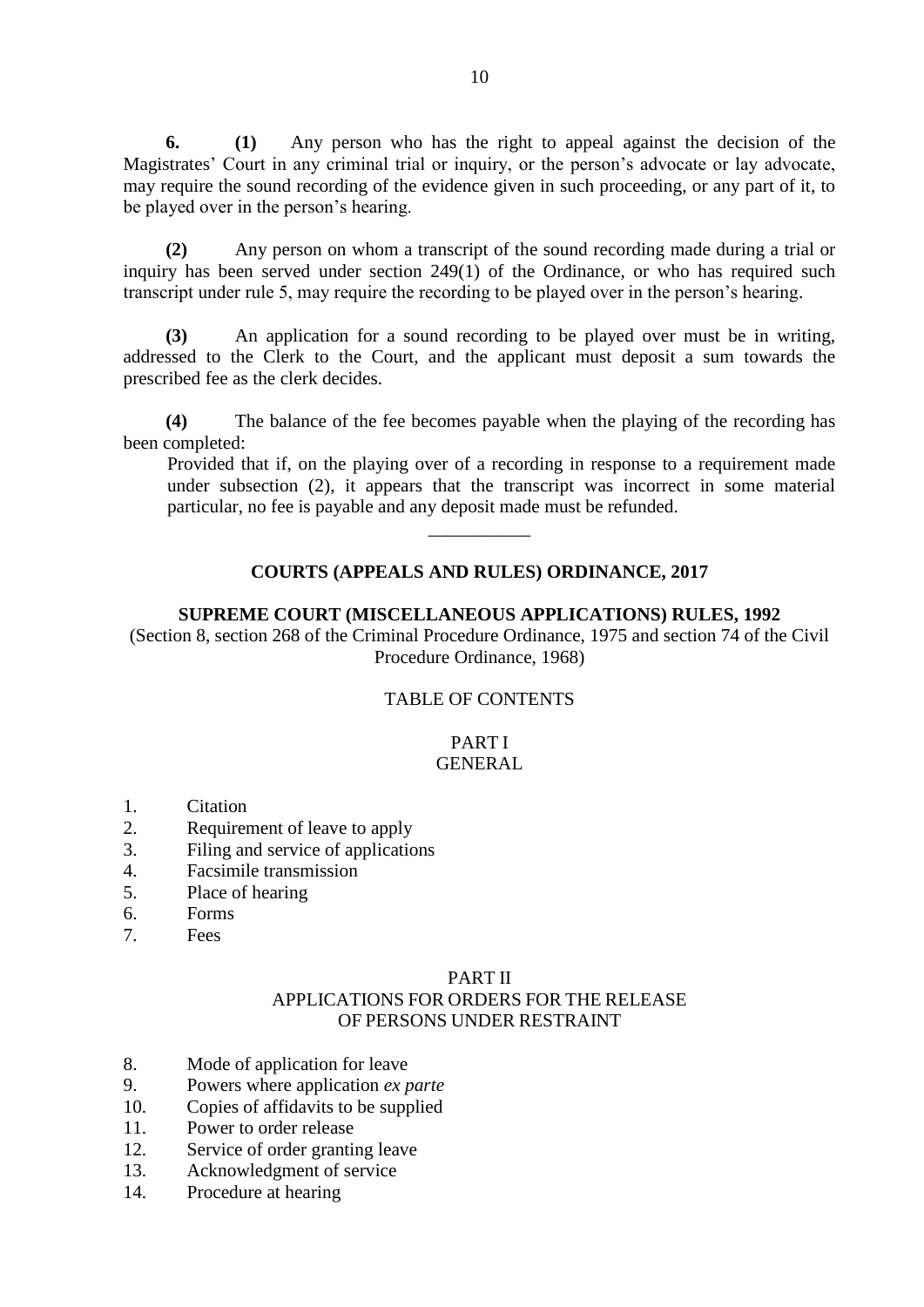15. Bringing up prisoner to give evidence, etc.

# PART III APPLICATIONS FOR JUDICIAL REVIEW

- 16. Cases appropriate for judicial review
- 17. Mode of application for leave
- 18. Mode of and time for applying
- 19. Effect of delay in applying for relief
- 20. Joinder of claims for relief
- 21. Statements and affidavits
- 22. Discovery, interrogatories, etc.
- 23. Hearing of application
- 24. Claims for damages

### PART IV

### APPLICATIONS FOR INJUNCTIONS

25. Applications for injunctions

### PART V

### APPLICATIONS ABOUT THE SUBJECT-MATTER OF A CAUSE OR MATTER

26. Detention, custody, preservation or inspection of subject-matter

# PART VI APPLICATIONS FOR COMMITTAL

- 27. Exercise of power to punish for contempt
- 28. Mode of application for leave
- 29. Application
- 30. Provisions as to hearing
- 31. Power to suspend execution
- 32. Discharge of person committed
- 33. Saving

Schedule: Forms

# **PART I**

# **GENERAL**

### **Citation**

**1.** These Rules may be cited as the Supreme Court (Miscellaneous Applications) Rules, 1992.

### **Requirement of leave to apply**

- **2.** No application may be brought for—
- *(a)* an order for the release of a person under restraint;
- *(b)* an order of judicial review; or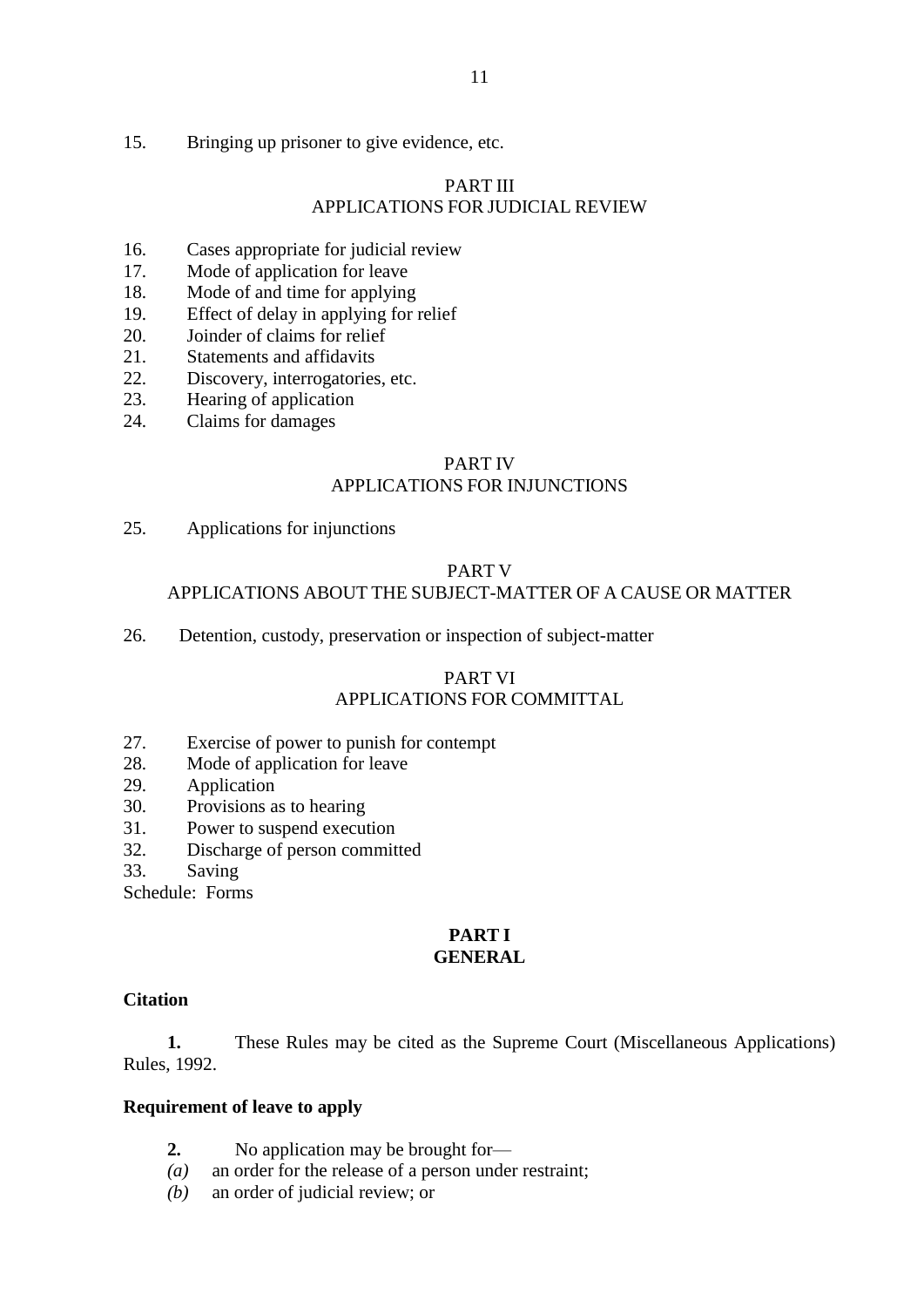*(c)* an order of committal,

unless the leave of the Chief Justice has first been obtained.

#### **Filing and service of applications**

**3. (1)** An application under these Rules must be filed with the Registrar, accompanied by the supporting affidavit or affidavits and the prescribed fee.

**(2)** Except in the case of an application made *ex parte* under rule 8, a copy of an application filed under sub-rule (1) and of the affidavit or affidavits accompanying it must, within 48 hours after it has been filed, be served on every person directly concerned.

### **Facsimile transmission**

**4.** An application under these Rules may in appropriate circumstances be filed and a copy of an application or of an affidavit be served by facsimile transmission.

### **Place of hearing**

**5.** *Omitted*

#### **Forms**

**6.** The forms set out in Schedule 1 must be used for the purposes to which they are expressed to relate, with any modifications the circumstances require.

#### **Fees**

**7.** The fees set out in Schedule 2 to the Supreme Court (Fees) Rules, 1984 are payable in respect of the matters to which they are expressed to relate.

### **PART II APPLICATIONS FOR ORDERS FOR THE RELEASE OF PERSONS UNDER RESTRAINT**

#### **Mode of application for leave**

**8. (1)** An application for leave to apply for an order for the release of a person under restraint must be in the prescribed form and may be made to the Chief Justice in court or in chambers, except that if an application is made on behalf of a minor, it must be made otherwise than in court.

**(2)** An application for leave may be made *ex parte* and, subject to sub-rule (3), must be supported by an affidavit by the person restrained showing that it is made at his or her instance and setting out the nature of the restraint.

**(3)** If the person restrained is unable for any reason to make the affidavit required by sub-rule (2), the affidavit may be made by some other person on his or her behalf and that affidavit must state that the person restrained is unable to make the affidavit himself or herself and for what reason.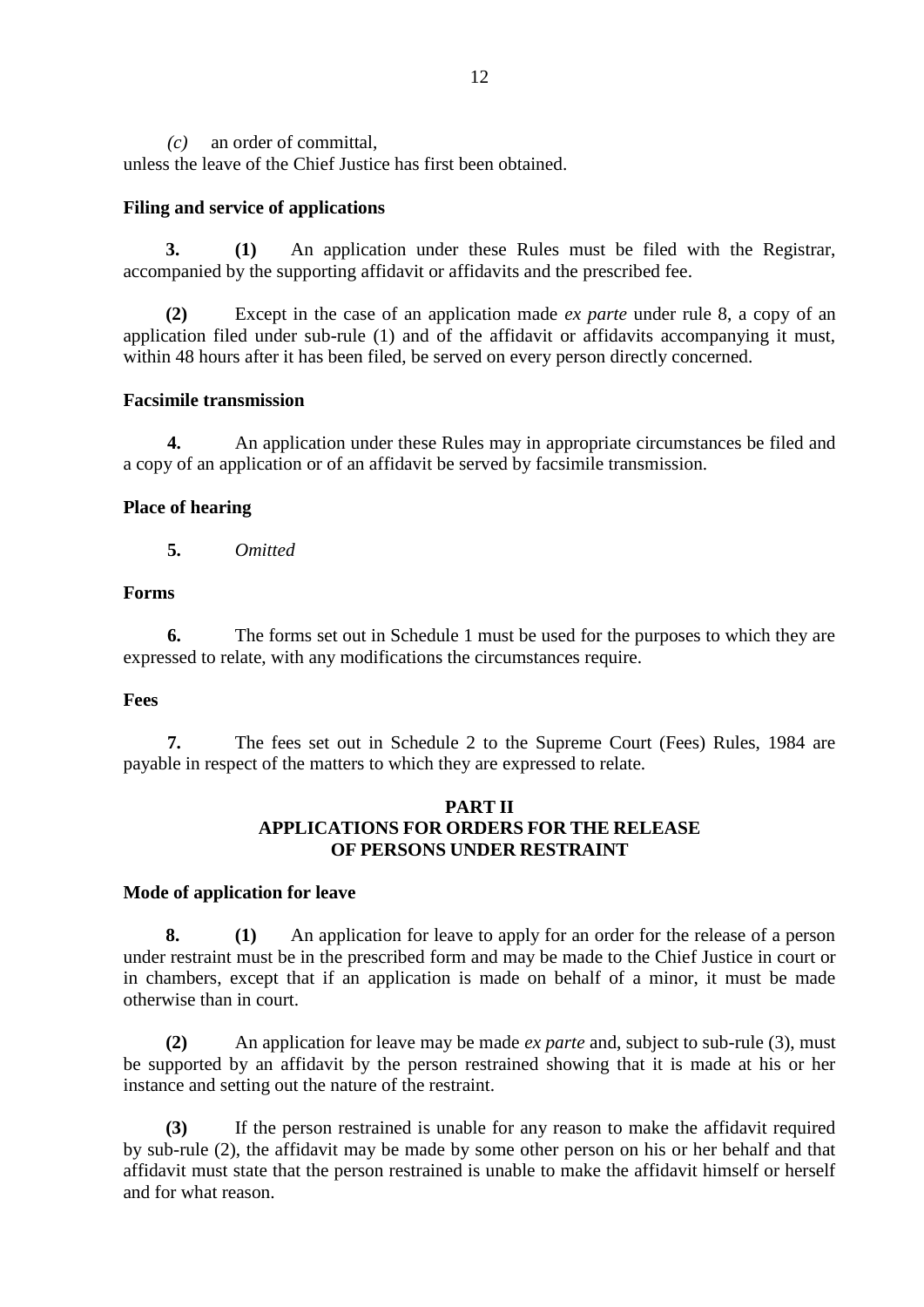#### **Powers where application** *ex parte*

**9. (1)** If an application under rule 8 is made *ex parte*, the Chief Justice may grant leave immediately, or may direct that notice of the application be given and adjourn the proceedings so that such notice may be given.

**(2)** If proceedings have been so adjourned, a copy of the application must be served on the person against whom the order is sought and on any other persons the Chief Justice directs and, unless the Chief Justice otherwise directs, there must be at least 8 clear days between the service of the copy and the date named in it for the hearing of the application.

### **Copies of affidavits to be supplied**

**10.** Every person who is a party to an application under rule 8 must supply to every other party, on demand and on payment of the proper charges, copies of the affidavits which the person proposes to use at the hearing of the application.

### **Power to order release**

**11.** Without affecting rule 9(1), the Chief Justice hearing an application for leave to apply may in his or her discretion order that the person restrained be released, and such order is sufficient warrant to the person in charge of the prison or any other person for the release of the person under restraint.

### **Service of order granting leave**

**12. (1)** Subject to sub-rules (2) and (3), an order granting leave to apply must be served personally on the person against whom an order of release is sought.

**(2)** If it is not possible to serve the order personally, or if it is directed to the superintendent of the prison or other public official, it may be served by leaving it with a servant or agent of the person to whom it is directed at the place where the person restrained is confined or restrained.

**(3)** If the order is directed to more than one person, it must be served in the manner provided in this rule on the person first named in the order, and copies must be served on each of the other persons in the same manner.

**(4)** There must be served with the order a notice stating the date when the person restrained is to be brought before the Chief Justice and that in default of obedience, proceedings for committal of the party disobeying will be taken.

### **Acknowledgment of service**

**13. (1)** The person on whom an order granting leave to apply is served must endorse on it or attach to it an acknowledgment of service, stating all the causes of the detention of the person restrained.

**(2)** The acknowledgment may be amended, or another acknowledgment substituted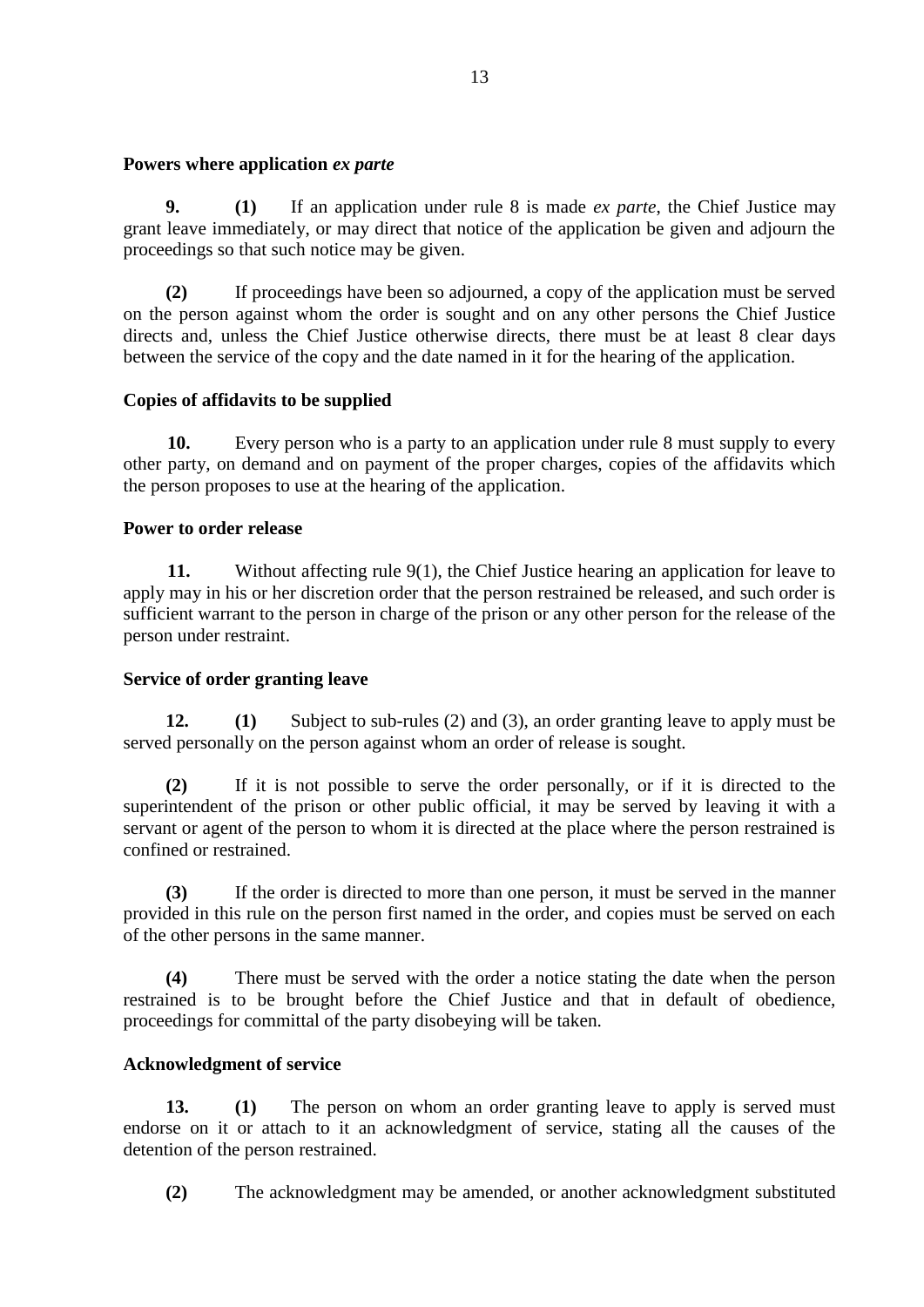for it, by leave of the Chief Justice.

# **Procedure at hearing**

**14. (1)** An application for an order for the release of a person must be heard in open court, unless the Chief Justice otherwise directs.

**(2)** When the application is heard, the representative of that person must be heard first, then the Attorney General or his or her representative, and then the representative of the person restrained in reply.

### **Bringing up prisoner to give evidence, etc.**

**15.** An application for an order to bring up a prisoner to give evidence in any cause or matter, civil or criminal, before any court or to answer a charge must be made on affidavit to the Chief Justice, or other person by and before whom the Supreme Court is held, in chambers.

# **PART III APPLICATIONS FOR JUDICIAL REVIEW**

### **Cases appropriate for judicial review**

- **16. (1)** An application for—
- *(a)* an order of *mandamus*, prohibition or *certiorari*; or
- *(b)* an injunction restraining a person from acting in any office in which the person is not entitled to act,

must be made by way of an application for judicial review in accordance with the provisions of this Part.

**(2)** An application for a declaration or an injunction (not being an injunction mentioned in sub-rule (1)*(b)*) may be made by way of an application for judicial review, and on such an application the Chief Justice may grant the declaration or injunction claimed if he or she considers that, having regard to—

- *(a)* the nature of the matters in respect of which relief may be granted by way of an order of *mandamus*, prohibition or *certiorari*;
- *(b)* the nature of the persons and bodies against whom relief may be granted by way of such an order; and
- *(c)* all the circumstances of the case,

it would be just and convenient for the declaration or injunction to be granted on an application for judicial review.

### **Mode of application for leave**

**17. (1)** An application for leave to apply for an order of judicial review must be in the prescribed form, must be made *ex parte* to the Chief Justice, and must be supported by—

- *(a)* a statement, setting out the name and description of the applicant, the relief sought and the grounds on which it is sought; and
- *(b)* an affidavit, to be filed with the application, verifying the facts relied on.
- (**2)** The applicant must give notice of the application to the Attorney General not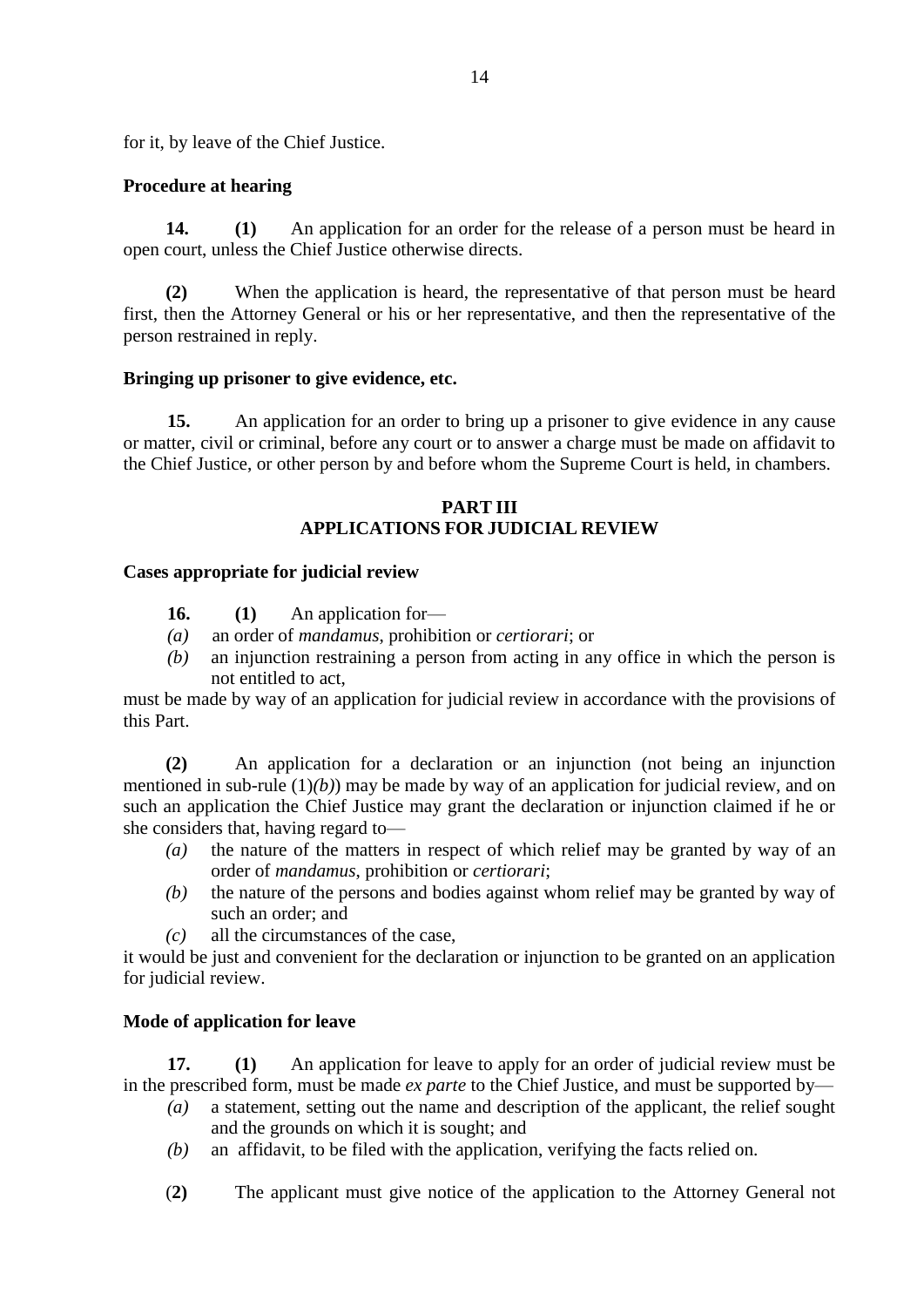later than the day before the application is made and must at the same time file with the Attorney General copies of the statement and of every affidavit in support.

**(3)** The Chief Justice may allow the applicant's statement to be amended, whether by specifying different or additional grounds of relief or otherwise, on such terms, if any, as he or she may think fit.

**(4)** The Chief Justice must not grant leave unless he or she considers that the applicant has a sufficient interest in the matter to which the application relates.

**(5)** If leave is sought to apply for an order of *certiorari* to remove, for the purpose of its being quashed, any judgment, order, conviction or other proceeding which is subject to appeal and a time is limited for the bringing of the appeal, the Chief Justice may adjourn the application for leave until the appeal is determined or the time for appealing has expired.

**(6)** If the Chief Justice grants leave, he or she may impose such terms as to costs and as to giving security as he or she thinks fit.

- **(7)** If leave to apply for judicial review is granted, then—
- *(a)* if the relief sought is an order of prohibition or *certiorari* and the Chief Justice so directs, the grant operates as a stay of the proceedings to which the application relates until the determination of the application or until the Chief Justice otherwise orders;
- *(b)* if any other relief is sought, the Chief Justice may at any time grant in the proceedings such interim relief as could be granted in an action begun by plaint.

### **Mode of and time for applying**

**18. (1)** Subject to sub-rule (2), when leave has been granted to make application for judicial review, an application in the prescribed form must be filed with the Registrar.

**(2)** Copies of the application must be served on all persons directly affected and if it relates to any proceedings in or before a court and the object of the application is either to compel the court or an officer of the court to do any act in relation to the proceedings or to quash them or any order made in them, the notice must also be served on the clerk or registrar of the court.

**(3)** An application must be heard in open court, unless the Chief Justice otherwise directs.

**(4)** Unless the Chief Justice when granting leave has otherwise directed, there must be at least 10 days between the service of the copies of the application and the day named in it for the hearing.

**(5)** An application must normally be entered for hearing within 14 days after the grant of leave; but if the Chief Justice has given leave while sitting in the United Kingdom, the period of 14 days runs, not from the date when the leave was granted, but from the first arrival after that date of the Chief Justice in St Helena.

**(6)** An affidavit giving the names and addresses of, and the places and dates of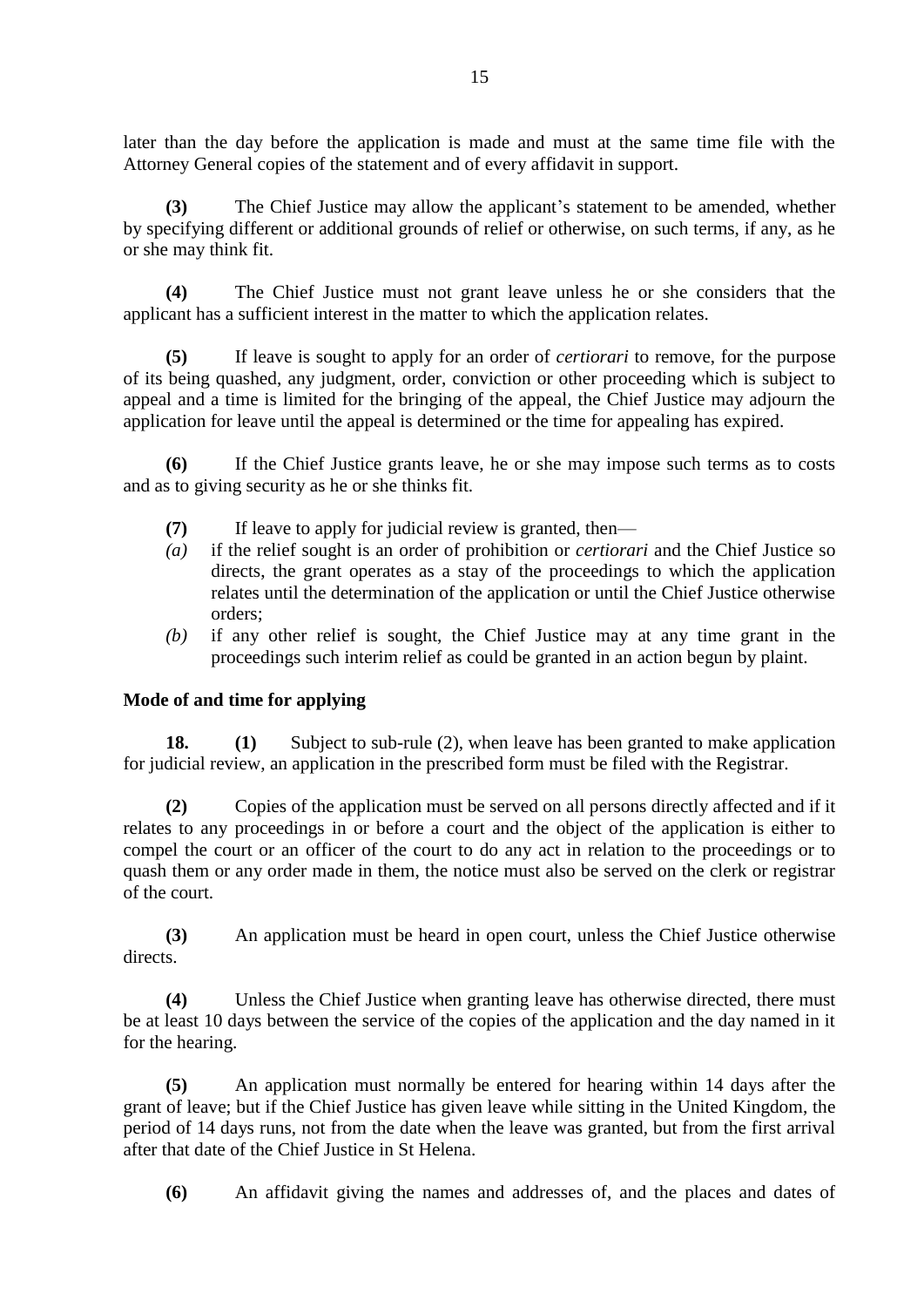service on, all persons who have been served with copies of the application must be filed before the application is entered for hearing and, if any person who ought to be served under this rule has not been served, the affidavit must state that fact and the reason for it; and the affidavit must be before the Chief Justice on the hearing of the application.

**(7)** If on the hearing of the application the Chief Justice is of opinion that any person who has not been served ought, whether under this rule or otherwise, to have been served, the Chief Justice may adjourn the hearing on any terms he or she directs in order that the notice can be served on that person.

### **Effect of delay in applying for relief**

**19. (1)** Subject to this rule, if in any case the Chief Justice considers that there has been undue delay in making an application for judicial review or, in a case to which subrule (2) applies, the application for leave under rule 17 is made after the relevant period has expired, and if the condition in sub-rule (1A) is met, the Chief Justice may refuse to grant—

- *(a)* leave for the making of the application; or
- *(b)* any relief sought on the application.

**(1A)** The condition is that in the opinion of the Chief Justice, the grant of the relief sought would be likely to cause substantial hardship to, or substantially to prejudice the rights of any person, or would be detrimental to good administration.

**(2)** In the case of an application for an order of *certiorari* to remove any judgment, order, conviction or other proceeding for the purpose of quashing it, the relevant period for the purpose of sub-rule (1) is 3 months after the date of the proceeding.

**(3)** Sub-rule (1) does not affect any statutory provision which has the effect of limiting the time within which an application for judicial review may be made.

### **Joinder of claims for relief**

**20.** On an application for judicial review any relief mentioned in rule 16(1) or (2) may be claimed as an alternative or in addition to any other relief so mentioned if it arises out of or relates to or is connected with the same matter.

### **Statements and affidavits**

**21. (1)** Copies of the statement in support of the application for leave under rule 17 must be served with the copies of the application and, subject to sub-rule (2), no grounds may be relied upon or any relief sought at the hearing except the grounds and relief set out in the statement.

- **(2)** The Chief Justice may on the hearing of the application –
- *(a)* allow the applicant to amend the applicant's statement, whether by specifying different or additional grounds or relief or otherwise, upon any terms the Chief Justice thinks fit; and
- *(b)* allow further affidavits to be used if they deal with new matters arising out of an affidavit of any other party to the application.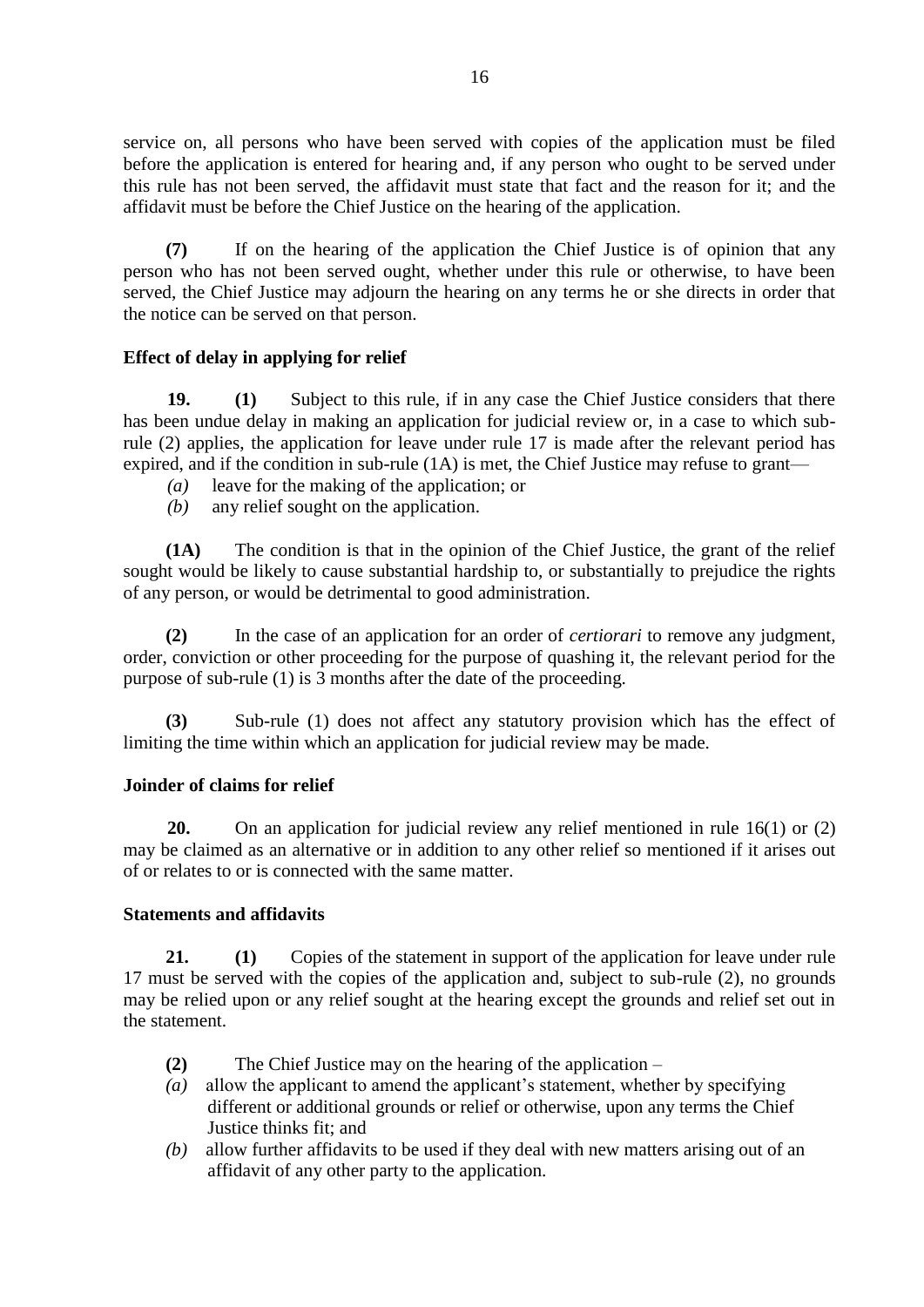**(3)** An applicant who intends to ask to be allowed to amend the applicant's statement or to use further affidavits must give notice of his intention and of any proposed amendment to every other party.

**(4)** Each party to the application must supply to every other party on demand and on payment of the proper charges, copies of every affidavit which the party proposes to use at the hearing, including, in the case of the applicant, the affidavit in support of the application for leave.

### **Discovery, interrogatories, etc.**

**22. (1)** Unless the Chief Justice otherwise directs, any interlocutory application in proceedings on an application for judicial review may be heard by any person by and before whom the Supreme Court may be held, notwithstanding that the application for judicial review is to be heard by the Chief Justice.

**(2)** This rule does not affect any statutory provision or rule of law restricting the making of an order against the Crown.

### **Hearing of application**

**23. (1)** On the hearing of any application under rule 18, any person who desires to be heard in opposition to the application and appears to the Chief Justice to be a proper person to be heard, must be heard, whether or not the person has not-been served with a copy of the application.

**(2)** If the relief sought is or includes an order of *certiorari* to remove any proceedings for the purpose of quashing them, the applicant may not question the validity of any order, warrant, commitment, conviction, inquisition or record unless before the hearing of the motion the applicant –

- *(a)* files with the Attorney General a copy of the order or other matter questioned, verified by affidavit; or
- *(b)* accounts for the failure to do so to the satisfaction of the Chief Justice.

**(3)** If an order of *certiorari* is made in any such case as is referred to in sub-rule (2), the order must, subject to sub-rule (4), direct that the proceedings be quashed immediately on their removal into the Supreme Court.

**(4)** If the relief sought is an order of *certiorari* and the Chief Justice is satisfied that there are grounds for quashing the decision to which the application relates, the Chief Justice may, in addition to quashing it, remit the matter to the court, tribunal or authority concerned with a direction to reconsider it and reach a decision in accordance with the findings of the Chief Justice.

### **Claims for damages**

**24.** On the application for judicial review the Chief Justice may award damages to the applicant if—

*(a)* the applicant has included in the statement in support of the application for leave under rule 17 a claim for damages arising from any matter to which the application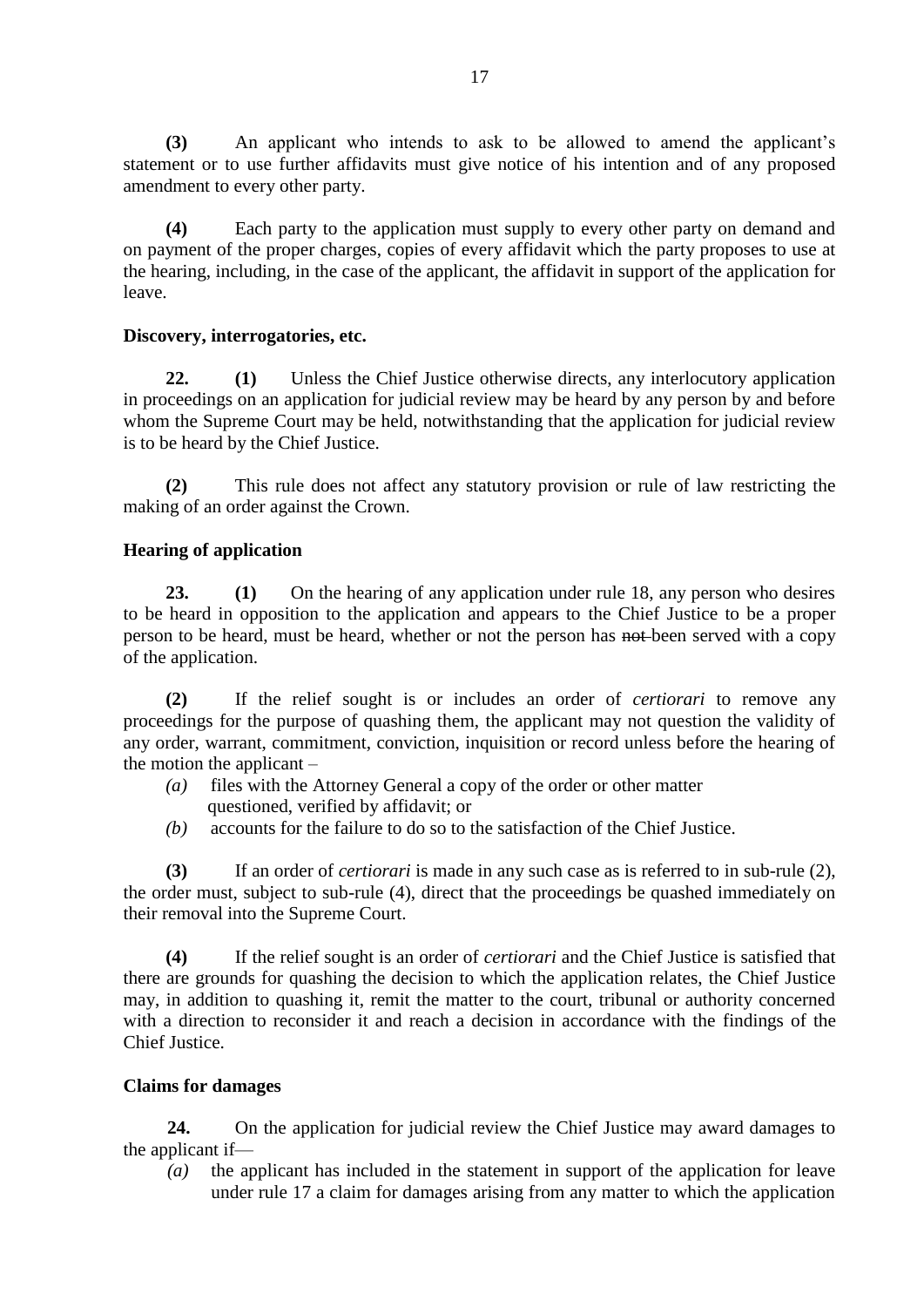relates; and

*(b)* the Chief Justice is satisfied that if the claim had been made in any action begun by the applicant at the time of making his application, the applicant could have been awarded damages.

### **PART IV APPLICATIONS FOR INJUNCTIONS**

#### **Applications for injunctions**

**25. (1)** An application for the grant of an injunction may be made by any party to a cause or matter before or after the trial of the cause of the matter, whether or not a claim for an injunction was included in that party's plaint, originating summons, counterclaim or third party notice, as the case may be.

**(2)** If the applicant is the plaintiff and the case is one of urgency, the application may be made *ex parte* on affidavit but otherwise the application must be made in the prescribed form.

**(3)** The plaintiff may not make such an application before the issue of the plaint or originating summons by which the cause or matter is to be begun except where the case is one of urgency, and in that case the injunction applied for may be granted on terms providing for the issue of the plaint or summons and such other terms, if any, as the Court thinks fit.

#### **PART V**

# **APPLICATIONS ABOUT THE SUBJECT-MATTER OF A CAUSE OR MATTER**

#### **Detention, custody, preservation or inspection of subject-matter**

**26. (1)** On the application of any party to a cause or matter, the Court may make an order for the detention, custody or preservation of any property which is the subject-matter of the cause or matter, or as to which any question may arise in the matter, or for the inspection of any such property in the possession of a party to the cause or matter.

**(2)** An application under sub-rule (1) may be made in the prescribed form or may be made informally during the course of the hearing of the cause or matter.

**(3)** For the purpose of enabling any order made under sub-rule (1) to be carried out, the Court may by the order authorise any person to enter upon any land or building in the possession of any party to the cause or matter.

**(4)** If the right of any party to a specific fund is in dispute in a cause or matter, the Court may, on the application of a party to the cause or matter, order the fund to be paid into court or otherwise secured.

**(5)** Any order under this rule may be made on any terms the Court thinks just.

**(6)** Unless the Court otherwise directs, an application by a defendant for such an order may not be made before the defendant acknowledges service of the plaint or originating summons by which the cause or matter was begun.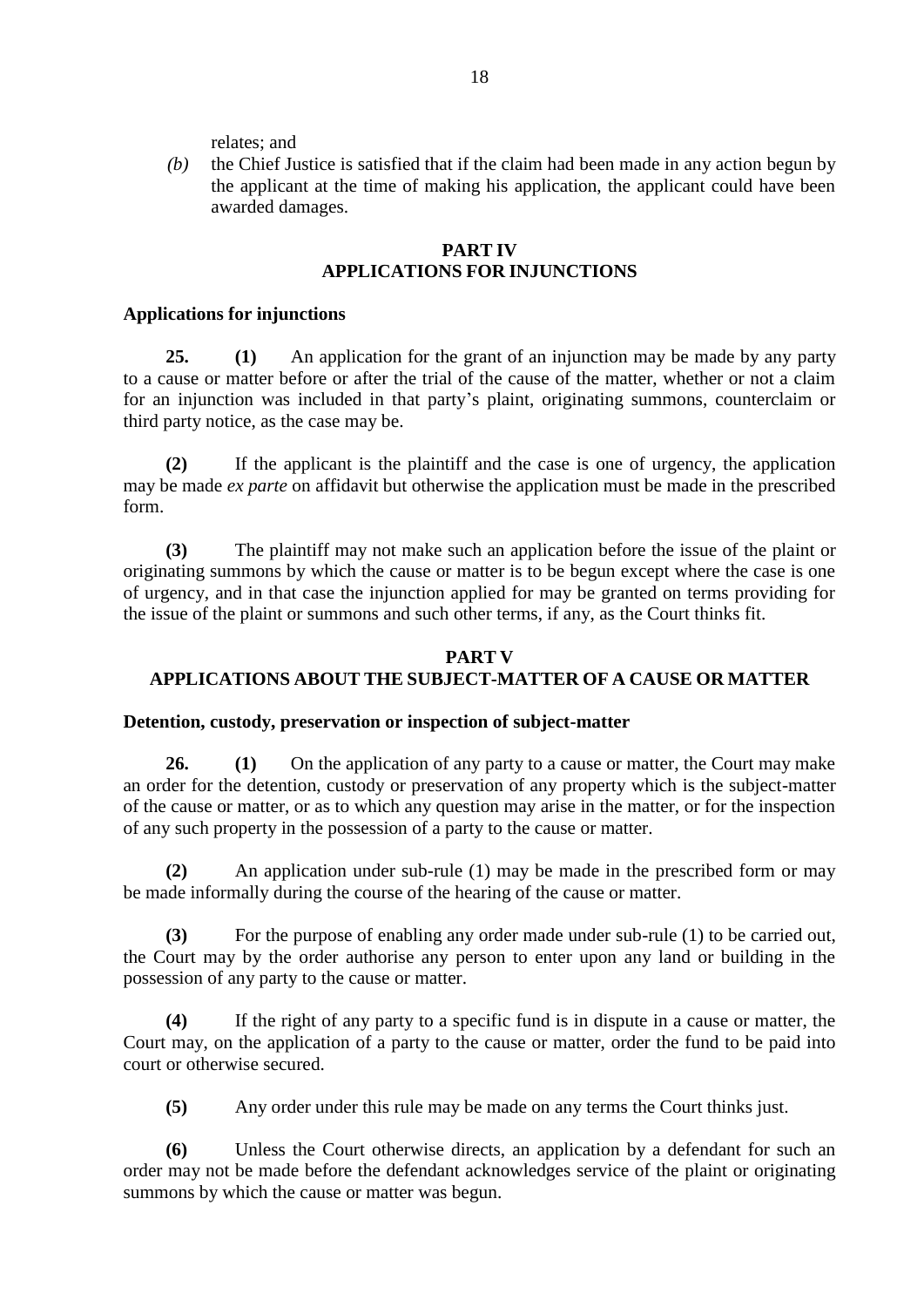### **PART VI APPLICATIONS FOR COMMITTAL**

#### **Exercise of power to punish for contempt**

**27.** The power of the Supreme Court to punish for contempt of court may be exercised by an order of committal made by the Chief Justice.

#### **Mode of application for leave**

**28. (1)** An application for leave to apply for an order of committal must be in the prescribed form and must be made *ex parte* to the Chief Justice and must be supported by –

- *(a)* a statement setting out the name and description of the applicant, the name, description and address of the person sought to be committed and the grounds on which his or her committal is sought; and
- *(b)* an affidavit, to be filed before the application is made, verifying the facts relied on.

**(2)** If the application is made by a person other than the Attorney General, the applicant must give notice of the application not later than the preceding day to the Attorney General and must at the same time serve on the Attorney General copies of the statement and affidavit.

### **Application**

**29. (1)** When leave has been granted to make application for an order of committal, an application in the prescribed form must be filed with the Registrar and a copy of it must be served on the person sought to be committed.

**(2)** Unless within 14 days after such leave was granted the application is entered for hearing, or subsection (2A) applies, the leave lapses.

**(2A)** If the Chief Justice has given leave while sitting in the United Kingdom, the period of 14 days runs, not from the date when the leave was granted, but from the date of the first arrival after that date of the Chief Justice in St Helena.

**(3)** Unless the Chief Justice has otherwise directed, there must be at least 8 clear days between the service of the copy of the application and the day named in it for the hearing.

### **Provisions as to hearing**

**30. (1)** Subject to sub-rule (2), the Chief Justice hearing an application for an order of committal may sit in private if—

- *(a)* the application arises out of proceedings relating to the wardship or adoption of a minor or wholly or mainly to the guardianship, custody, maintenance or upbringing of a minor, or rights of access to a minor;
- *(b)* the application arises out of proceedings relating to a person suffering or appearing to be suffering from mental disorder within the meaning of the Mental Health and Mental Capacity Ordinance, 2015;
- *(c)* the application arises out of proceedings in which a secret process, discovery or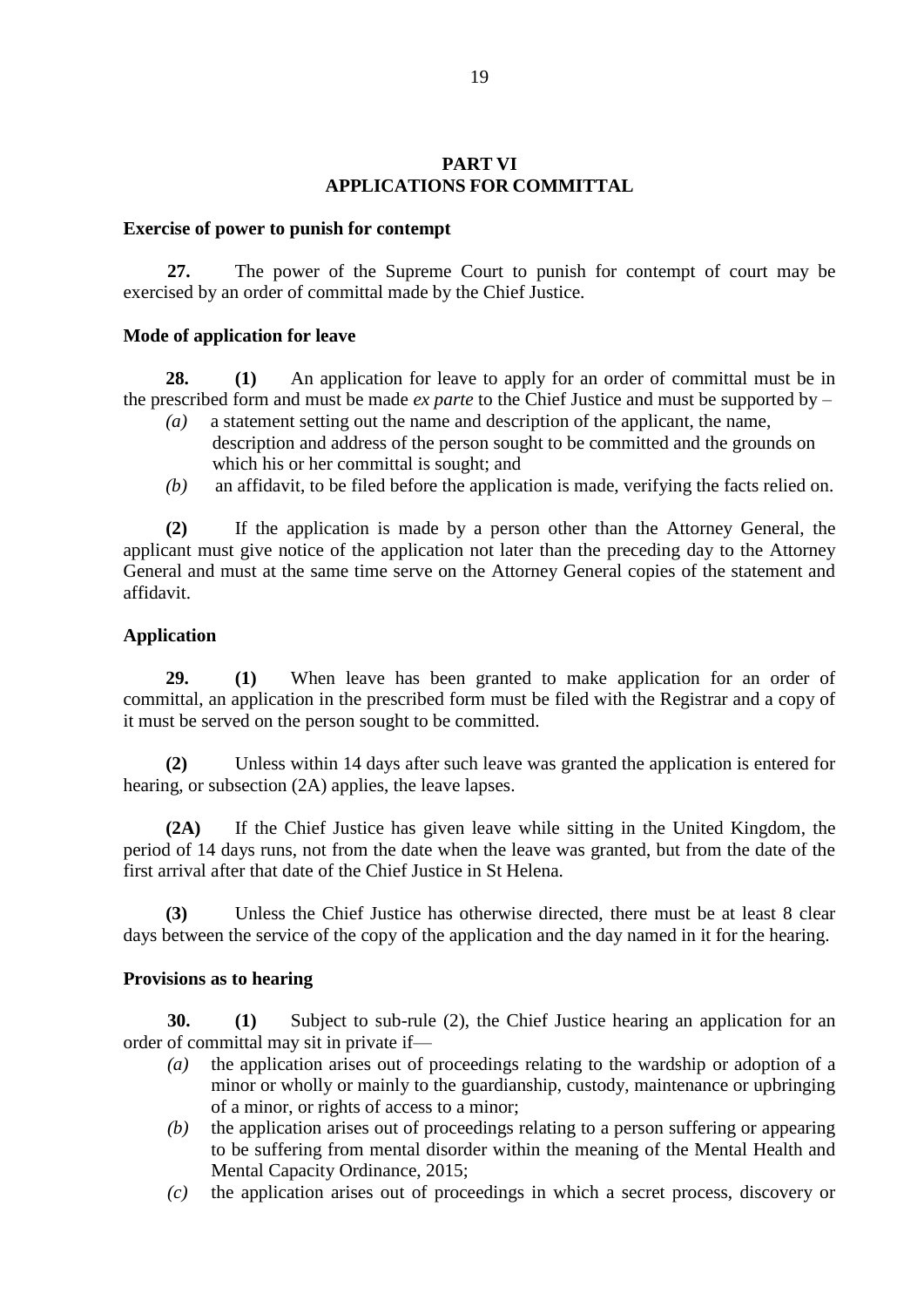invention was in issue; or

*(d)* it appears to the Chief Justice that in the interests of the administration of justice or for reasons of national security, the application should be heard in private,

but otherwise the application must be heard in open court.

**(2)** If the Chief Justice hearing an application in private by virtue of sub-rule (1) decides to make an order of committal against the person sought to be committed, the Chief Justice must in open court state:

- *(a)* the name of that person;
- *(b)* in general terms the nature of the contempt of court in respect of which the order of committal is being made; and
- *(c)* the period for which that person is being committed.

**(3)** Except with the leave of the Chief Justice, no grounds may be relied upon at the hearing except the grounds set out in the statement under rule 28, but the Chief Justice may at any stage and, either on his or her own initiative or on the application of any party, order that the statement be amended on any terms as to costs or otherwise that are just and in any manner the Chief Justice directs.

**(4)** If, on the hearing of the application, the person sought to be committed expresses a wish to give oral evidence on his or her own behalf, the person must be entitled to do so.

# **Power to suspend execution**

**31. (1)** The Chief Justice, when making an order of committal, may by order direct that the execution of the order of committal is to be suspended for a period and on terms or conditions the Chief Justice specifies.

**(2)** If execution of an order of committal is suspended by an order under sub-rule (1), the applicant for the order of committal must, unless the Chief Justice otherwise directs, serve on the person against whom it was made a notice informing the person of the making and terms of the order under that sub-rule.

# **Discharge of person committed**

**32.** The Chief Justice may, on the application of any person committed to prison for any contempt of court, discharge the person.

# **Saving**

**33.** Nothing in the foregoing provisions of these Rules affects the power of the Chief Justice or of the Supreme Court—

- *(a)* to make, on the initiative of the Chief Justice or of the Supreme Court, an order of committal against a person guilty of contempt of court;
- *(b)* to make an order requiring a person guilty of contempt of court, or a person punishable by virtue of any enactment as if the person had been guilty of contempt of the Supreme Court, to pay a fine or to give security for good behaviour, and those provisions, so far as applicable and with the necessary modifications, apply in relation to an application for such an order as they apply in relation to an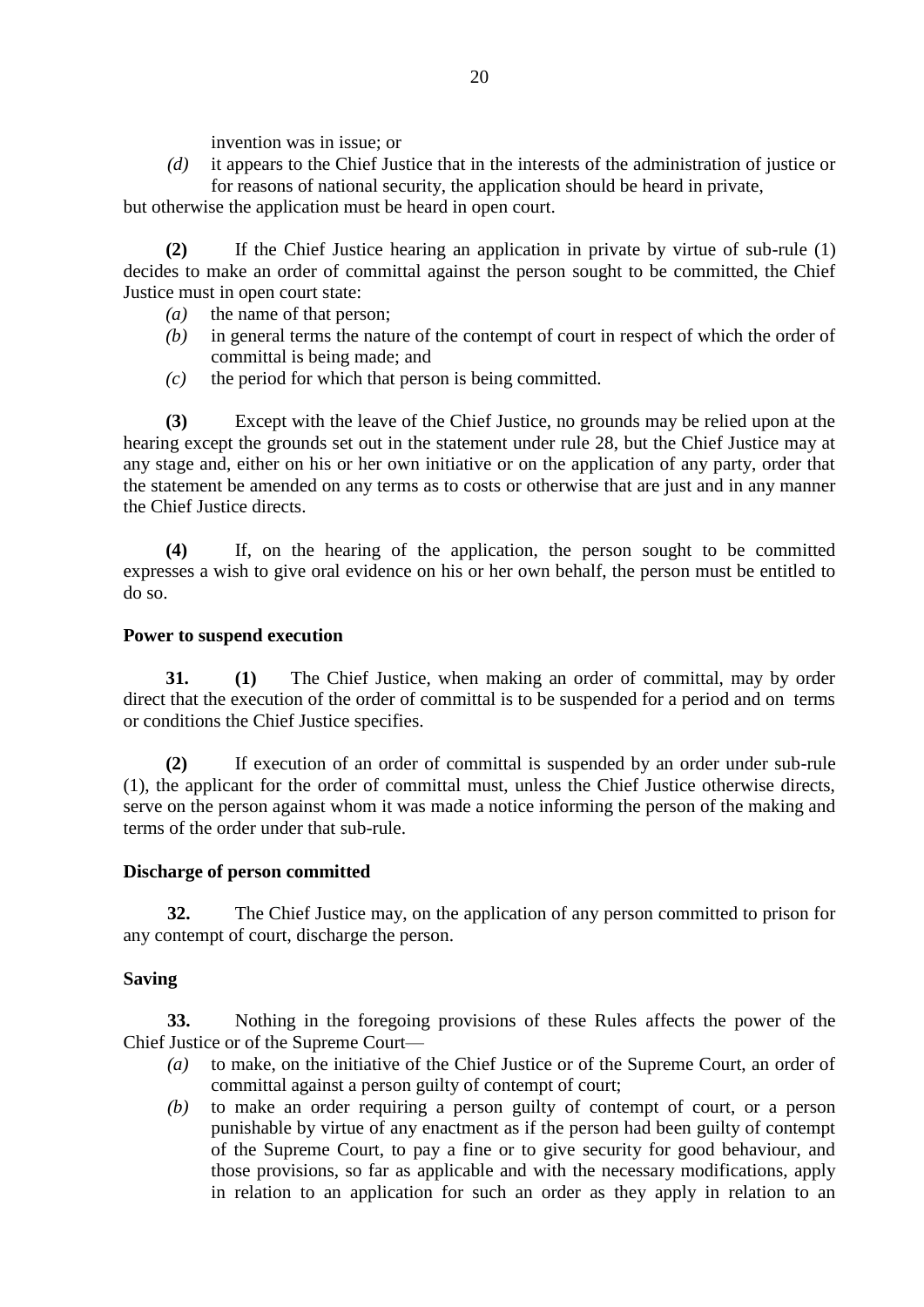application for an order of committal.

# **SCHEDULE 1**

(Rule 6)

# **FORMS**

#### **FORM MA/1**

#### **SUPREME COURT (MISCELLANEOUS APPLICATIONS) RULES, 1992**

#### **APPLICATION FOR LEAVE TO APPLY**

(Rules 8(1), 17(1), and 28(1))

In the St Helena Supreme Court To the Honourable the Chief Justice

.............................................................................................

ATTACHED are—

(a) the intended application in respect of which leave is sought;

(b) the affidavit of .................................. .

Dated this .......................... day of .............................., 20...…. .

......................................... (Signature of Applicant)

\* *Insert whichever of the following is appropriate—*

- "an order for the release of ........................................... at present under restraint in the Prison at Jamestown (or as the case may be)"

- "an order of judicial review"

- "an order of committal"

### **FORM MA/2**

\_\_\_\_\_\_\_\_\_\_\_

#### **SUPREME COURT (MISCELLANEOUS APPLICATIONS) RULES, 1992**

# **APPLICATION FOR AN ORDER FOR THE RELEASE OF A PERSON UNDER RESTRAINT**

(Rule 8)

In the St Helena Supreme Court To the Honourable the Chief Justice

| detained in the Prison at Jamestown on the grounds set out in the accompanying affidavit(s). |  |
|----------------------------------------------------------------------------------------------|--|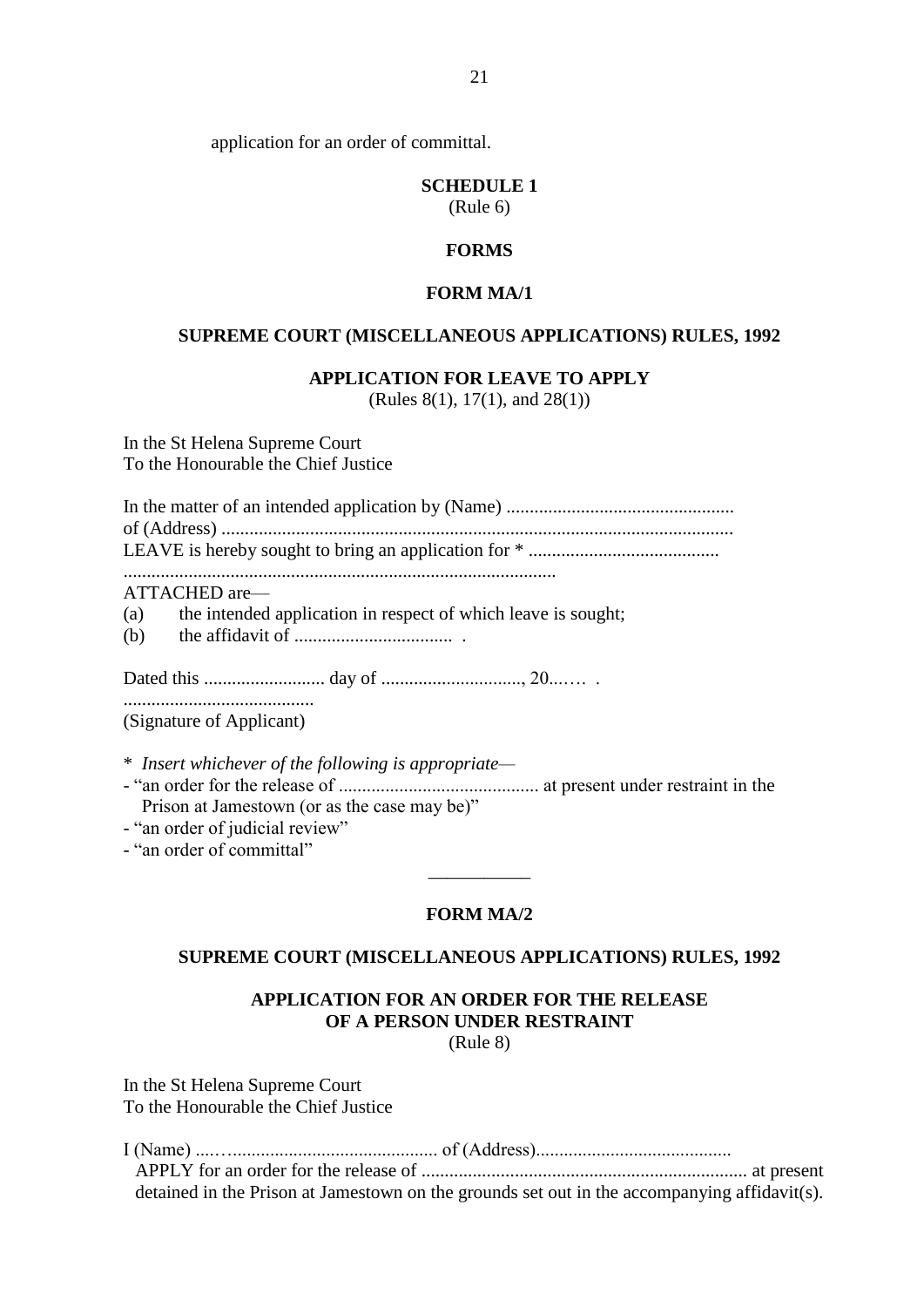A copy of the application is being served on the Superintendent of Prisons.

Dated this .........................……, 20..……. . (Signature) Applicant

### **FORM MA/3**

\_\_\_\_\_\_\_\_\_\_

#### **SUPREME COURT (MISCELLANEOUS APPLICATIONS) RULES, 1992**

# **APPLICATION FOR AN ORDER TO BRING UP A PRISONER TO GIVE EVIDENCE**

(Rule 15)

In the St Helena Supreme Court To the Honourable the Chief Justice

| APPLY for an order directed to the Superintendent of the prison at Jamestown to bring up |  |
|------------------------------------------------------------------------------------------|--|
|                                                                                          |  |
|                                                                                          |  |
|                                                                                          |  |

Dated this .........................……, 20..……. . (Signature) Applicant

#### **FORM MA/4**

\_\_\_\_\_\_\_\_\_\_\_

#### **SUPREME COURT (MISCELLANEOUS APPLICATIONS) RULES, 1992**

#### **APPLICATION FOR JUDICIAL REVIEW** (Rule 16)

In the St Helena Supreme Court To the Honourable the Chief Justice

| directed to                                                                         |  |
|-------------------------------------------------------------------------------------|--|
|                                                                                     |  |
| and $\ldots$ and $\ldots$ and $\ldots$ $\ldots$ $\ldots$ $\ldots$ $\ldots$ $\ldots$ |  |
|                                                                                     |  |
|                                                                                     |  |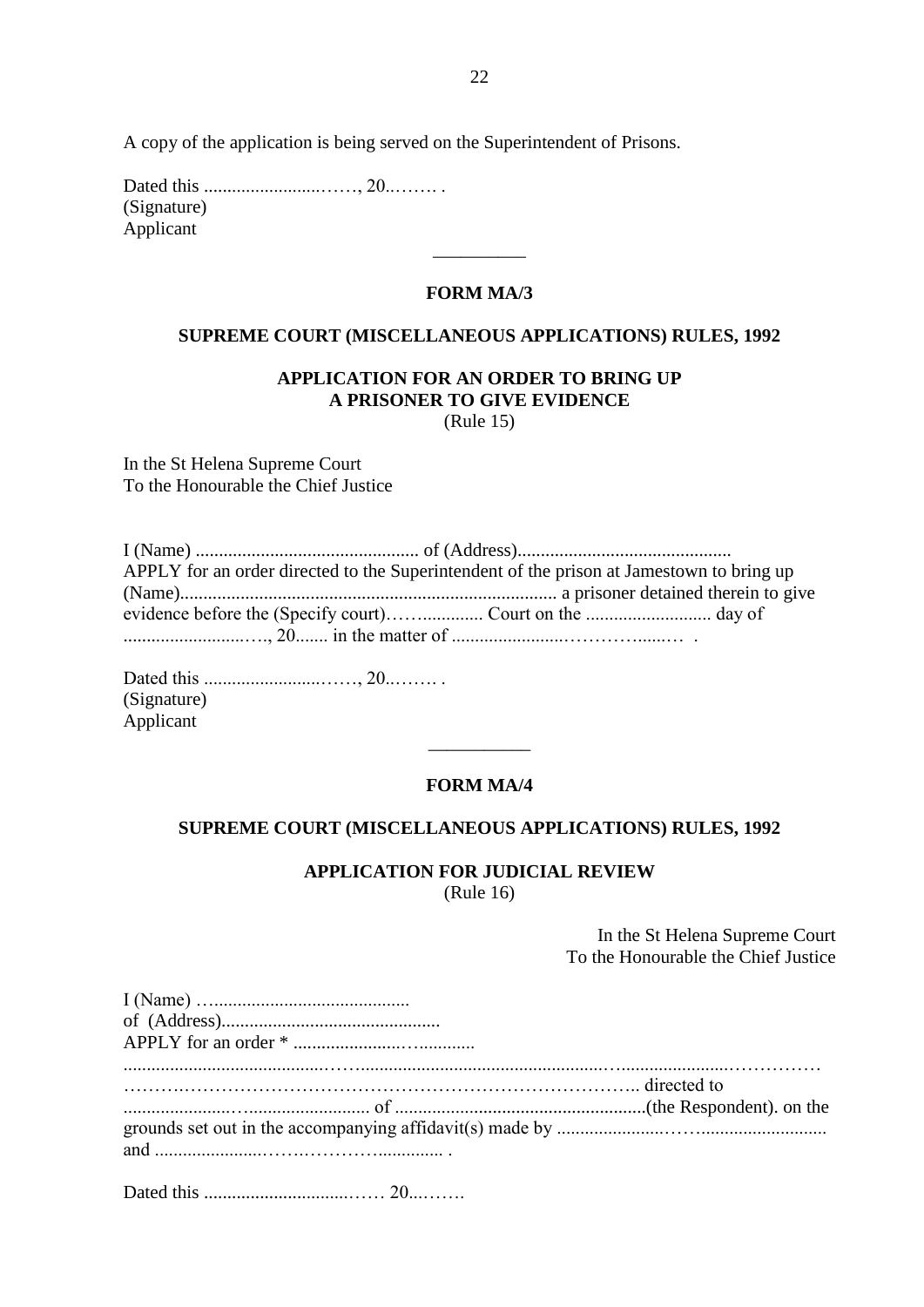(Signature) Applicant.

\**Insert whichever of the following is or are appropriate, or as the case may be—*

- of mandamus
- of prohibition

- of certiorari

- restraining the Respondent from acting in the office of .......................................... in which he or she is not entitled to act.

\_\_\_\_\_\_\_\_\_\_\_

#### **FORM MA/5**

### **SUPREME COURT (MISCELLANEOUS APPLICATIONS) RULES, 1992**

#### **APPLICATION FOR AN INJUNCTION** (Rule 25)

In the St Helena Supreme Court To the Honourable the Chief Justice

Dated this ...............................……, 20...…… . (Signature) Applicant.

#### **FORM MA/6**

 $\overline{\phantom{a}}$ 

#### **SUPREME COURT (MISCELLANEOUS APPLICATIONS) RULES, 1992**

### **APPLICATION FOR THE DETENTION, CUSTODY, PRESERVATION OR INSPECTION OF PROPERTY** (Rule 26)

In the St Helena Supreme Court To the Honourable the Chief Justice

| APPLY for an Order for the detention/custody/preservation/inspection of the property |  |
|--------------------------------------------------------------------------------------|--|
| specified in the Schedule on the grounds set out in the *affidavit(s)                |  |
|                                                                                      |  |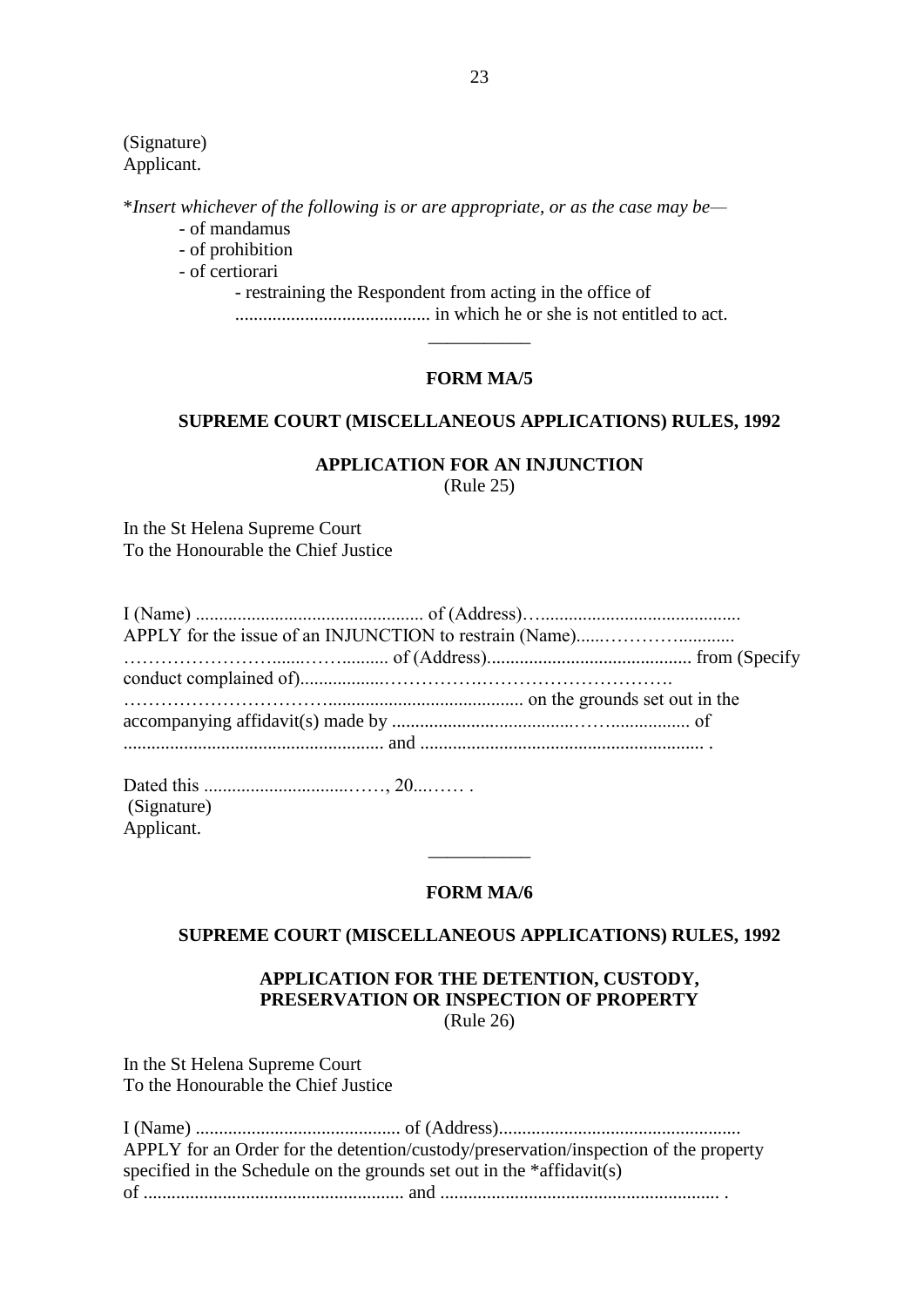**SCHEDULE** 

(Description of property)

Dated this ........................... day of .......................….., 20...…… . (Signature) Applicant. \* Delete as appropriate

#### **FORM MA/7**

\_\_\_\_\_\_\_\_\_\_\_

### **SUPREME COURT (MISCELLANEOUS APPLICATIONS) RULES, 1992**

### **APPLICATION FOR COMMITTAL**

(Rule 28)

In the St Helena Supreme Court To the Honourable the Chief Justice

| Common Gaol for contempt of court. |  |
|------------------------------------|--|
|                                    |  |
|                                    |  |
|                                    |  |
|                                    |  |
| (Signature)                        |  |
| Applicant.                         |  |

### **COURTS (APPEALS AND RULES) ORDINANCE, 2017**

\_\_\_\_\_\_\_\_\_\_\_

**COURTS (RIGHTS OF AUDIENCE AND ENROLMENT) RULES, 1992** (Section 8)

### **Citation**

**1.** These Rules may be cited as the Courts (Rights of Audience and Enrolment) Rules, 1992.

### **Right of audience as advocates**

**2.** The following persons are entitled to appear and be heard as advocates before the Supreme Court, wherever it is sitting, and the Magistrates' Court —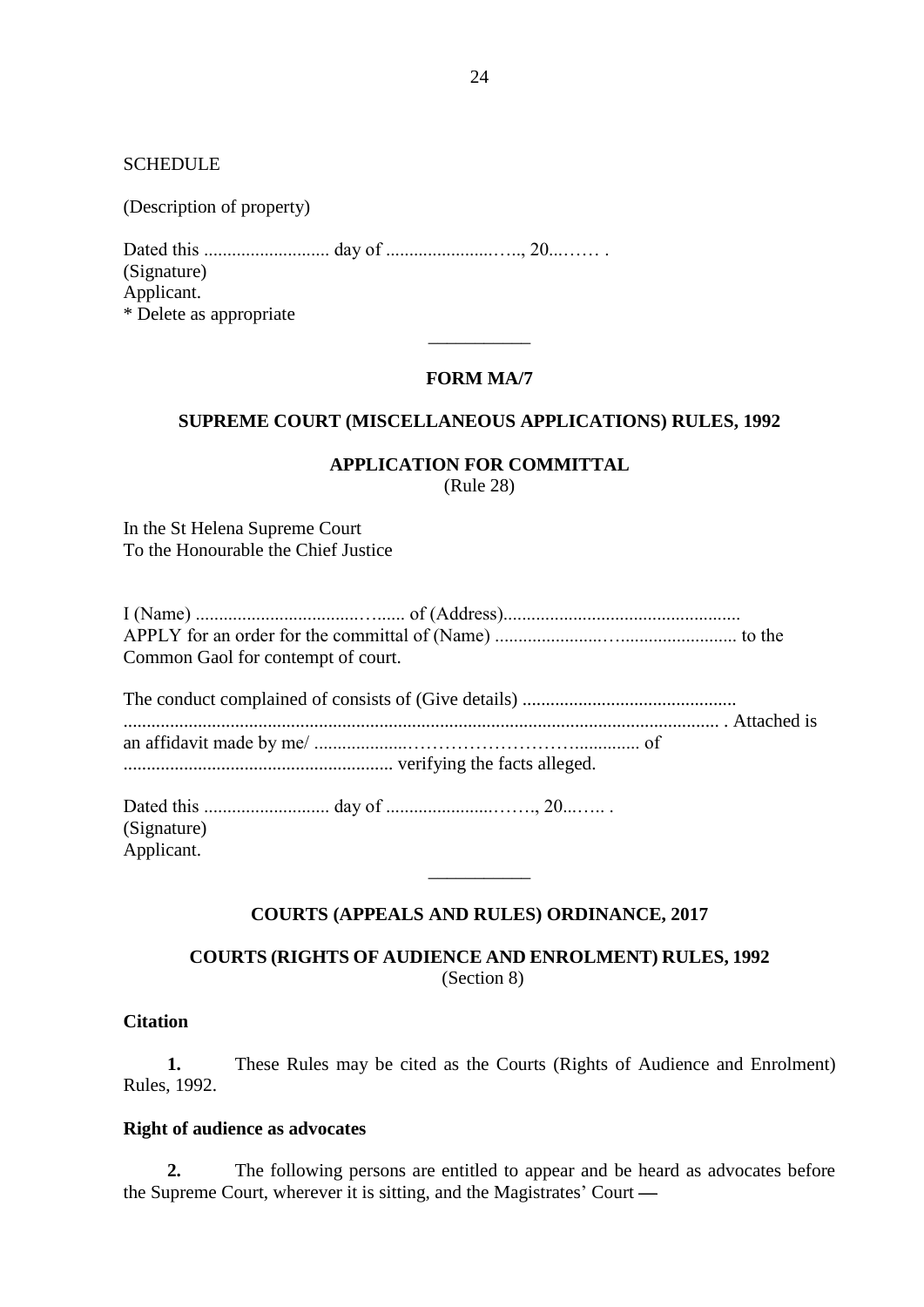- *(a)* members of the Bar of England, Scotland or Northern Ireland;
- *(b)* solicitors of the Supreme Court in England or Northern Ireland and law agents admitted to practise in Scotland;
- *(c)* lawyers qualified to practice in any member state of the European Communities who enjoy the right to appear before the High Court in England or the Court of Session in Scotland or to practise as solicitors in England or Scotland; and
- *(d)* any other persons entitled to appear and be heard as advocates before any court of unlimited jurisdiction or to carry on practise as solicitors (by whatever name called), if licensed in that behalf by the Chief Justice.

# **Evidence of entitlement**

**3. (1)** A person entitled to appear and be heard as an advocate under paragraph *(a)* or *(b)* of rule 2 must, before so appearing for the first time, deliver to the Registrar a certified or photographic copy of the certificate or other document recording his or her call or admission.

**(2)** A person entitled to appear and be heard as an advocate under paragraph *(c)* of rule 2 must, before so appearing for the first time, deliver to the Registrar a certified or photographic copy of the document evidencing his or her passing or being exempted from any necessary aptitude test.

# **Applications for licences**

**4. (1)** A person seeking to be licensed under paragraph *(d)* of rule 2 must deliver to the Registrar an application addressed to the Chief Justice, in whichever of the forms numbered RA1 and RA2 in Schedule 1 is appropriate.

**(2)** An application in the form RA1 must be filed not less than 14 days before the day set down for the hearing at which the applicant wishes to be heard, or any shorter period as the Chief Justice allows.

- **(3)** An application under sub-rule (1) must be accompanied by—
- *(a)* a certified or a photographic copy of the certificate or other document recording the applicant's call or admission and, if the certificate or other document is not in the English language, a translation of it in English certified to be correct; and
- *(b)* any prescribed fee.

# **Form and duration of licences**

**5. (1)** A licence issued pursuant to paragraph *(c)* of rule 2 must be in form RA3 or form RA4 set out in Schedule 1, whichever is appropriate.

**(2)** A licence in the form RA3 is valid only for the proceeding to which it is expressed to relate, any application or counterclaim relating to it, any proceeding consolidated with it and any appeal arising from it.

- **(3)** A licence in the form RA4 is valid—
- *(a)* in the case of an Islander until revoked;
- *(b)* in the case of the holder of a work permit issued under the Immigration Ordinance,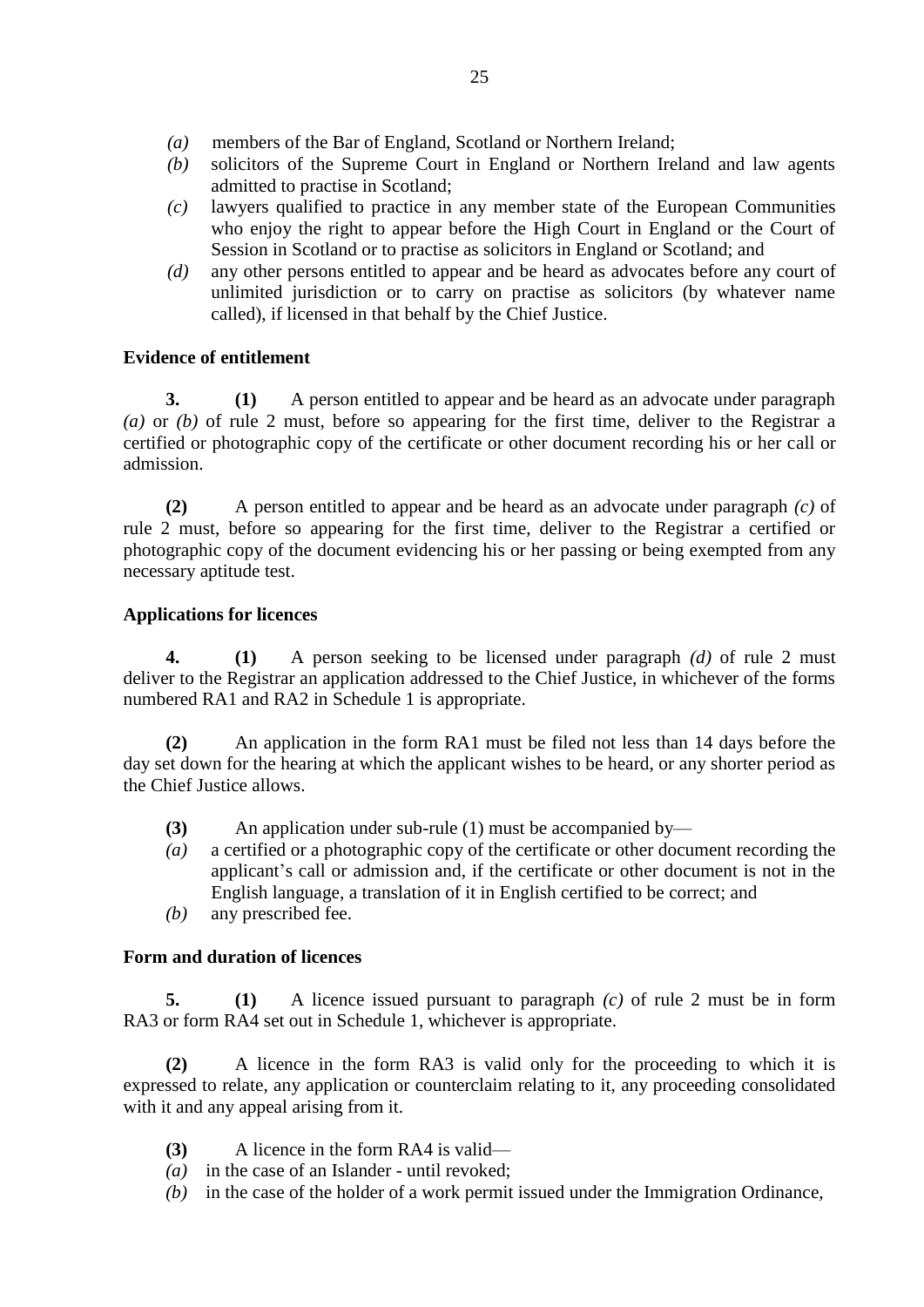2011, allowing the holder to practise in St Helena - for the duration of the work permit.

### **Enrolment**

**6. (1)** A person who is an Islander and who has a right of audience under rule 2 is entitled, on application to the Chief Justice, to be enrolled as an advocate of the Supreme Court of St Helena.

**(2)** A person who is not an Islander but who has a right of audience under rule 2 may, in the discretion of the Chief Justice, be enrolled as an advocate of the Supreme Court of St Helena.

**(3)** The Chief Justice may direct the removal from the roll of the name of any person who has—

- *(a)* ceased to be entitled to appear and be heard before the Supreme Court or who has been suspended from practice in any country or territory;
- *(b)* ceased to hold a work permit required by the Immigration Ordinance, 2011; or
- *(c)* been guilty of serious professional misconduct.

**(4)** An application for enrolment as an advocate of the Supreme Court of St Helena must be in the form RA5 in Schedule 1.

**(5)** For the purposes of this rule, **"the roll"** means the Roll of Advocates containing the names of those persons who are for the time being enrolled as such pursuant to these Rules, compiled and maintained by the Registrar.

### **Effect of the enrolment**

**7.** Persons enrolled as advocates under rule 6 may within St Helena, Ascension and Tristan da Cunha perform all the functions of barristers and solicitors.

### **Attorney General**

**8.** The Attorney General is entitled *ex officio* to appear and be heard before the Supreme Court, wherever it is sitting, and before the Magistrates' Court.

### **Additional rights of audience**

**9. (1)** The Crown Prosecutor, any person appointed to be a public prosecutor pursuant to section 52 of the Criminal Procedure Ordinance, 1975 and the Public Prosecutor are entitled to appear and be heard as advocates in the same courts and in like manner as those persons, or classes of persons, who have such entitlement under either rule 2 or 8 of these Rules.

**(2)** For the purposes of sub-rule (1), the right of audience of a person appointed to be a public prosecutor is subject to sections 52 to 55 of the Criminal Procedure Ordinance, 1975.

 **(3)** In this Rule, "Crown Prosecutor" and "public prosecutor" have the same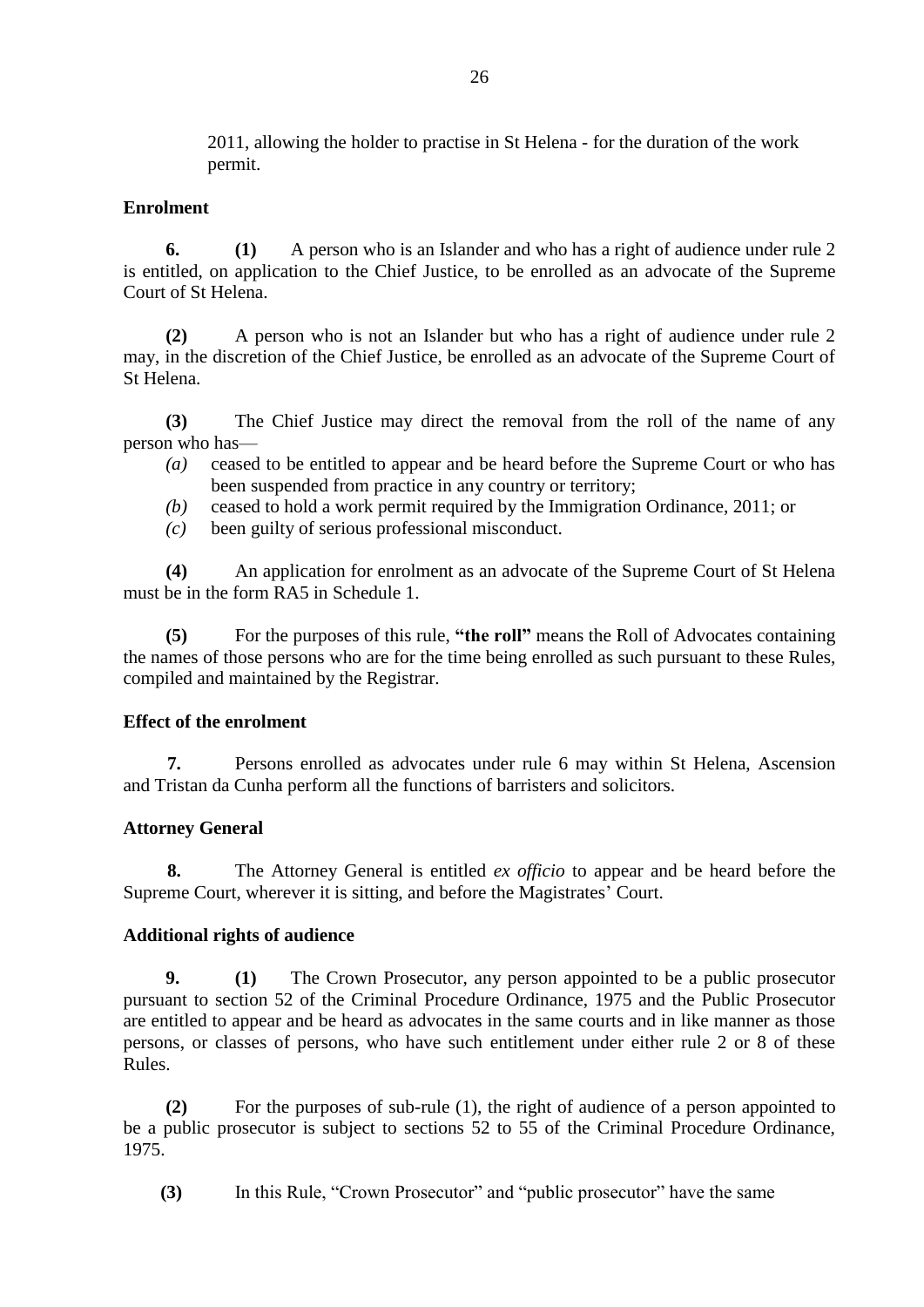meanings as in the Criminal Procedure Ordinance, 1975.

#### **Fees**

**10.** The fees set out in Schedule 2 are payable in respect of the matters to which they are expressed to relate.

#### **Savings**

**11. (1)** Nothing in these Rules applies to or in any way affects any person holding the office of Lay Advocate under the Lay Advocates Ordinance 1986.

**(2)** Nothing in these Rules affects the right of any party to appear in person and be heard in any proceedings in the Supreme Court, wherever it is sitting, and before the Magistrates' Court, or, with the leave of the court, to be represented by any other person not being an advocate or a lay advocate.

#### **SCHEDULE 1**

(Rules 4, 5 and 6)

### **FORM RA1**

# **COURTS (RIGHTS OF AUDIENCE AND ENROLMENT) RULES, 1992** (Rule 4)

### **APPLICATION FOR LICENCE**

Attached is a copy of the certificate evidencing my call/admission.

(Signature) ................................. (Date) ............................, 20........ .

# **FORM RA2**

\_\_\_\_\_\_\_\_\_\_\_

### **COURTS (RIGHTS OF AUDIENCE AND ENROLMENT) RULES, 1992**

**APPLICATION FOR LICENCE TO APPEAR AND BE HEARD GENERALLY** (Rule 4)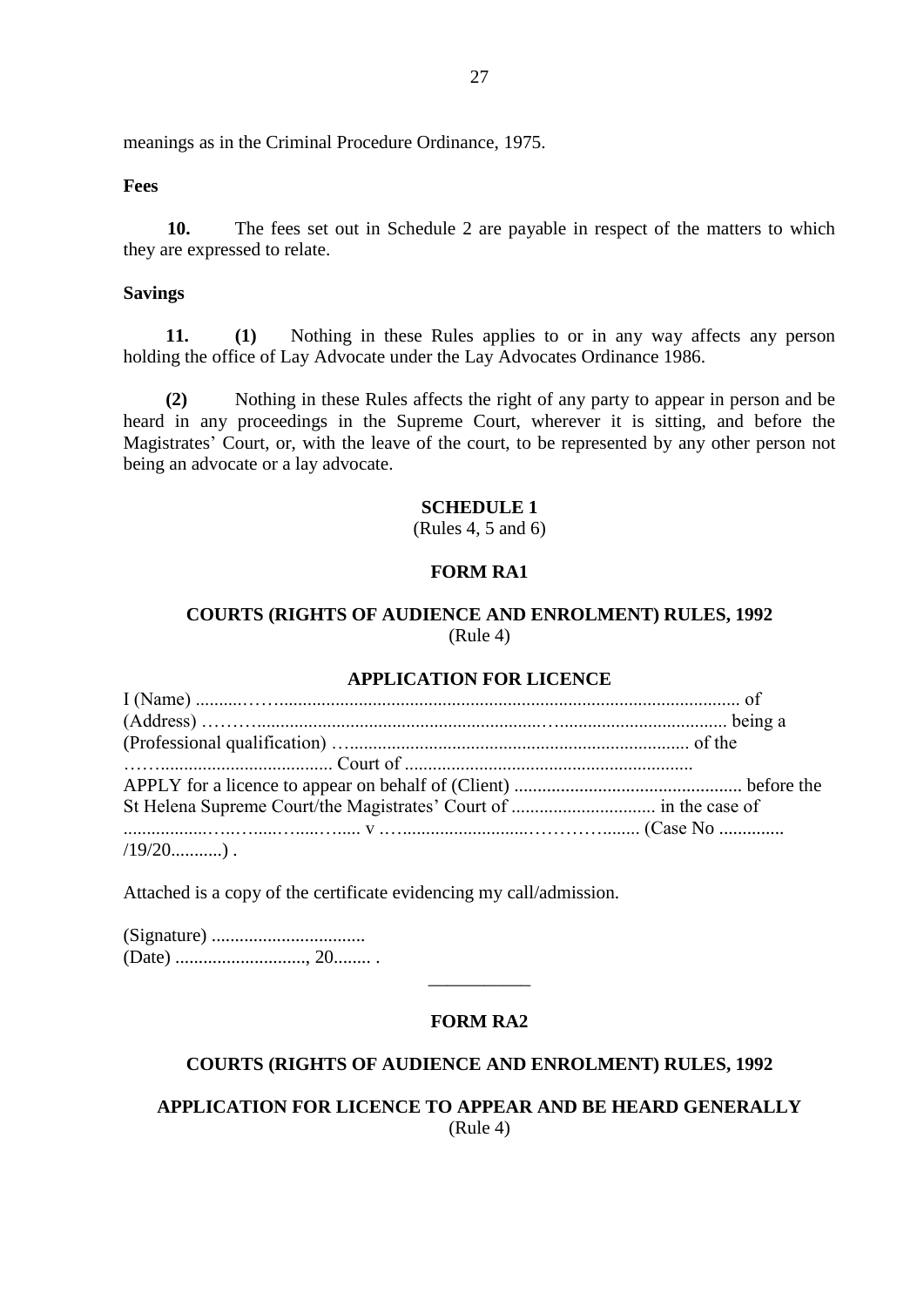I (Name) ...................................................................................................................... of (Address) ................................................................................................................ being (delete as appropriate)

- an Islander
- the holder of a work permit issued under the Immigration Control Ordinance entitling me to practice as an advocate for ............ years,

and being a (Professional qualification) ………………………………...…….. of

the .........................……................ Court of ...................……………………….... . APPLY for a licence permitting me to appear and be heard before the St Helena Supreme Court and the Magistrates' Courts of St Helena and its Dependencies.

Attached are—

(delete where inappropriate)

- (1) a copy of the certificate evidencing my call/admission;
- (2) a copy of my work permit

# **FORM RA3**

 $\overline{\phantom{a}}$ 

### **COURTS (RIGHTS OF AUDIENCE AND ENROLMENT) RULES, 1992**

### **LICENCE**

#### (Rule 5)

Dated this ................................... day of ..............................….., 20........... . Chief Justice.

# **FORM RA4**

 $\overline{\phantom{a}}$ 

### **COURTS (RIGHTS OF AUDIENCE AND ENROLMENT) RULES, 1992**

### **LICENCE TO APPEAR AND BE HEARD GENERALLY** (Rule 5)

| (Name)    |  |  |  |
|-----------|--|--|--|
| (Address) |  |  |  |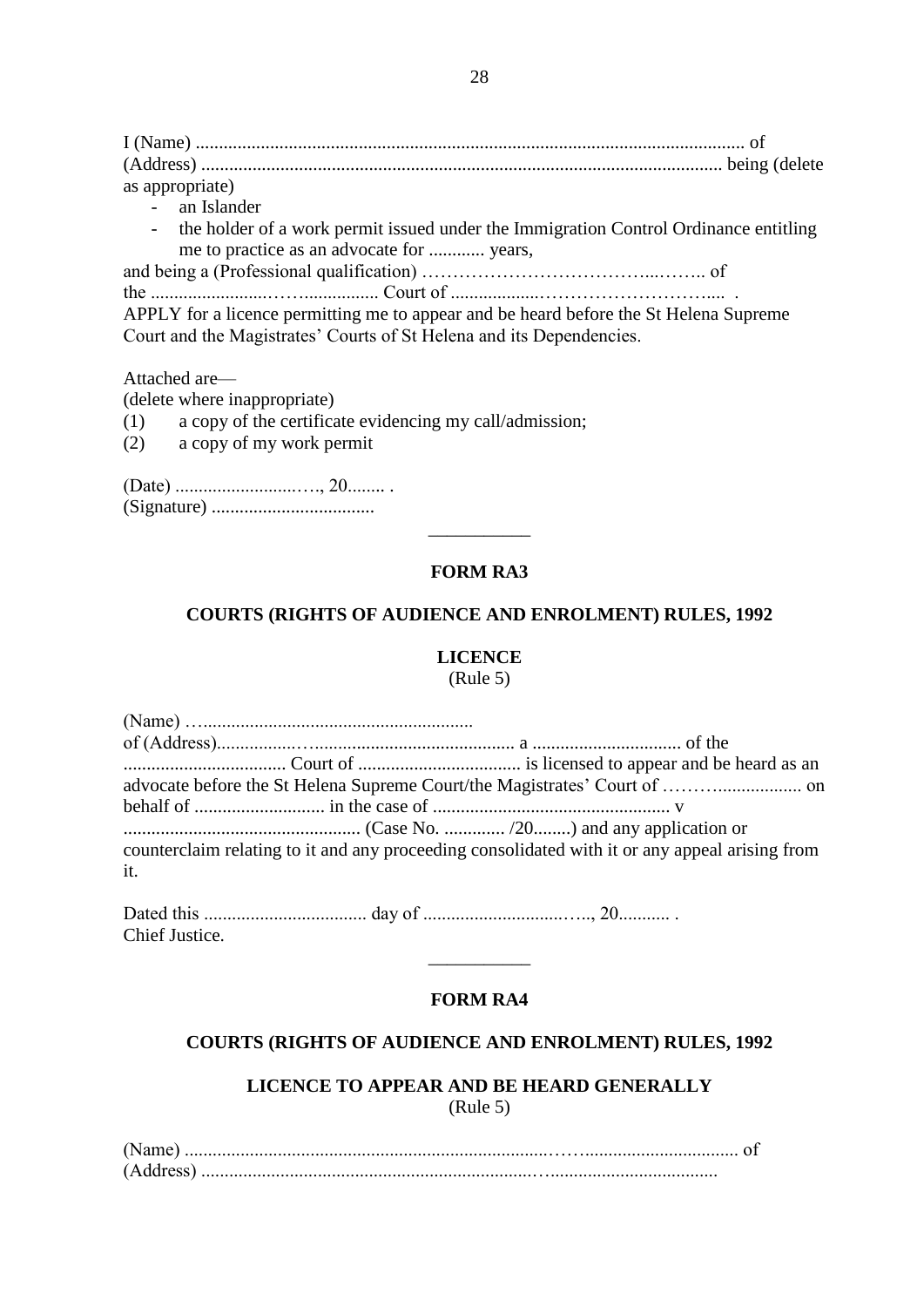IS LICENSED to appear and be heard as an advocate before the St Helena Supreme Court and the Magistrates' Courts of St Helena and its Dependencies.

This licence \* - will continue in force until revoked. - will expire on the ................ day of ........………….............., 20...... .

Dated this ................................. day of ............................, 20.......... . Chief Justice.

\* Delete as appropriate

# **FORM RA5**

\_\_\_\_\_\_\_\_\_\_\_

### **COURTS (RIGHTS OF AUDIENCE AND ENROLMENT) RULES, 1992**

# **APPLICATION FOR ENROLMENT**

(Rule 6)

| To-The Honourable the Chief Justice.                                               |
|------------------------------------------------------------------------------------|
|                                                                                    |
|                                                                                    |
|                                                                                    |
|                                                                                    |
| (Delete as appropriate)                                                            |
| (a) an Islander                                                                    |
| (b) the holder of a subsisting work permit issued under the Immigration Ordinance, |
| an advocate in St Helena,                                                          |
| apply to be enrolled as an advocate of the Supreme Court of St Helena.             |

#### **SCHEDULE 2**

 $\overline{\phantom{a}}$ 

(Rule 10)

### **FEES**

|    | On filing an application for a licence under rule 4 | £20.00  |
|----|-----------------------------------------------------|---------|
| z. | On filing an application for enrolment under rule 6 | £200.00 |

### **COURTS (APPEALS AND RULES) ORDINANCE, 2017**

\_\_\_\_\_\_\_\_\_\_\_

#### **COURT OF APPEAL RULES, 1998**

(Deemed to have been made by the President of the Court of Appeal under section 89(1) of the Constitution)

# TABLE OF CONTENTS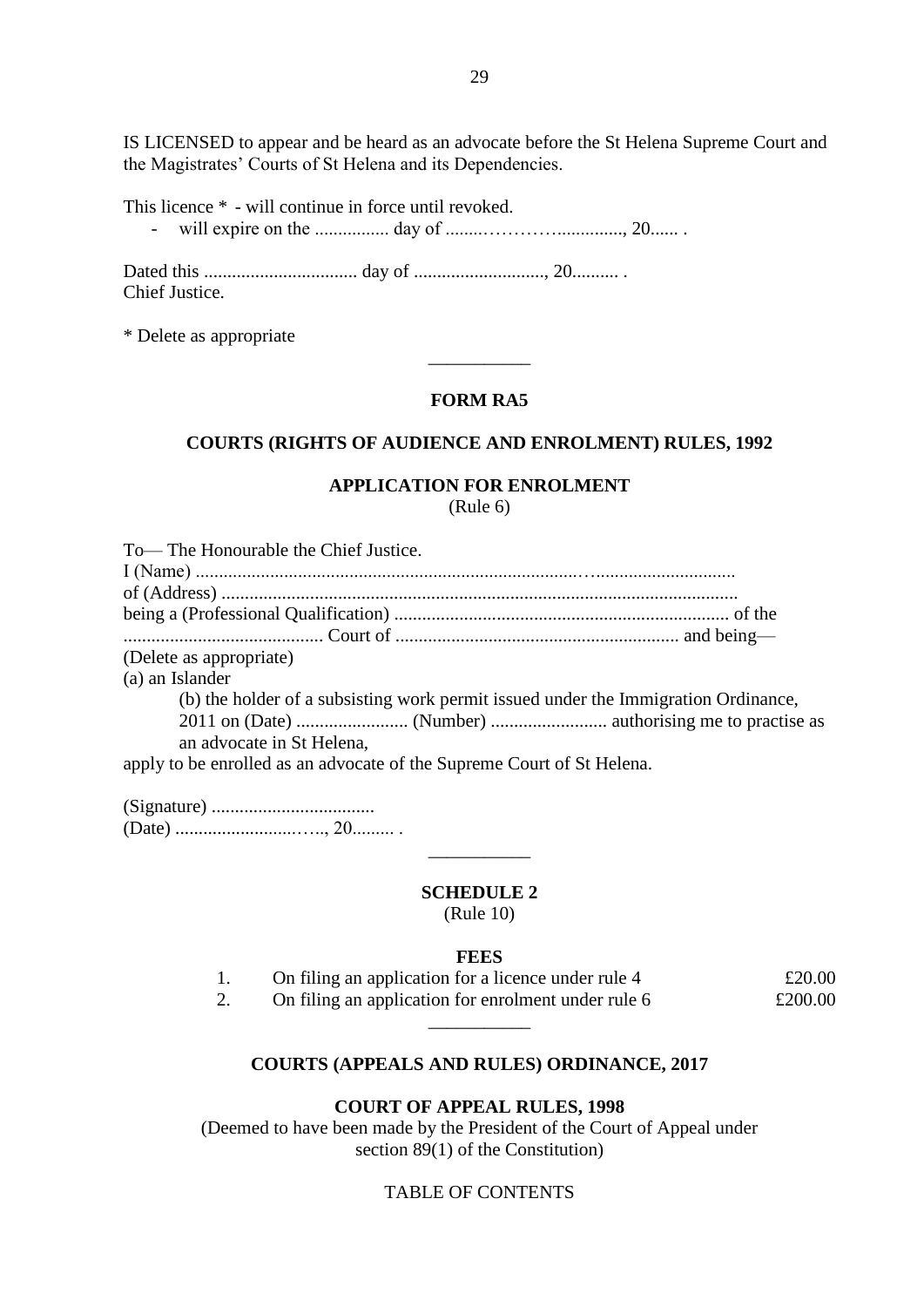*General*

- 
- 1. Citation<br>2. Applicat 2. Application<br>3. Interpretation
- **Interpretation**
- 4. Extension or abridgement of time<br>5. Application for leave to appeal
- Application for leave to appeal

#### *Civil and family jurisdiction*

- 6. Notice of Appeal<br>7. Respondent's Not
- Respondent's Notice
- 8. Amendment of Notices<br>9. Documents to be served
- Documents to be served personally
- 10. Who must be served
- 11. Service by or on advocate<br>12. Substituted service or disp
- 12. Substituted service or dispensing with service<br>13. Proof of service
- Proof of service
- 14. Mode of application<br>15. Renewal of application
- Renewal of application
- 16. Powers of the court in civil matters
- 17. Transcripts
- 18. Determination of appeals on written submissions<br>19. Determination of appeals at oral hearing
- Determination of appeals at oral hearing

#### *Criminal jurisdiction*

- 20. Notice of appeal<br>21. Action by Regist
- 21. Action by Registrar<br>22. Powers of the court
- 22. Powers of the court in criminal matters<br>23. Determination of appeals without a hea
- Determination of appeals without a hearing

24. Determination of appeals on oral hearing

#### *General*

#### **Citation**

**1.** These Rules may be cited as the Court of Appeal Rules, 1998.

#### **Application**

**2. (1)** Subject to sub-rule (2), these Rules apply to all proceedings before the St Helena Court of Appeal.

**(2)** Where there is no provision in these Rules, the rules of procedure for the time being in force in England and Wales relating to appeals to the Court of Appeal apply.

#### **Interpretation**

**3.** In these Rules—

**"Court"** means the Court of Appeal;

**"judge"** means the President or a Justice of Appeal appointed pursuant to section 86 of the Constitution;

**"President"** means the President of the Court;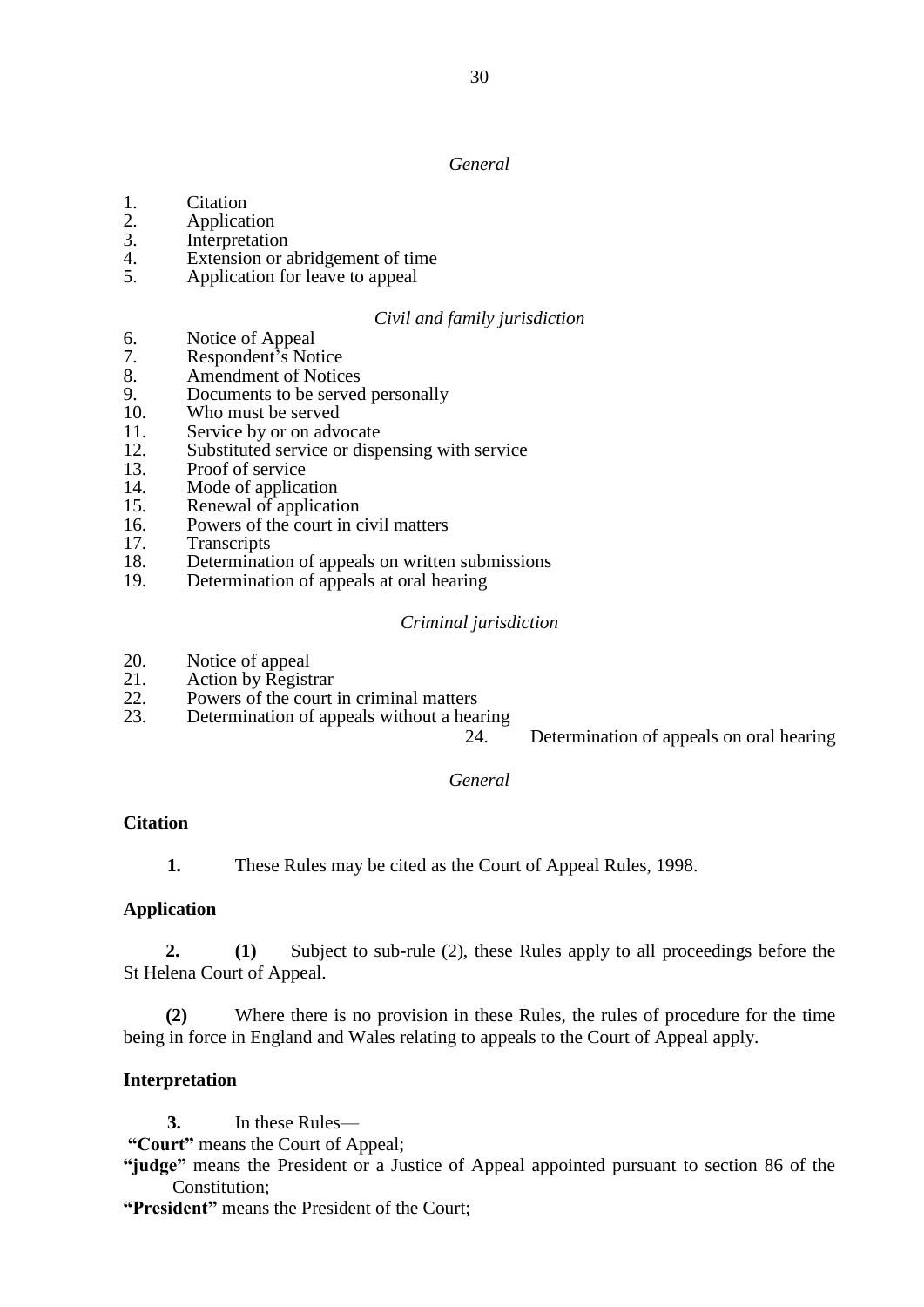**"Registrar"** means the Registrar of the Court;

**"service officer"** means any police officer or an officer of the Supreme Court authorised to effect service of documents;

### **Extension or abridgement of time**

**4. (1)** The Court or a single judge may, on such terms as it or he thinks just, order that the time within which a person is required or authorised to do any act be extended or abridged.

**(2)** Unless otherwise ordered by the Court, when the time for doing any act expires on a day when the Registrar's office is closed, the act is deemed to have been done in time if done on the next day when that office is open.

### **Application for leave to appeal**

**5. (1)** If leave to appeal is required, application for such leave must be made within 42 days after the date of the decision appealed.

**(2)** Application for leave to appeal, or for leave to appeal out of time, must be made *ex parte* supported by an affidavit.

**(3)** Immediately upon receipt of such an application the Registrar must refer it to a single judge who may determine the matter without a hearing.

**(4)** If leave to appeal is refused by a single judge without a hearing, the application may be renewed with leave of the Court at its next sitting.

**(5)** If leave to appeal is granted, Notice of Appeal must be filed within 14 days after the date when leave was granted.

*Civil and family jurisdiction*

# **Notice of Appeal**

**6. (1)** Subject to rule 5(5), any appeal to the Court in its civil or family jurisdiction must be made within 42 days after the date of the judgment or order appealed by filing with the Registrar a Notice of Appeal.

**(2)** A Notice of Appeal may be given in respect of the whole or any part of the judgment or order appealed.

**(3)** A Notice of Appeal must be substantially in Form 1 in the Schedule, and must—

- *(a)* identify the judgment or order appealed against, stating whether appeal is made against the whole or in part, and if in part specifying which part;
- *(b)* state the form of the order which the appellant seeks; and
- *(c)* state separately and concisely each ground of appeal, with particulars where appropriate.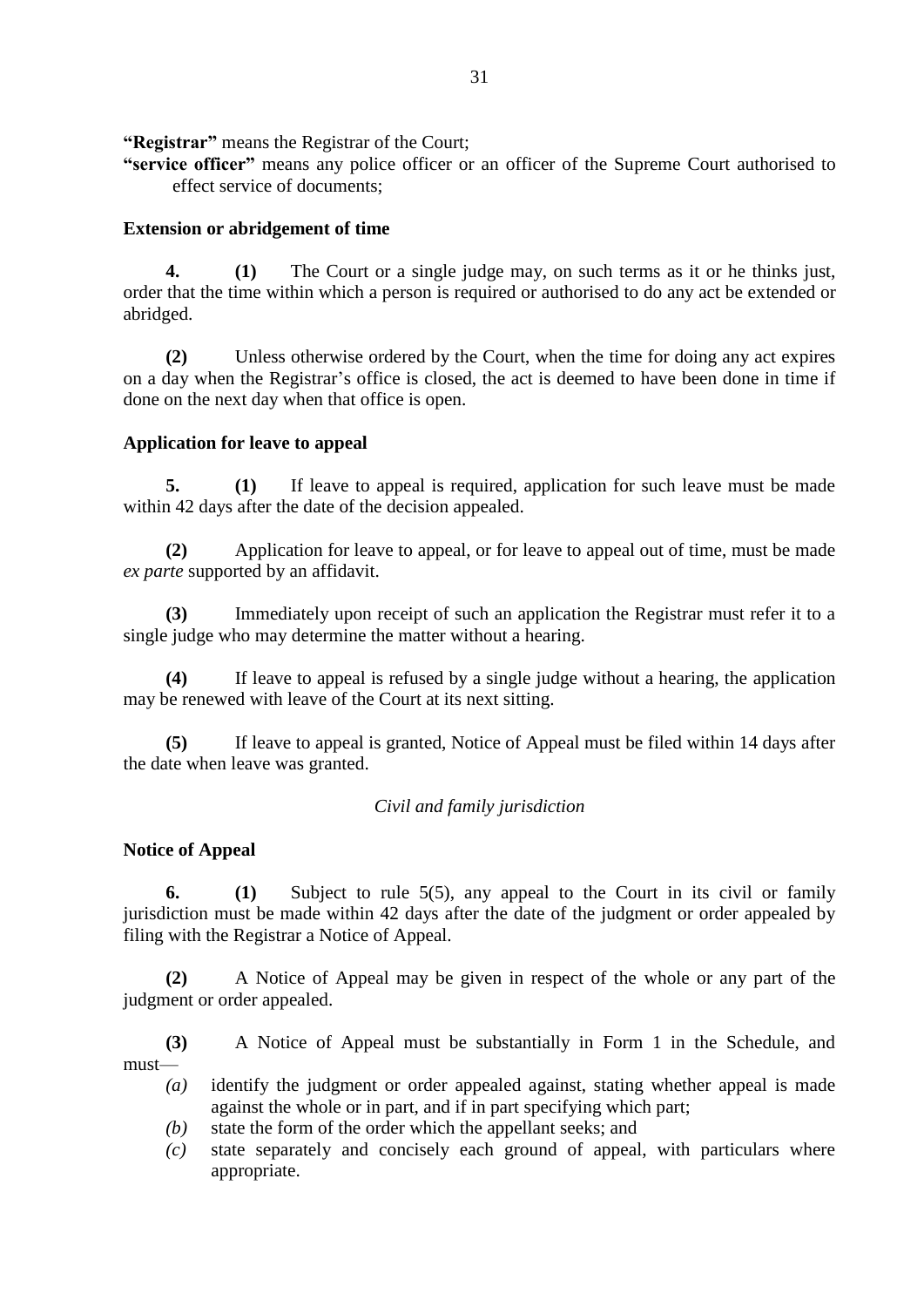**(4)** Except with the leave of the Court (which may be given by a single judge) an appellant is not entitled on the hearing of an appeal to rely on any ground of appeal or to apply for any relief not specified in the Notice of Appeal.

### **Respondent's Notice**

**7. (1)** A respondent who is served with a Notice of Appeal and who wishes to contend—

- *(a)* that the decision of the Supreme Court should be varied, whether in any event or in the event of the appeal being allowed in whole or in part;
- *(b)* that the decision of the Supreme Court should be affirmed on grounds other than those relied upon by that court; or
- *(c)* by way of cross-appeal that the decision of the Supreme Court was wrong in whole or in part,

must within 42 days after service on the respondent of a Notice of Appeal file with the Registrar a Respondent's Notice.

- **(2)** A Respondent's Notice must—
- *(a)* if rule 7(1)*(a)* or 7(1)*(c)* applies, state the form of the order sought; and
- *(b)* state concisely the grounds of the respondent's contention.

**(3)** Except with the leave of the Court (which may be given by a single judge) a Respondent may not on the hearing of an appeal to rely on any ground of appeal or to apply for any relief not specified in the Respondent's Notice.

#### **Amendment of Notices**

**8. (1)** A Notice of Appeal or a Respondent's Notice may be amended without leave, by filing with the Registrar a Notice incorporating the amendments desired.

- **(2)** An amended Notice may be filed—
- *(a)* if the appeal is to be determined on written submissions under rule 18 not later than the date upon which the documents are to be sent to the members of the Court; and
- *(b)* in any other case not later than 28 days before the Court is due to commence sitting.

#### **Documents to be served personally**

**9. (1)** Subject to rules 11 and 12, every document required to be served must be served personally by delivering a sealed copy to the party required to be served.

**(2)** If a party acts in person, service of any document on or by the party must be effected by a service officer.

### **Who must be served**

**10.** The party filing any document with the Registrar (unless in connection with an *ex parte* application) must within 14 days after it was filed serve—

*(a)* every other party who is directly affected by the appeal; and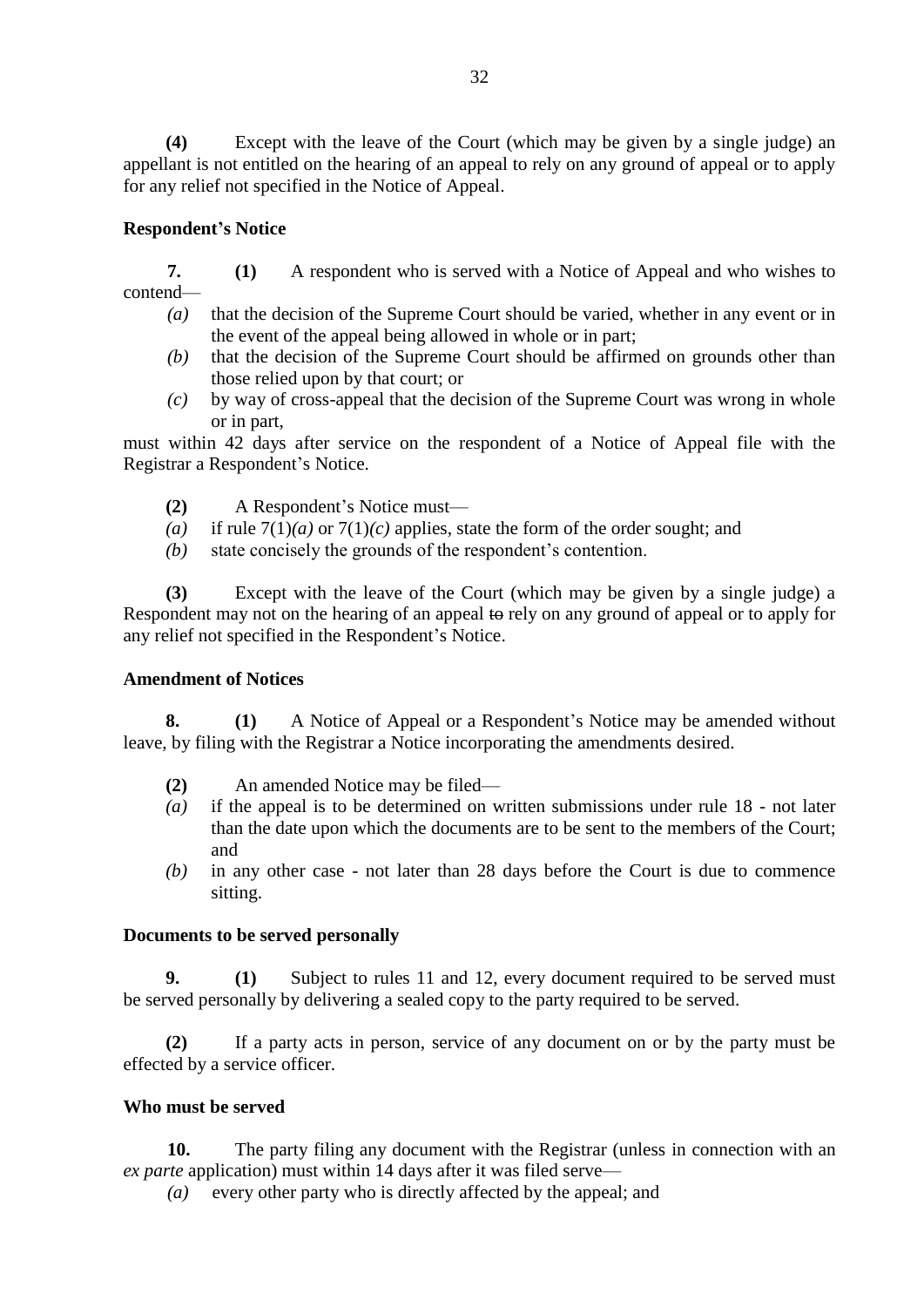*(b)* any other persons the Court or a single judge directs.

# **Service by or on advocate**

**11.** If an advocate has notified the Court in writing that he or she represents any party—

- *(a)* service of any document required to be served must be effected by that advocate; and
- *(b)* service of any document on that party must be effected by delivering a sealed copy to that advocate.

### **Substituted service or dispensing with service**

**12. (1)** If it appears to the Registrar that it is impracticable for any reason to serve any document in accordance with rules 9 to 11, the Registrar may grant leave to substitute some other form of service which appears to the Registrar to be likely to bring that document to the notice of the person required to be served.

**(2)** If it appears to a judge that it is impracticable to serve a party in accordance with rules 9 to 12(1), or that it is otherwise necessary or expedient to dispense with service of any document on any party, the judge may make an order dispensing with such service.

**(3)** Application for an order under rule 12(1) or (2) must be made *ex parte* on affidavit showing what steps have already been taken to effect service and stating the grounds of the application.

### **Proof of service**

**13. (1)** A person serving any document under these Rules must promptly endorse the original with details of the time, date and mode of service, and the server's means of knowledge of the identity of the person served.

**(2)** The endorsement must be filed promptly with the Registrar and is *prima facie* evidence that the document was duly served as stated on it.

### **Mode of application**

**14. (1)** Any application relating to an appeal (other than an application for leave to appeal or to appeal out of time) must be made on notice substantially in Form 2 in the Schedule, supported by an affidavit.

**(2)** Any party served with notice of application may file an affidavit in reply within 14 days after service of the notice on the party.

**(3)** If the Court is then sitting, the Registrar must notify the parties of the time and date when the application will be heard.

- **(4)** If the Court is not then sitting—
- *(a)* after 14 days from the date of service of the notice of application the Registrar must send to a single judge—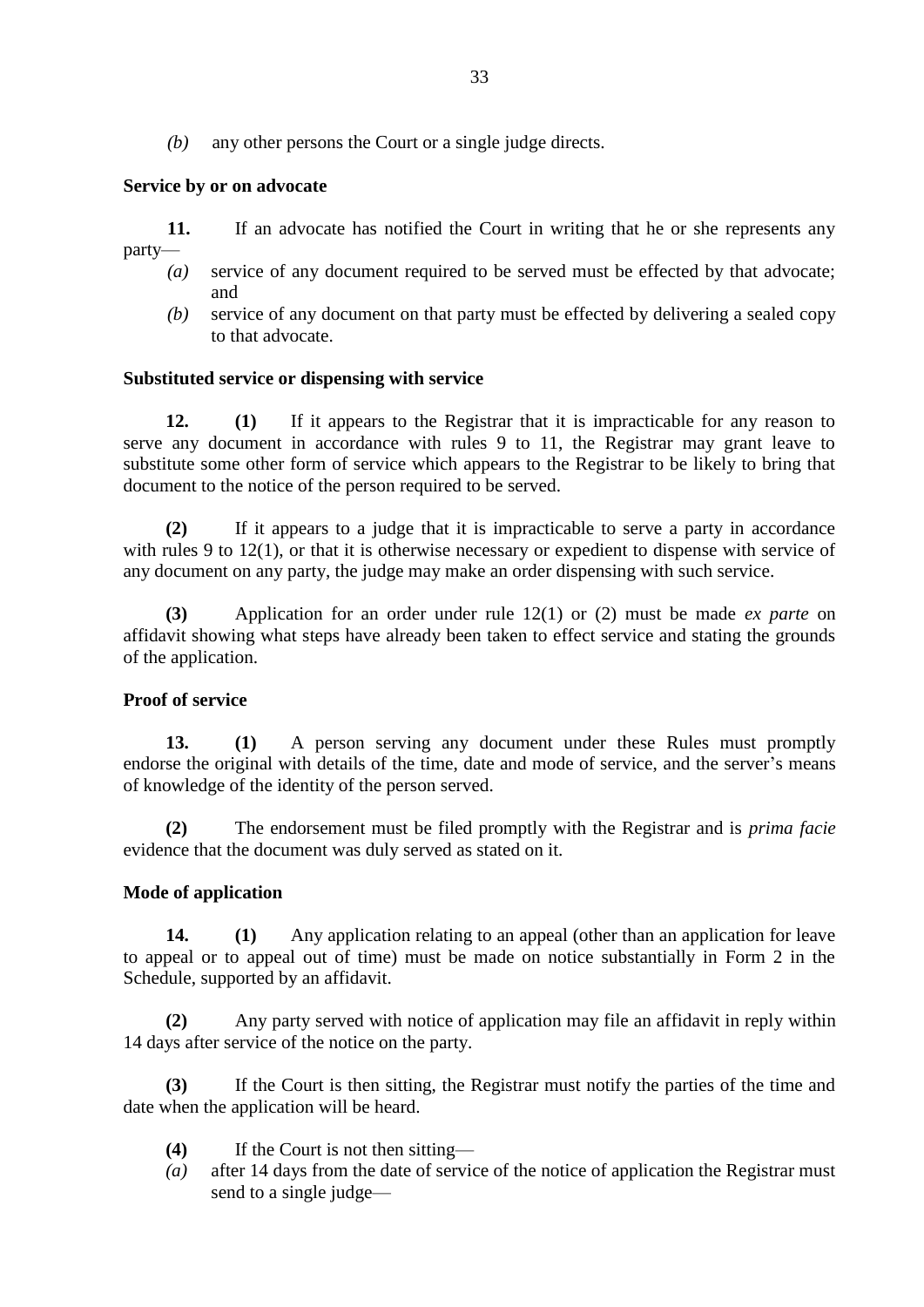- (i) the notice of application;
- (ii) the affidavit(s) filed in support; and
- (iii) any affidavit(s) filed in reply;
- *(b)* the judge may determine the matter without a hearing and must notify the Registrar in writing of his or her order;
- *(c)* upon receipt of the judge's order the Registrar must give notice to the parties in Form 3 in the Schedule.

#### **Renewal of application**

**15.** If an application is refused by a single judge without a hearing it may be renewed with the leave of the Court at its next sitting.

### **Powers of the court in civil matters**

**16. (1)** Subject to rule 16(3), an appeal is to be by way of consideration of the documents.

- **(2)** On determining an appeal the Court has all the powers of the Supreme Court.
- **(3)** The Court may receive further evidence on questions of fact—
- *(a)* without leave as to matters which have occurred since the trial in the Supreme Court; and
- *(b)* otherwise only with leave.

**(4)** The Court may draw inferences of fact and may give any judgment or make any order which in its opinion ought to have been given or made, and may make any further order that the justice of the case requires.

- **(5)** The Court may –
- *(a)* exercise the powers under the foregoing paragraphs in respect of any part of the decision of the Supreme Court even though that matter has not been raised in the Notice of Appeal or Respondent's Notice; and
- *(b)* make any order, on terms it thinks just, to ensure the determination on the merits of the real question in issue between the parties.

**(6)** On the hearing of an appeal the Court may make any order which could be made on application for a new trial or to set aside a verdict, finding or judgment of the Supreme Court.

**(6A)** The Court does not need to order a new trial on the ground of misdirection or improper admission or rejection of evidence, unless in the opinion of the Court the misdirection, admission or rejection has caused some substantial wrong or miscarriage of justice.

**(7)** If damages awarded by a judge are found to be excessive or inadequate, the Court may substitute a sum that appears to it to be proper.

### **Transcripts**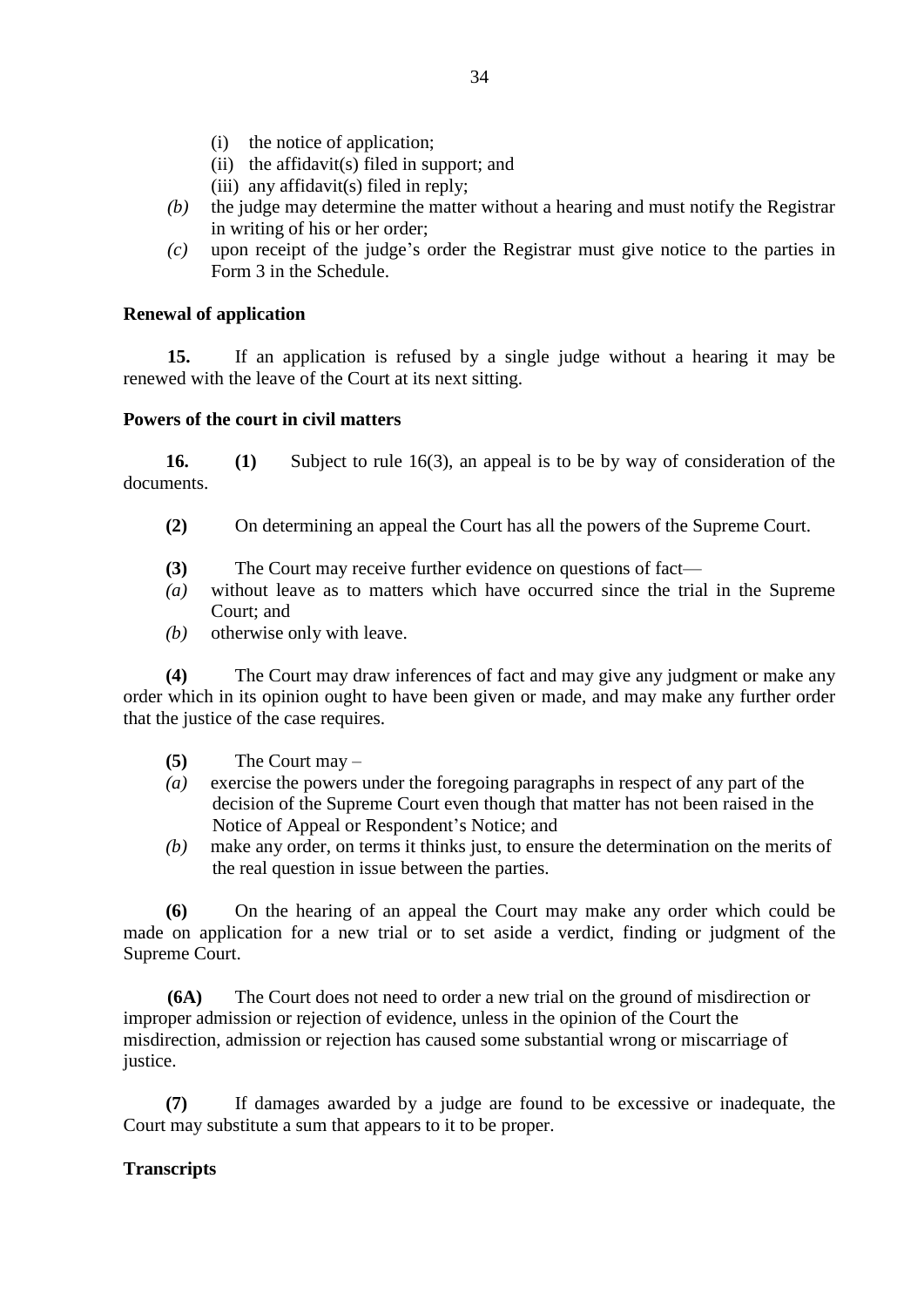**17. (1)** A transcript of the proceedings in the Supreme Court will not be prepared unless requested by a party when filing the Notice of Appeal or Respondent's Notice, as the case may be.

**(2)** A party may request a transcript of a specified part of the proceedings in the Supreme Court.

**(3)** The party requesting a transcript must pay the prescribed fee.

# **Determination of appeals on written submissions**

- **18. (1)** An appeal must be determined on written submissions without a hearing if—
	- *(a)* it is an appeal from an interlocutory order, judgment or decision; or
	- *(b)* (i) the appellant includes in the Notice of Appeal a statement consenting to the appeal being determined in this manner; and
		- (ii) the respondent within 14 days after service of the Notice of Appeal files with the Registrar a written consent in Form 4 in the Schedule; or
	- *(c)* at any time before the appeal is set down for an oral hearing all parties file with the Registrar their written consent in Form 4,

and in all such cases the procedure set out in the following sub-rules applies.

**(2)** The appellant must, within 28 days after service on the appellant of the Respondent's consent, file with the Registrar written arguments in support of the appeal.

**(3)** The respondent must, within 28 days after being served with the appellant's written arguments, file with the Registrar written arguments in opposition to the appeal.

**(4)** The appellant may, within 14 days after such service as is referred to above, file with the Registrar further written arguments in reply.

**(5)** Except for interlocutory appeals, any party may at any time before expiry of the time for filing written arguments in reply under rule 18(4), withdraw consent to the appeal being dealt with on written submissions; and the appeal must thereupon proceed in accordance with rule 19.

**(6)** On expiry of the time for filing written arguments in reply under rule 18(4), the Registrar must send to each member of the Court a copy of—

- *(a)* the judgment appealed;
- *(b)* the Notice of Appeal and any Respondent's Notice and amended notice;
- *(c)* every written submission;
- *(d)* the pleadings and orders in the action;
- *(e)* if requested, a transcript of the proceedings in the lower court;
- *(f)* all documentary exhibits relevant to the stated grounds of appeal;
- *(g)* a list of all other exhibits relevant to the stated grounds of appeal,

and must notify all parties when this has been done.

- **(7)** Each member of the Court must –
- *(a)* consider the documents and give his or her determination of the appeal, either in the form of a judgment or by concurring with one or both of the judgments of the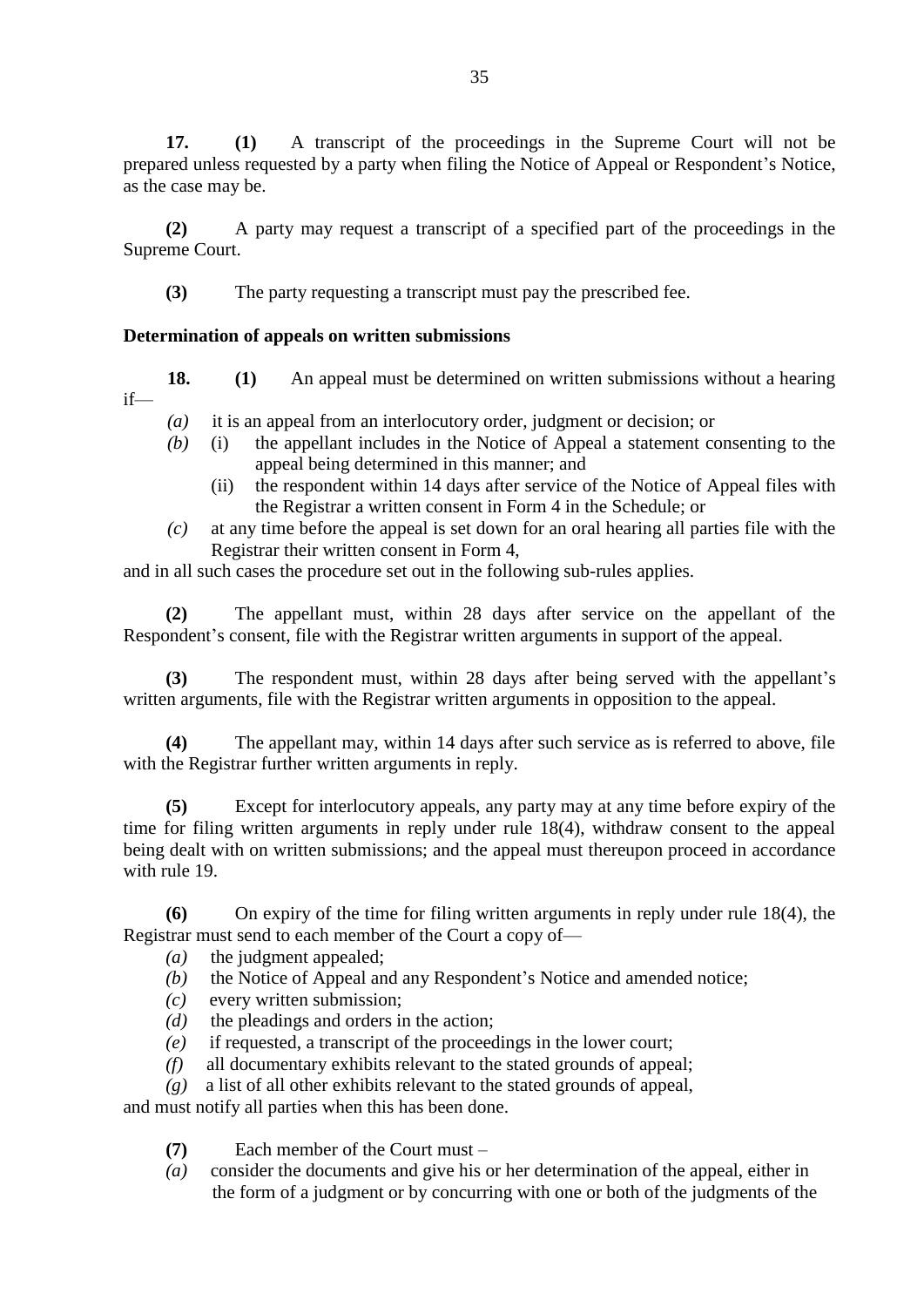other members of the Court; and

*(b)* sign the determination.

**(8)** The judgment of the majority of the members of the Court is the judgment of the Court on that appeal.

**(9)** The President must send the judgments of the Court to the Registrar, who upon receipt must supply a copy to each party.

**(10)** The judgment is effective on the date on which it is served upon the parties.

# **Determination of appeals at oral hearing**

**19. (1)** This rule applies to all appeals except those dealt with in accordance with rule 18.

**(2)** After expiry of the time for filing a Respondent's Notice the Registrar must, after conferring with the President, fix a date for hearing and notify the parties of the date.

**(3)** The Registrar must prepare a bundle of documents comprising those documents listed in rule 18(6) and supply a copy to each member of the Court and to each party.

**(4)** Each party or their advocates must, not later than 14 days before the date of hearing, file with the Registrar—

- *(a)* skeleton arguments;
- *(b)* if appropriate, a chronology of events; and
- *(c)* a list of authorities upon which the party intends to rely and copies of them.

**(5)** The Court may give directions as to the order in which the parties are to be heard; but if no such directions are given—

- *(a)* the appellant presents the appellant's case;
- *(b)* each respondent in turn presents each respondent's case; and
- *(c)* the appellant may reply.
- **(6)** *(a)* The judgment is the opinion of the whole or of a majority of the members of the Court.
	- *(b)* Only one judgment is to be given, but a member of the Court who dissents may briefly state his or her reasons for so doing.

**(7)** Unless otherwise ordered by the Court or by the Supreme Court, an appeal does not stay execution or proceedings of the Supreme Court.

# *Criminal jurisdiction*

# **Notice of Appeal**

**20. (1)** An appeal to the Court in its criminal jurisdiction must be commenced by filing with the Registrar a Notice of Appeal.

**(2)** A Notice of Appeal must be filed—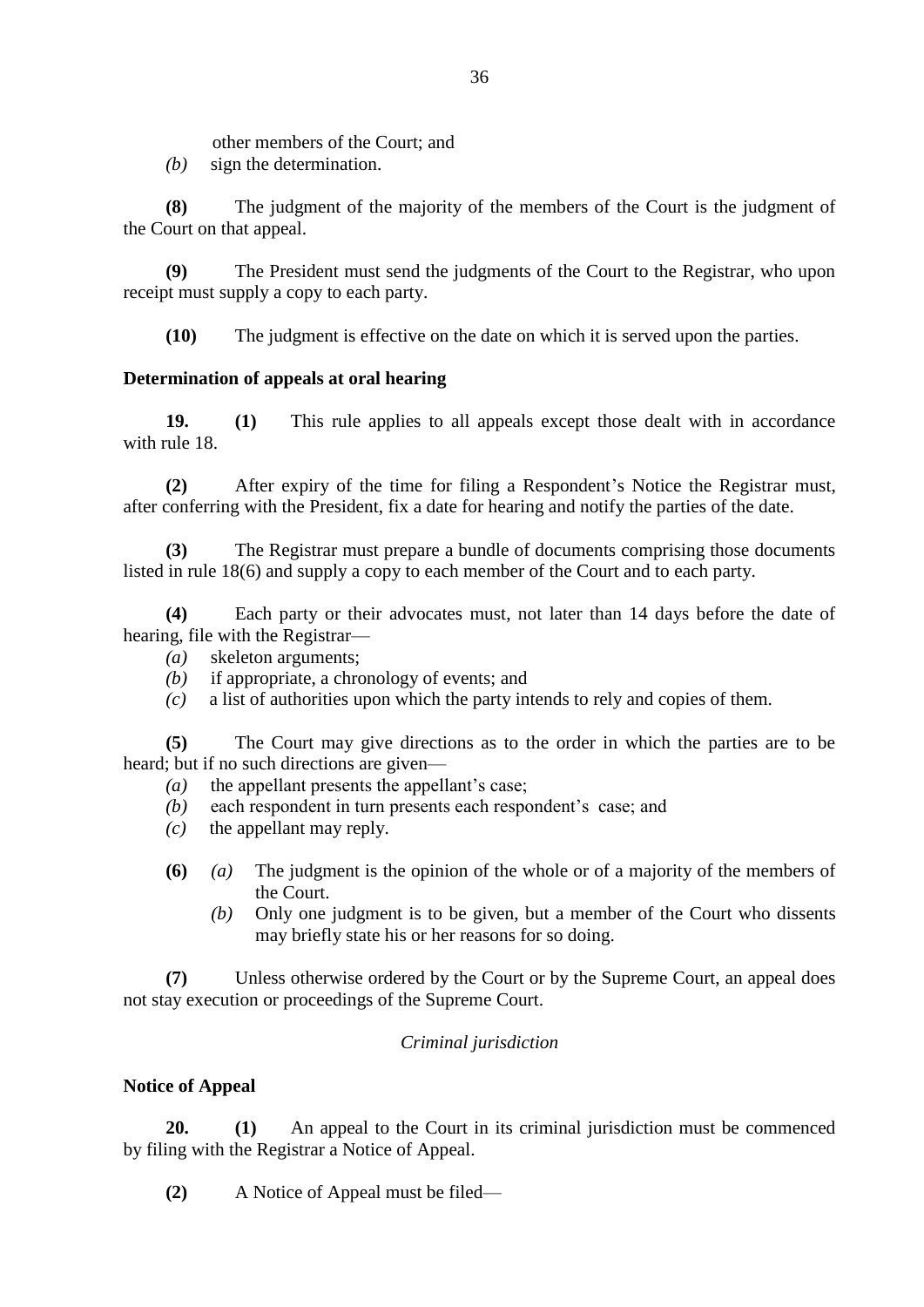- *(a)* if leave to appeal is required within 14 days after leave is granted;
- *(b)* if no leave is required within 42 days after the date of the decision appealed.

**(3)** A Notice of Appeal may be given in respect of conviction or sentence, or both conviction and sentence.

**(4)** A Notice of Appeal must be substantially in Form 5 in the Schedule and must state separately and concisely each ground of appeal, with particulars.

### **Action by Registrar**

- **21.** On receipt of a Notice of Appeal the Registrar must—
- *(a)* cause a copy to be served on the respondent;
- *(b)* prepare a transcript of any part of the proceedings in the court below relevant to the stated grounds of appeal;
- *(c)* prepare a bundle of documents comprising copies of—
	- (i) the indictment;
	- (ii) the transcript;
	- (iii) all documentary exhibits relevant to the stated grounds of appeal;
	- (iv) a list of other exhibits relevant to the stated grounds of appeal; and
	- (v) if the appeal is against sentence, details of previous convictions cited to the lower court, and of any social enquiry report.

#### **Powers of the court in criminal matters**

**22.** The provisions of rules 16(1) to 16(6) apply to appeals in criminal matters.

### **Determination of appeals without a hearing**

- **23. (1)** An appeal may be determined without a hearing—
- *(a)* if the President so directs; or
- *(b)* if the appellant so requests in writing.
- **(2)** If the President so directs that an appeal be determined without a hearing—
- *(a)* the Registrar must immediately notify all parties in Form 6 in the Schedule; and
- *(b)* the appellant must within 28 days after service of that notice file written arguments in support of the appeal.

**(3)** If the appellant requests that an appeal be determined without a hearing, the appellant must —

- *(a)* include the request in the Notice of Appeal; and
- *(b)* within 28 days after filing the Notice of Appeal file written arguments in support of the appeal.

**(4)** The respondent may, within 28 days after receiving the appellant's written arguments, file with the Registrar written arguments in opposition to the appeal.

 **(4A)** If the respondent files written arguments in opposition to the appeal, the appellant may, within 14 days after receiving them, file with the Registrar further written arguments in reply.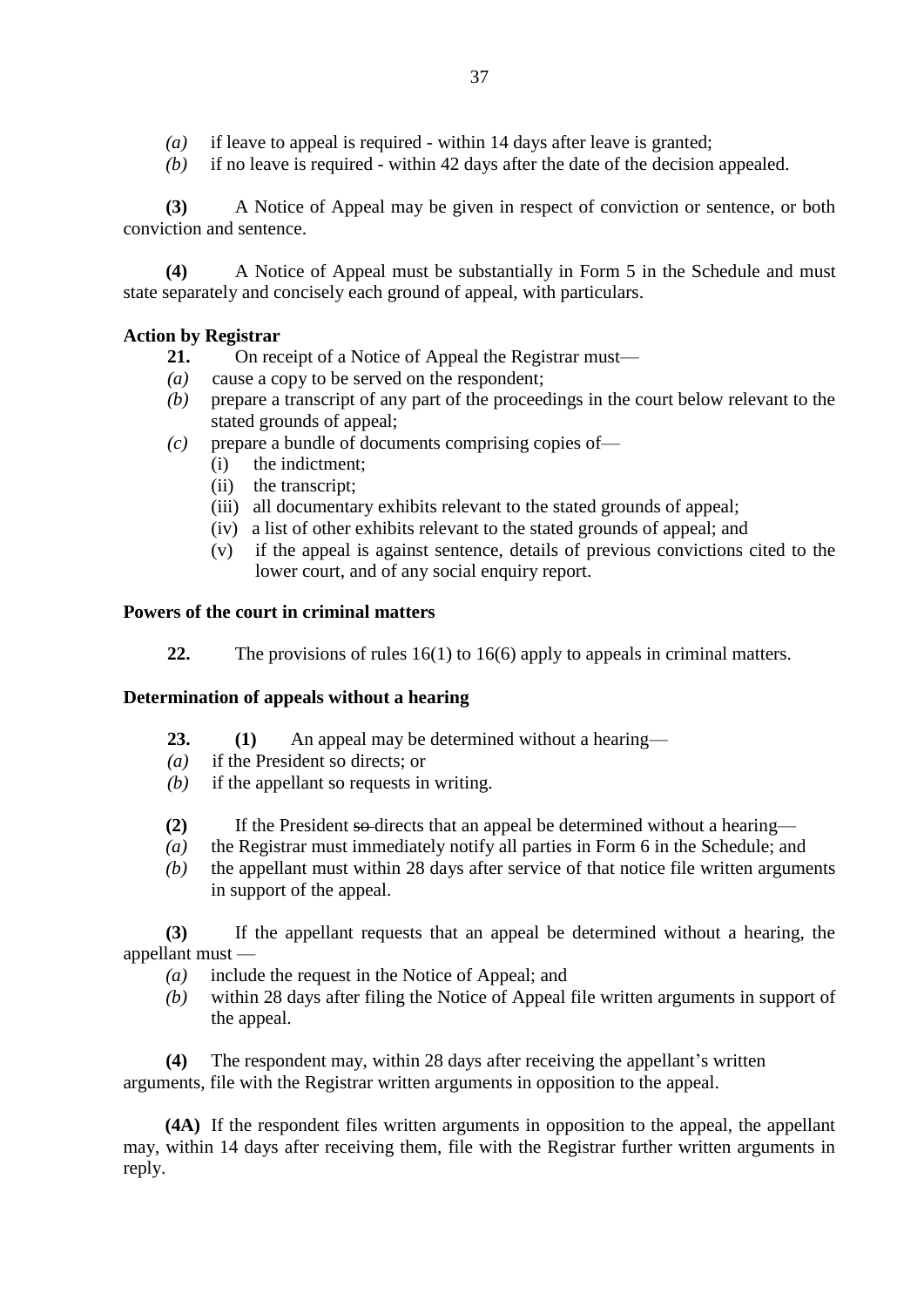**(5)** On expiry of the time for filing written arguments in reply the Registrar must send to each member of the Court—

- (a) the documents listed in rule  $21(c)$ ; and
- *(b)* all written submissions,

and must notify the parties when this has been done.

**(6)** Thereafter the provisions of rules 18(7) to 18(10) apply.

#### **Determination of appeals on oral hearing**

**24.** On an oral hearing of an appeal, the provisions of rule 19 apply, except that the documents must be those listed in rule 21*(c)*.

#### **SCHEDULE**

### **FORMS**

#### **COURT OF APPEAL RULES, 1998**

# **FORM 1**

(Rule 6(3))

### **NOTICE OF APPEAL – CIVIL**

# IN THE ST HELENA COURT OF APPEAL

Appeal No…. (on appeal from the Supreme Court)

#### **BETWEEN**

A. B. Appellant and B. C. Respondent

#### NOTICE OF APPEAL

TAKE NOTICE that I intend to apply to the Court of Appeal against the judgment/order of Mr Justice ………………………… given/made in this action on …………… whereby it was adjudged/ordered that ………………………… . (set out the terms of the judgment or order)

FOR AN ORDER that (set out the terms of the order sought)

ON THE GROUNDS that (set out the grounds of appeal)

\*AND FURTHER TAKE NOTICE that the Appellant consents to the appeal being determined on written submissions without a hearing

Dated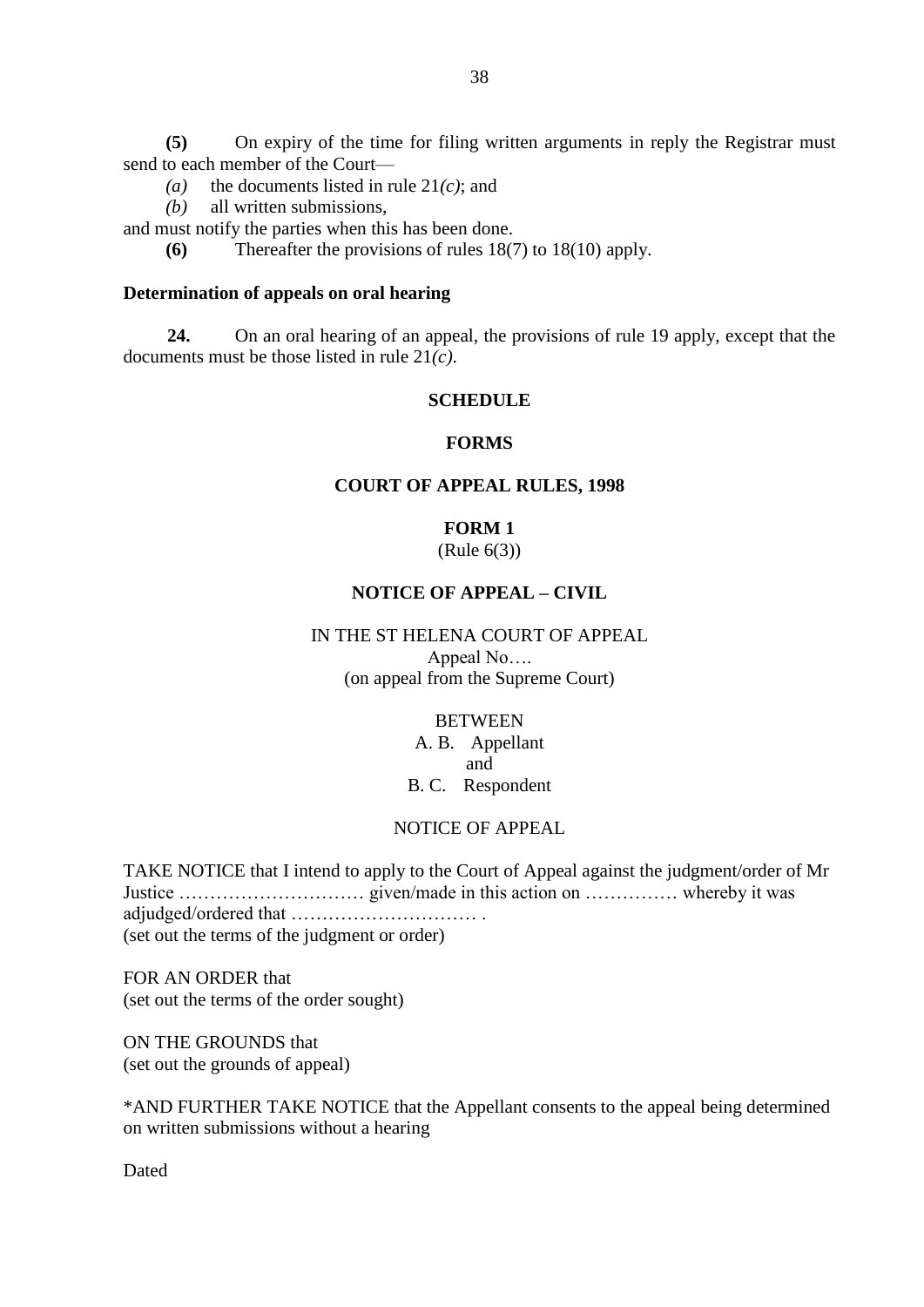(Signed)

(Advocate for) the above Appellant of (address) To: The Respondent of (address)

(\* delete if inappropriate) FILED ON (date) Registrar

#### **COURT OF APPEAL RULES, 1998**

\_\_\_\_\_\_\_\_\_\_\_\_\_\_\_\_\_\_\_\_

**FORM 2**

(Rule 14(1))

### **NOTICE OF APPLICATION**

### IN THE ST HELENA COURT OF APPEAL

Appeal No…. (on appeal from the Supreme Court)

#### **BETWEEN**

A. B. Appellant and B. C. Respondent

To: (name) of: (address)

TAKE NOTICE THAT

1. The …………………… (party) has applied to a single judge for an order that (set out the terms of the order sought)

in support of which ………….(party) has filed an affidavit a copy of which is annexed. 2. If you object to the order sought you must file an affidavit in reply within 14 days from the date of service of this notice on you.

3. After 14 days has elapsed the application will be determined by a judge without a hearing.

Dated

Registrar

#### **COURT OF APPEAL RULES, 1998**

\_\_\_\_\_\_\_\_\_\_\_

**FORM 3**

(Rule 14(4))

#### **NOTICE OF ORDER OF SINGLE JUDGE**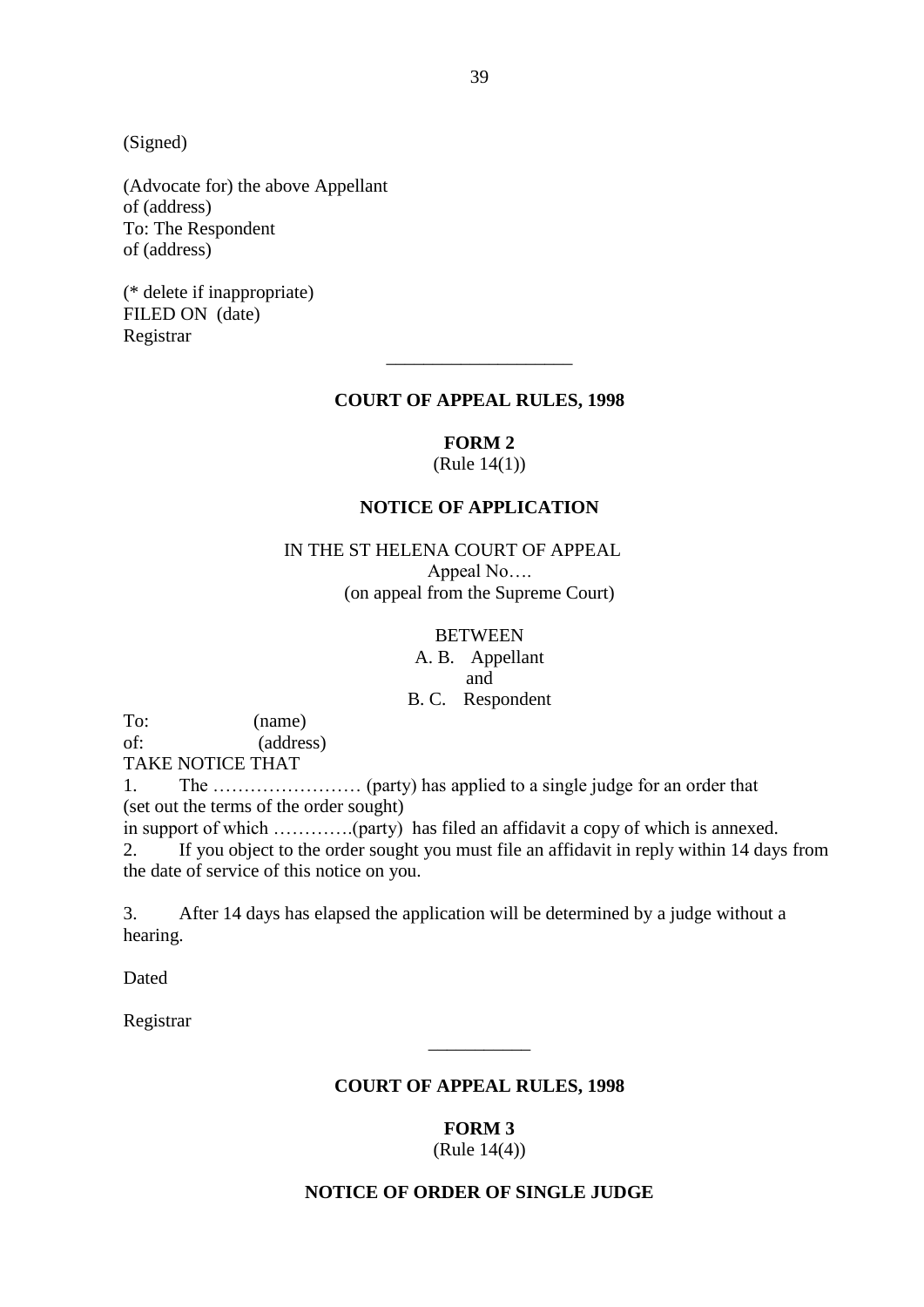### IN THE ST HELENA COURT OF APPEAL Appeal No…. (on appeal from the Supreme Court)

# **BETWEEN** A. B. Appellant and B. C. Respondent

To: and (the parties) TAKE NOTICE THAT the application of the (party applying) made on (date) has been determined by a single judge who has ordered that: (set out terms of order made)

Dated

Registrar

### **COURT OF APPEAL RULES, 1998**

 $\overline{\phantom{a}}$ 

# **FORM 4**

(Rule 18(1))

### **CONSENT TO DETERMINATION OF APPEAL ON WRITTEN SUBMISSIONS**

IN THE ST HELENA COURT OF APPEAL Appeal No…. (on appeal from the Supreme Court)

**BETWEEN** 

A. B. Appellant and B. C. Respondent

TAKE NOTICE THAT the (party) consents to this appeal being determined on written submissions in accordance with rule 18 of the Court of Appeal Rules, 1998.

Dated

(Advocate for) the (party)

Filed on (date)

Registrar

### **COURT OF APPEAL RULES, 1998**

\_\_\_\_\_\_\_\_\_\_\_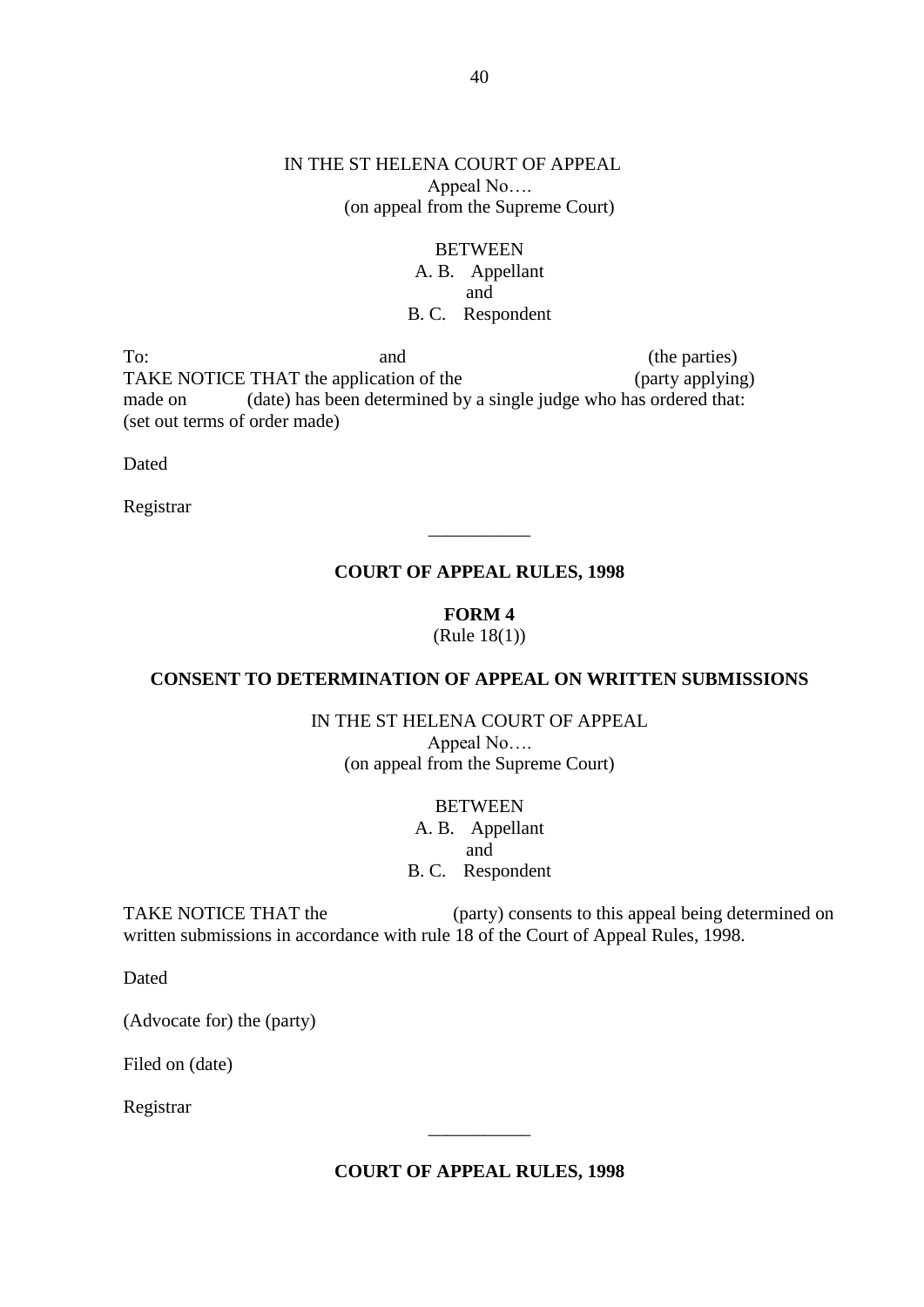### **FORM 5**

(Rule 20(4))

### **NOTICE OF APPEAL – CRIMINAL**

#### IN THE ST HELENA COURT OF APPEAL

Appeal No…. (on appeal from the Supreme Court)

#### BETWEEN

A. B. Appellant

#### and

#### The Crown Respondent

TAKE NOTICE THAT I wish to appeal to the Court of Appeal against my conviction/sentence/conviction and sentence before the Supreme Court on (date) for the offence(s) of (set out relevant offences) for which I was sentenced to (set out relevant sentences)

ON THE GROUNDS THAT (set out concise grounds of appeal)

(If appropriate) AND FURTHER TAKE NOTICE that I request that this appeal be determined without a hearing in accordance with rule 18 of the Court of Appeal Rules, 1998.

(Advocate for) Appellant

Filed on (date)

Registrar

#### **COURT OF APPEAL RULES, 1998**

 $\overline{\phantom{a}}$ 

#### **FORM 6**

(Rule 23(2))

### **NOTICE OF PRESIDENT'S DIRECTION**

IN THE ST HELENA COURT OF APPEAL Appeal No…. (on appeal from the Supreme Court)

#### **BETWEEN**

A. B. Appellant and B. C. Respondent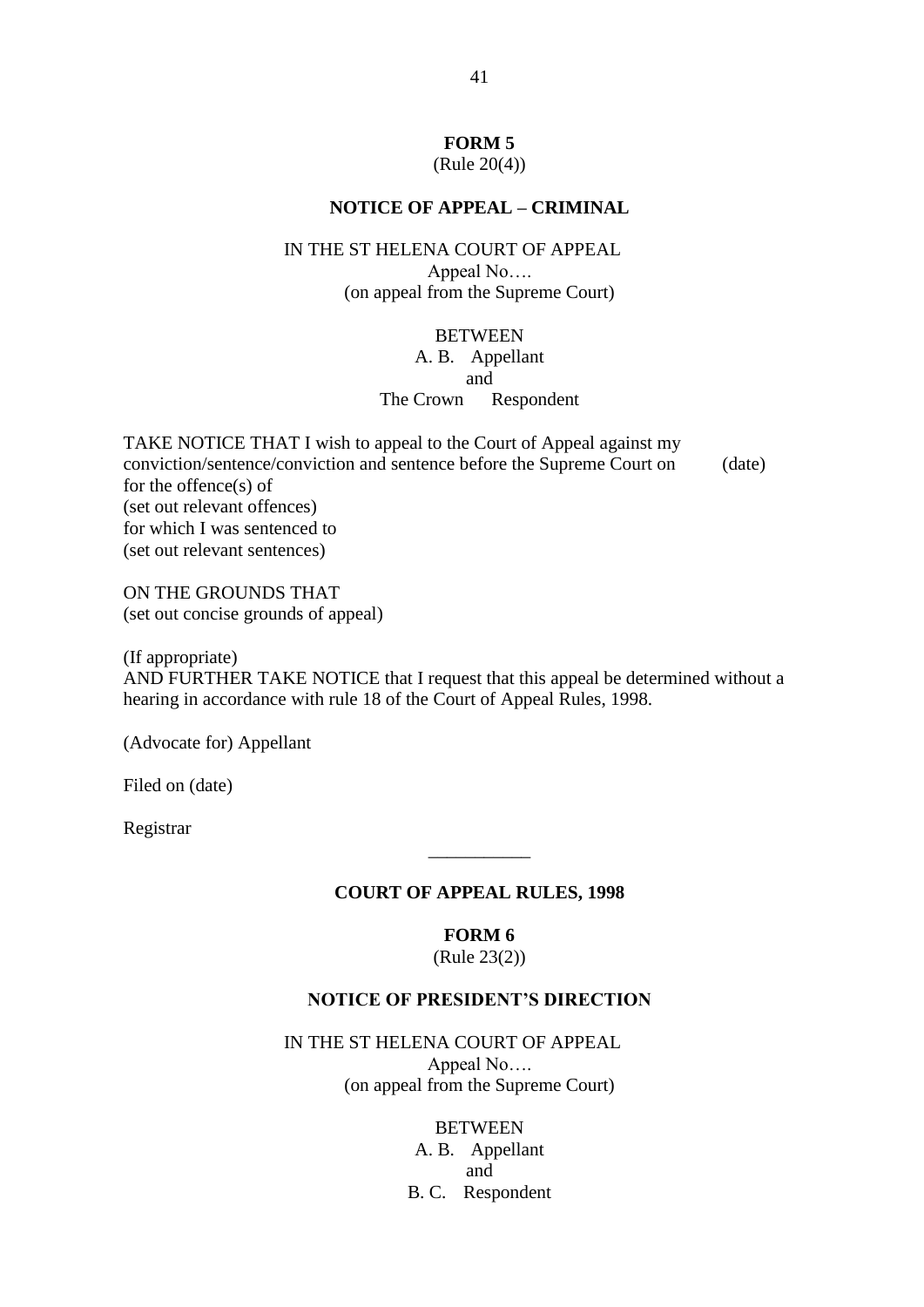To: (the parties)

TAKE NOTICE THAT the President of the St Helena Court of Appeal has directed that this appeal be determined without an oral hearing in accordance with rule 23 of the Court of Appeal Rules, 1998.

**Dated** 

Registrar

# **ST HELENA COURT OF APPEAL (APPEAL TO PRIVY COUNCIL) ORDER, 1964**

\_\_\_\_\_\_\_\_\_\_\_\_\_\_\_\_\_

# TABLE OF CONTENTS

- 1. Short title
- 2. Interpretation
- 3. Right of appeal
- 4. Application for leave to appeal
- 5. Conditional leave to appeal
- 6. Powers of a single judge
- 7. Stay of execution
- 8. Manner of providing security
- 9. Preparation of record
- 10. Printing of record
- 11. Consolidation of appeals
- 12. Failure to prosecute appeal
- 13. Notice to other parties
- 14. Prosecution of appeal
- 15. Withdrawal of appeal
- 16. Dismissal for non-prosecution
- 17. Substitute parties
- 18. Printing case
- 19. Form of case
- 20. Costs in St Helena
- 21. Enforcing judgment
- 22. Pending proceedings
- 23. Special leave to appeal

Schedule: Printing of the record or case

Her Majesty, by virtue and in the exercise of the powers in that behalf by section 1 of the Judicial Committee Act 1844 or otherwise in Her Majesty vested, is pleased, by and with the advice of Her Privy Council, to order, and it is hereby ordered, as follows––

# **Short title**

**1. (1)** This Order may be cited as the St Helena Court of Appeal (Appeal to Privy Council) Order 1964.

**(2)** This Order shall come into operation on the date on which the St Helena Court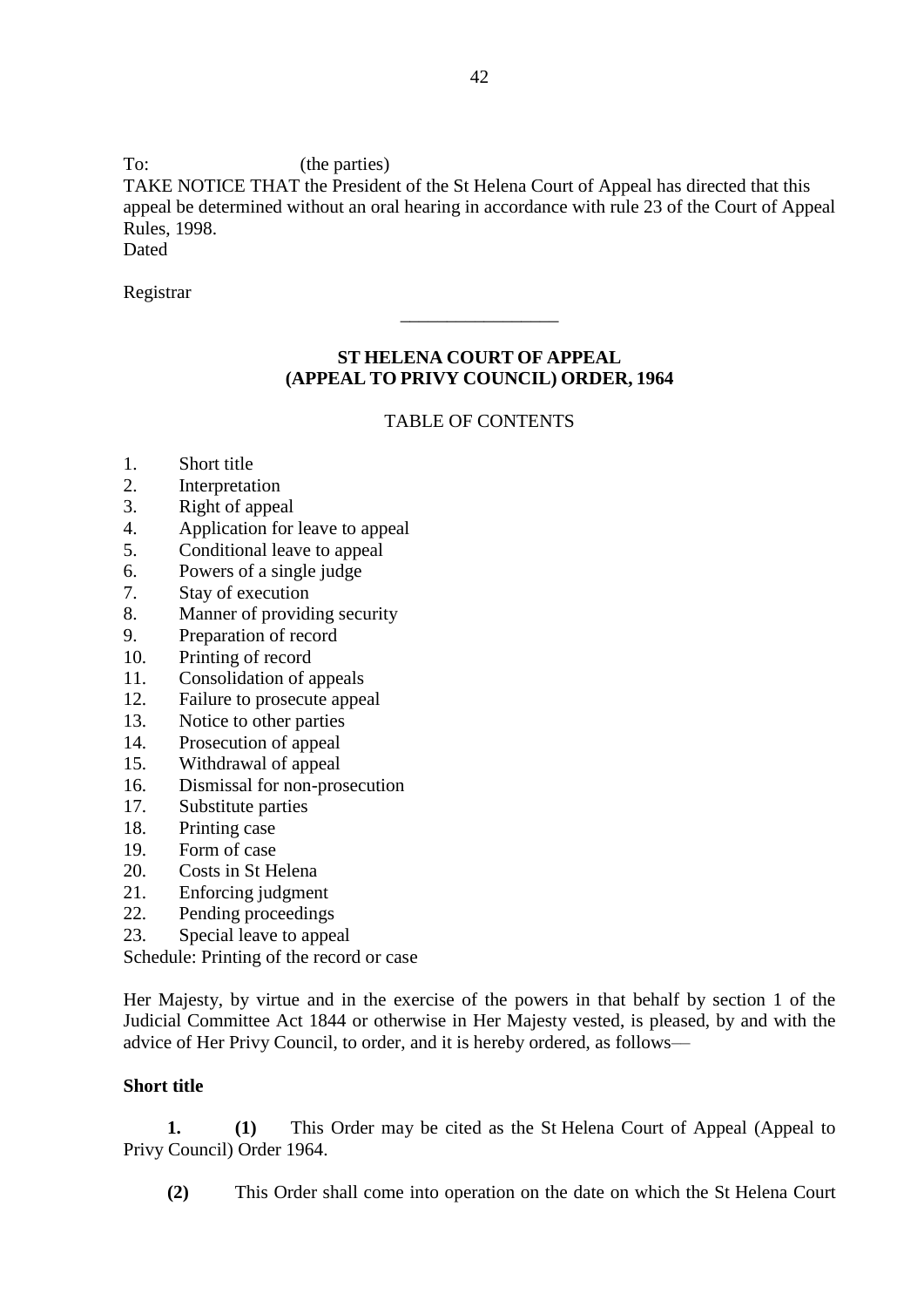of Appeal Order 1964 comes into operation.<sup>2</sup>

# **Interpretation**

**2. (1)** In this Order, unless the context otherwise requires––

**"appeal"** means appeal from a judgment of the Court to Her Majesty in Council;

- **"Court"** means the St Helena Court of Appeal established by section 86 of the Constitution set out in the Schedule to the St Helena, Ascension and Tristan da Cunha Constitution Order 2009;
- **"judgment"** means a judgment of the Court given in the exercise of any jurisdiction conferred upon it by any law for the time being in force in St Helena and includes a decree, order, ruling, sentence or decision of the Court;
- **"record"** means the aggregate of papers relating to an appeal (including pleadings, proceedings, evidence and judgments) proper to be laid before Her Majesty in Council on the hearing of an appeal;
- **"St Helena"** means the territory of St Helena, Ascension and Tristan da Cunha.

**(2)** The Interpretation Act 1889 shall apply, with the necessary adaptations, for the purpose of interpreting this Order and otherwise in relation thereto as it applies for the purpose of interpreting, and in relation to, Acts of Parliament.

# **Right of appeal**

- **3.** Subject to the provisions of this Order, an appeal shall lie––
- *(a)* as of right from any final judgment, where the matter in dispute on the appeal amounts to or is of the value of five thousand pounds sterling or upwards, or where the appeal involves directly or indirectly some claim or question to or respecting property or some civil right amounting to or of the said value or upwards; and
- *(b)* at the discretion of the Court, from any other judgment, whether final or interlocutory, if, in the opinion of the Court, the question involved in the appeal is one which, by reason of its great or general importance or otherwise, ought to be submitted to Her Majesty in Council for decision.

# **Application for leave to appeal**

**4.** Applications to the Court for leave to appeal shall be made by motion or petition within twenty-one days of the date of the judgment to be appealed from, and the applicant shall give all other parties concerned notice of his intended application.

# **Conditional leave to appeal**

1

**5.** Leave to appeal under section 3 of this Order shall, in the first instance, be granted by the Court only––

*(a)* upon condition of the appellant, within a period to be fixed by the Court but not exceeding ninety days from the date of the hearing of the application for leave to appeal, entering into good and sufficient security to the satisfaction of the Court in a sum not exceeding 500 pounds sterling for the due prosecution of the appeal and

<sup>&</sup>lt;sup>2</sup> The St Helena Court of Appeal Order 1964 is not published on the www.legislation.gov.uk; but see 1964 III p 4014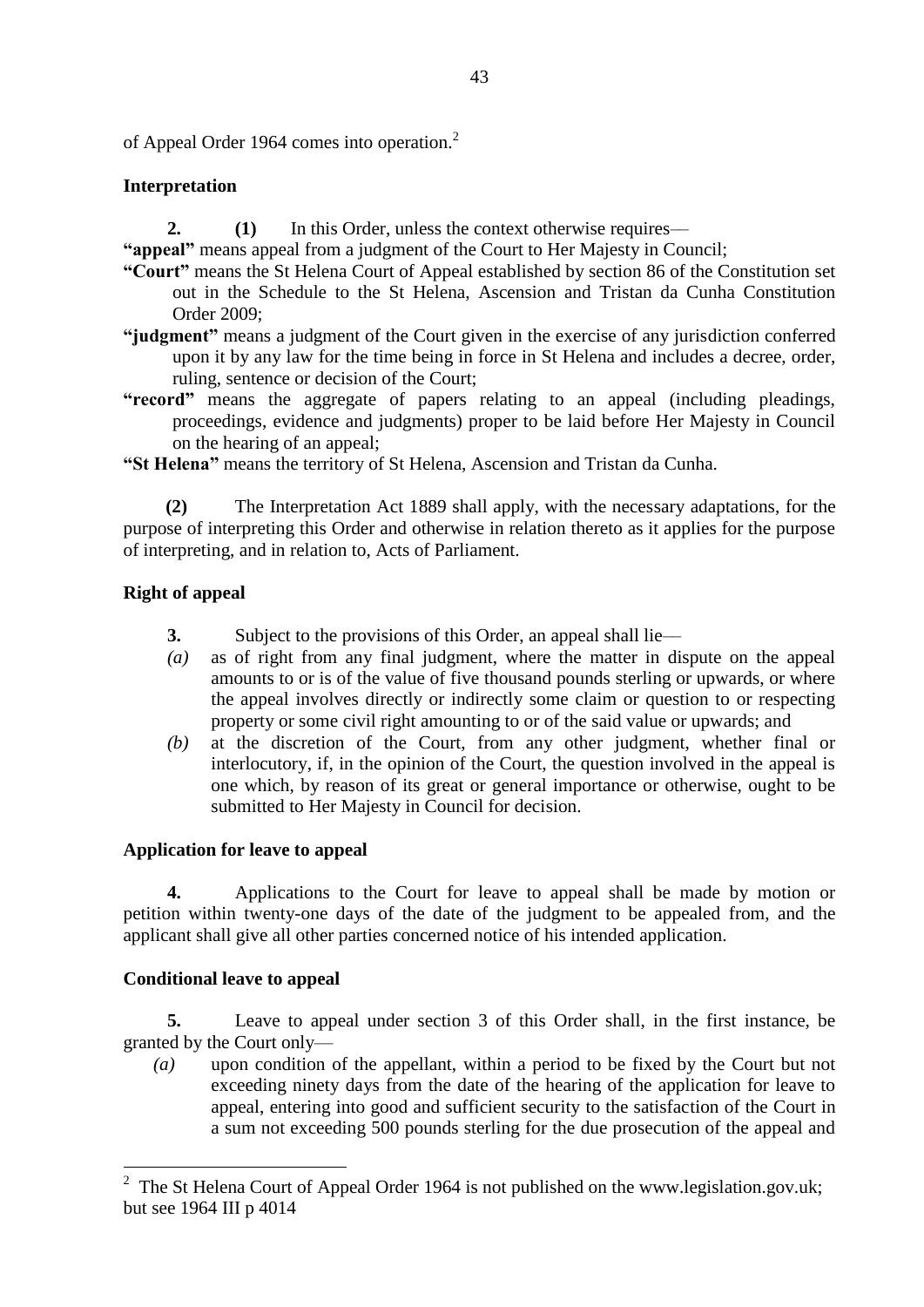the payment of all such costs as may become payable by the applicant in the event of his not obtaining an order granting him final leave to appeal, or of the appeal being dismissed for non-prosecution, or of the Judicial Committee ordering the appellant to pay costs of the appeal (as the case may be); and

*(b)* upon such other conditions (if any) as to the time or times within which the appellant shall take the necessary steps for the purposes of procuring the preparation of the record and the despatch thereof to England as the Court, having regard to all the circumstances of the case, may think it reasonable to impose.

### **Powers of a single judge**

**6.** All or any of the powers and functions of the Court under this Order, except the exercise of the discretion conferred by section 3*(b)* of this Order; may be exercised by any judge of the Court:

Provided that any order, directions or decision made or given in pursuance of this section may be varied, discharged or reversed by the Court when consisting of three judges which may include the judge who made or gave the order, directions or decision.

#### **Stay of execution**

**7.** Where the judgment appealed from requires the appellant to pay money or do any act, the Court shall have power, when granting leave to appeal, either to direct that the said judgment shall be carried into execution or that the execution thereof shall be suspended pending the appeal, as to the Court shall seem just, and in case the Court shall direct the said judgment to be carried into execution, the person in whose favour it was given shall, before the execution thereof, enter into good and sufficient security, to the satisfaction of the Court, for the due performance of such Order as Her Majesty in Council shall think fit to make thereon.

### **Manner of providing security**

**8.** For the purposes of sections 5 and 7 of this Order, a person may provide security in any manner that the Court may approve in his case, and for the avoidance of doubts it is declared that such security may with the approval of the Court consist in whole or in part of a deposit of money.

#### **Preparation of record**

**9. (1)** The preparation of the record shall be subject to the supervision of the Court, and the parties may submit any disputed question arising in connection therewith to the decision of the Court, and the Court shall give such directions thereon as the justice of the case may require.

**(2)** The Registrar, as well as the parties and their legal agents, shall endeavour to exclude from the record all documents (more particularly such as are merely formal) that are not relevant to the subject matter of the appeal and, generally, to reduce the bulk of the record as far as practicable, taking special care to avoid the duplication of documents and the unnecessary repetition of headings and other merely formal parts of documents; but the documents omitted to be copied or printed shall be enumerated in a list to be placed after the index or at the end of the record.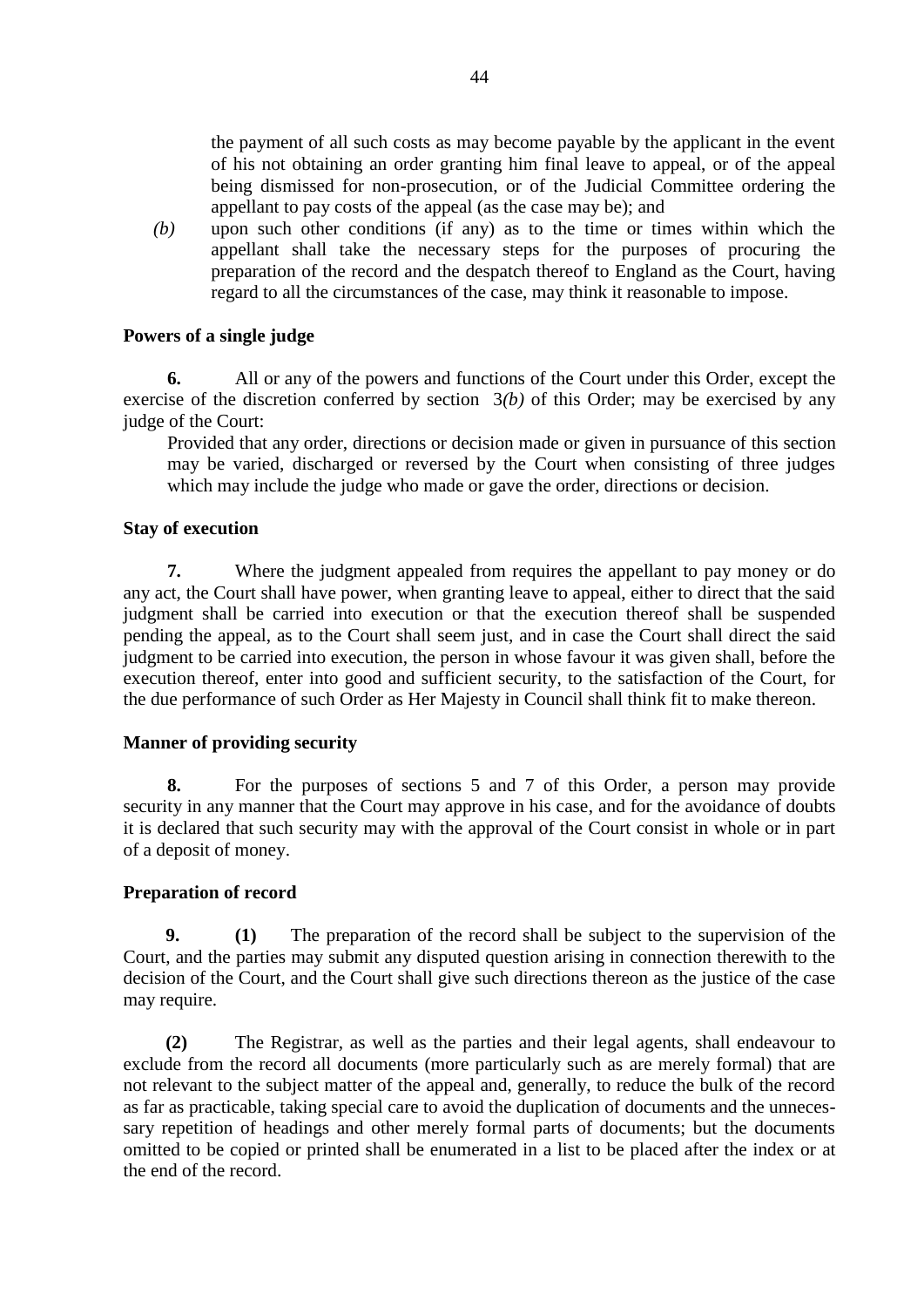**(3)** Where in the course of the preparation of a record one party objects to the inclusion of a document on the ground that it is unnecessary or irrelevant and the other party nevertheless insists upon its being included, the record, as finally printed shall, with a view to the subsequent adjustment of the costs of and incidental to such document, indicate in the index of papers or otherwise, the fact that, and the party by whom, the inclusion of the document was objected to.

**(4)** The reasons given by Judges of the Court for or against any judgment pronounced in the course of the proceedings out of which the appeal arises shall be communicated by them in writing to the Registrar, and shall be included in the record.

### **Printing of record**

**10. (1)** The record may be printed in St Helena or may be printed in England if the parties agree to its being printed but in the absence of such agreement shall be duplicated by process approved by the Registrar of the Privy Council. If the record is to be printed it shall be printed in accordance with the Rules set forth in the Schedule to this Order.

**(2)** If the record is printed in St Helena the Registrar shall, at the expense of the appellant, transmit to the Registrar of the Privy Council forty copies of such record, one of which copies he shall certify to be correct by signing his name on, or initialling, every eighth page thereof and by affixing thereto the seal of the Court.

**(3)** Where the record is to be printed or duplicated in England, the Registrar shall, at the expense of the appellant, transmit to the Registrar of the Privy Council one certified copy of such record, together with an index of all the papers and exhibits in the case. No other certified copies of the record shall be transmitted to the agents in England by or on behalf of the parties to the appeal.

**(4)** Where part of the record is printed in St Helena and part is to be printed or duplicated in England, subsections (2) and (3) of this section shall, as far as possible, apply to such parts as are printed in St Helena and such as are to be printed or duplicated in England respectively.

### **Consolidation of appeals**

**11.** Where there are two or more applications for leave to appeal arising out of the same matter, and the Court is of opinion that it would be for the convenience of the Lords of the Judicial Committee and all parties concerned that the appeals should be consolidated, the Court may direct the appeals to be consolidated and grant leave to appeal by a single order.

### **Failure to prosecute appeal**

**12.** Where an appellant, having obtained an order granting him conditional leave to appeal, and having complied with the conditions imposed on him by such order, fails thereafter to apply with due diligence to the Court for an order granting him final leave to appeal, the Court may, on an application in that behalf made by the respondent, rescind the order granting conditional leave to appeal, notwithstanding the appellant's compliance with the conditions imposed by such an order, and may give such directions as to the costs of the appeal and security entered into by the appellant as the Court shall think fit, or make such further or other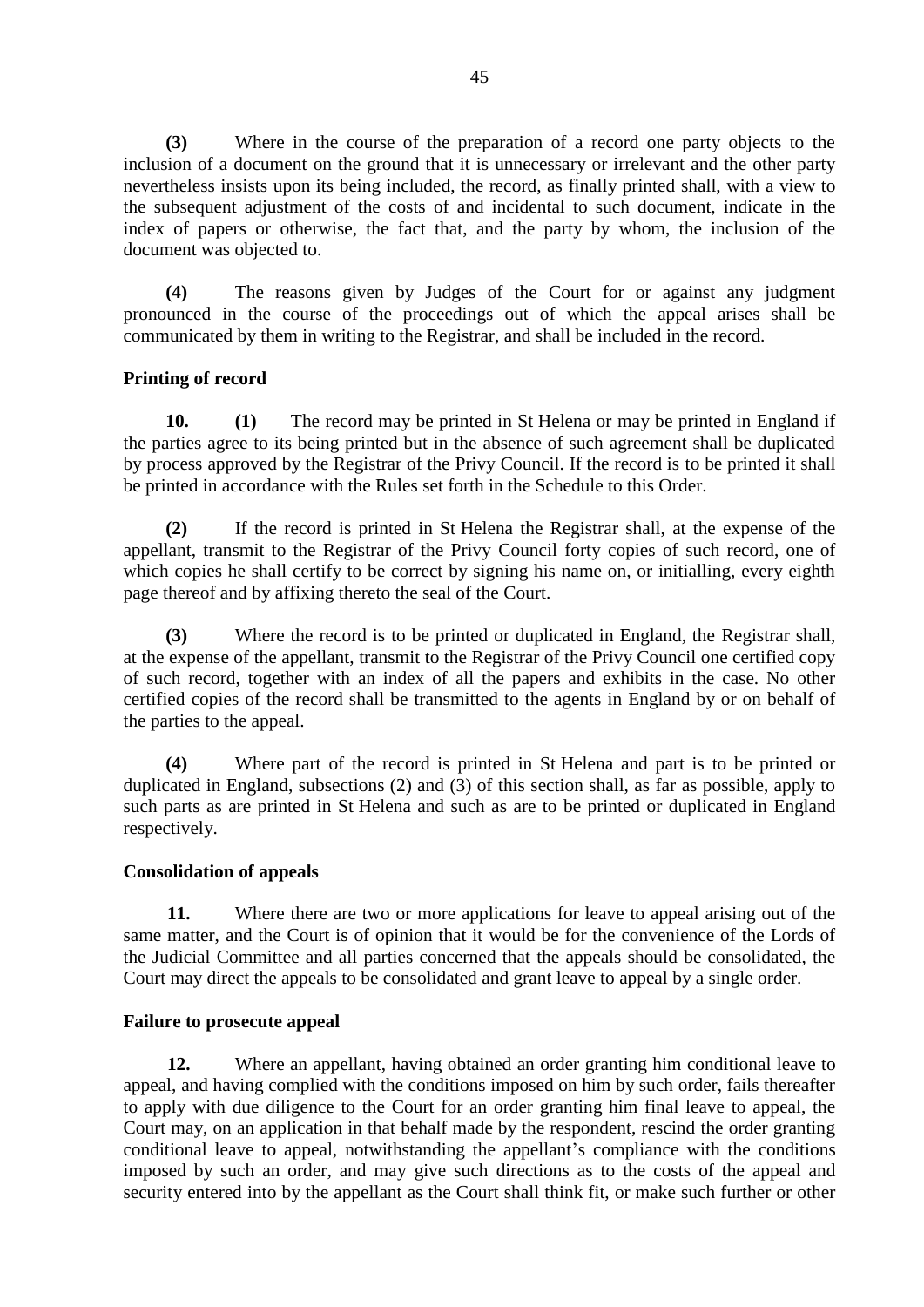order in the premises as, in the opinion of the Court, the justice of the case requires.

# **Notice to other parties**

**13. (1)** On an application for final leave to appeal, the Court may enquire whether notice or sufficient notice of the application has been given by the appellant to parties concerned and, if not satisfied as to the notices given, may defer the granting of the final leave to appeal, or may give such other directions in the matter as, in the opinion of the Court, the justice of the case requires.

**(2)** The Registrar shall, with all convenient speed, transmit to the Registrar of the Privy Council a certificate to the effect that the respondent has received notice, or is otherwise aware, of the order of the Court granting final leave to appeal and of the transmission of the record to England.

### **Prosecution of appeal**

**14.** An appellant who has obtained final leave to appeal shall prosecute his appeal in accordance with the Rules for the time being regulating the general practice and procedure in appeals to Her Majesty in Council.

### **Withdrawal of appeal**

**15. (1)** An appellant who has obtained an order granting him conditional leave to appeal may at any time prior to the making of an order granting him final leave to appeal withdraw his appeal on such terms as to costs and otherwise as the Court may direct.

**(2)** Where an appellant, having obtained final leave to appeal, desires to withdraw his appeal, the Court may, upon an application in that behalf made by the appellant, grant him a certificate to the effect that the appeal has been withdrawn, and the appeal shall thereupon be deemed, as from the date of such certificate, to stand dismissed without express Order of Her Majesty in Council, and the costs of the appeal and the security entered into by the appellant shall be dealt with in such manner as the Court may think fit to direct.

### **Dismissal for non-prosecution**

**16.** Where an appellant, having obtained final leave to appeal, fails to show due diligence in taking all necessary steps for the purpose of procuring the dispatch of the record to England, any respondent may after giving the appellant due notice of his intended application, apply to the Court for a certificate that the appeal has not been effectually prosecuted by the appellant, and if the Court sees fit to grant such a certificate the appeal shall be deemed, as from the date of such certificate, to stand dismissed for non-prosecution without express Order of Her Majesty in Council, and the costs of the appeal and the security entered into by the appellant shall be dealt with in such manner as the Court may think fit to direct.

### **Substitute parties**

**17. (1)** Where at any time between the order granting final leave to appeal and the dispatch of the record to England, the record becomes defective by reason of the death or change of status of a party to the appeal, the Court may, notwithstanding the order granting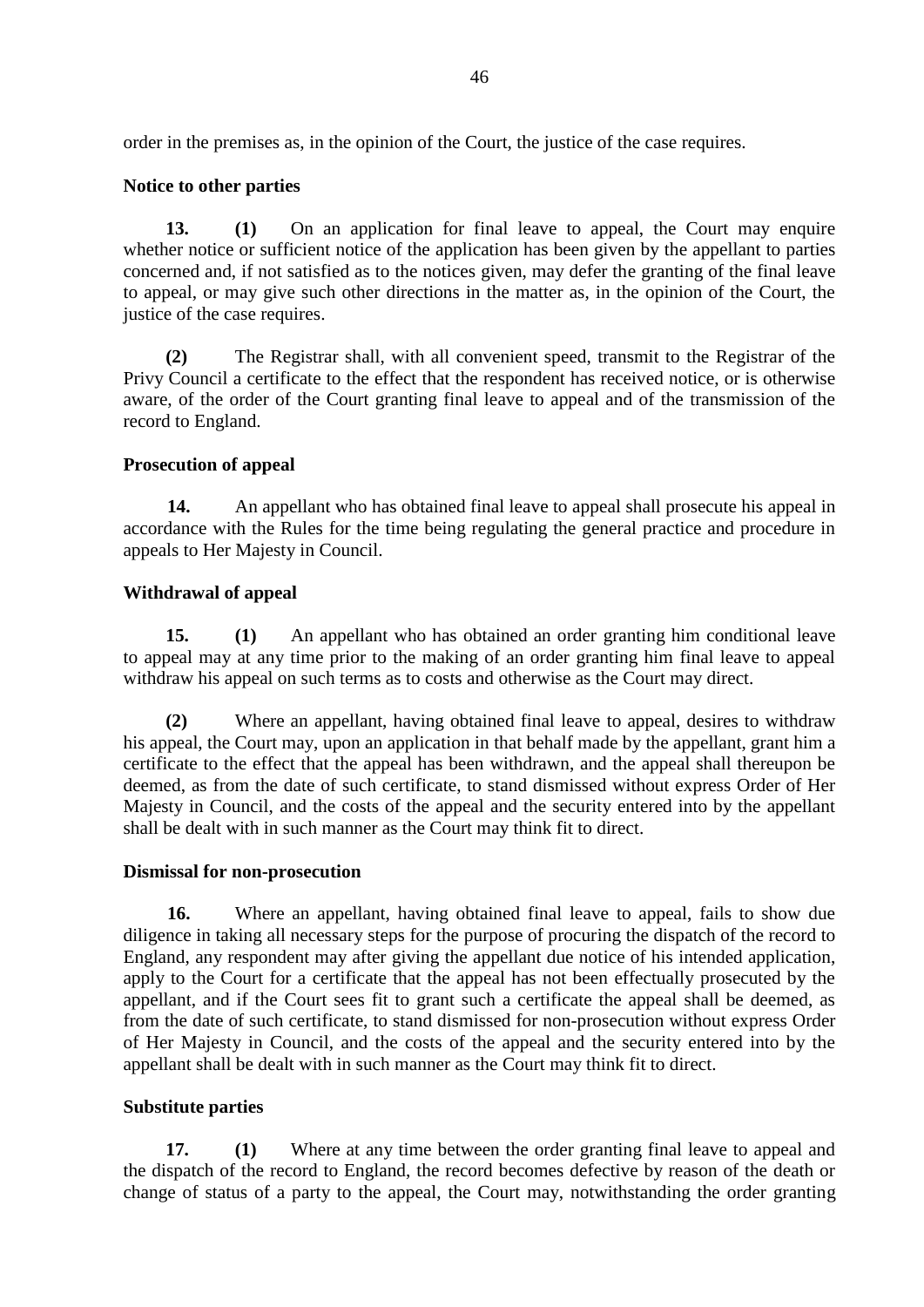final leave to appeal, on an application in that behalf made by any person interested, grant a certificate showing who, in the opinion of the Court, is the proper person to be substituted or entered on the record in place of or in addition to the party who has died or undergone a change of status, and the name of such person shall thereupon be deemed to be so substituted or entered on the record as aforesaid without express Order of Her Majesty in Council.

**(2)** Where the record subsequently to its despatch to England becomes defective by reason of the death or change of status of a party to the appeal, the Court shall, upon an application in that behalf made by any person interested, cause a certificate to be transmitted to the Registrar of the Privy Council showing who, in the opinion of the Court, is the proper person to be substituted, or entered on the record, in place of, or in addition to, the party who has died or undergone a change of status.

### **Printing case**

**18.** The case of each party to the appeal may be printed in St Helena or printed or duplicated in England and shall, in any event, be printed in accordance with the Rules set forth in the Schedule to this Order, and shall be signed by at least one of the counsel who attends at the hearing of the appeal, or by the party himself if he conducts his appeal in person.

### **Form of case**

**19.** The case shall consist of paragraphs numbered consecutively and shall state, as concisely as possible, the circumstances out of which the appeal arises, the contentions to be urged by the party filing the case, and the reasons of appeal. Reference by page and line to the relevant portions of the record as printed shall, as far as practicable, be printed in the margin, and care should be taken to avoid, as far as possible, the reprinting in the case of long extracts from the record. The taxing officer in taxing the costs of the appeal shall, either of his own motion or at the instance of any party, inquire into any unnecessary prolixity in the case, and shall disallow the costs occasioned thereby.

### **Costs in St Helena**

**20.** Where the Judicial Committee directs a party to bear the costs of an appeal incurred in St Helena, such costs shall be taxed by the proper officer of the Court in accordance with the rules for the time being regulating taxation in the Court.

### **Enforcing judgment**

**21.** Any Order which Her Majesty in Council may think fit to make on an appeal from a judgment of the Court may be enforced in like manner as any judgment of the Court should or might have been executed.

### **Pending proceedings**

**22. (1)** In respect of any judgment of the St Helena Court of Appeal established by the St Helena Court of Appeal Order 1964, or of the Court, given before the commencement of this Order, an appeal may be commended, continued and concluded or continued and concluded, as the case may be, in accordance with the provisions of this Order as nearly as may be as if it were an appeal from a judgment of the Court given after the commencement of this